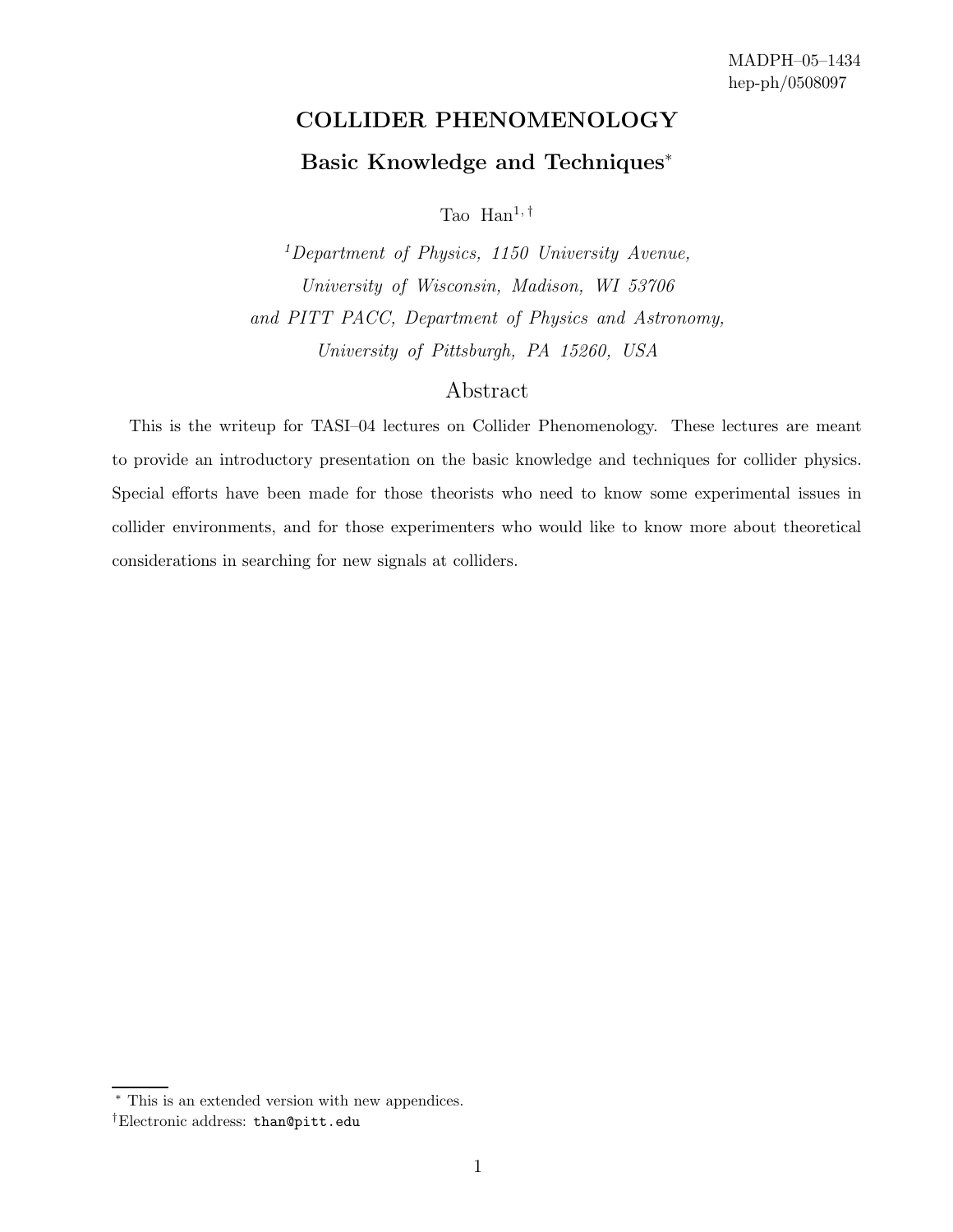| I. Introduction                                           | 3              |
|-----------------------------------------------------------|----------------|
| II. High Energy Colliders: Our Powerful Tools             | $\overline{5}$ |
| A. Collider Parameters                                    | $\overline{5}$ |
| B. $e^+e^-$ Colliders                                     | 9              |
| 1. Production cross sections for standard model processes | 10             |
| 2. Resonant production                                    | 12             |
| 3. Effective photon approximation                         | 13             |
| 4. Beam polarization                                      | 14             |
| 5. Fragmentation and jets                                 | 15             |
| C. Hadron Colliders                                       | 16             |
| 1. Hadronic total cross section                           | 16             |
| 2. Hard scattering of partons                             | 16             |
| 3. Production cross sections for standard model processes | 19             |
| III. Collider Detectors: Our Electronic Eyes              | 20             |
| A. Particle Detector at Colliders                         | 20             |
| B. What Do Particles Look Like in a Detector              | 21             |
| C. More on Measurements                                   | 22             |
| D. Triggering                                             | 26             |
| IV. Uncover New Dynamics at Colliders                     | 27             |
| A. Basic Properties of Scattering Matrix Elements         | 28             |
| B. Kinematics at Hadron Colliders                         | 28             |
| C. s-channel Singularity: Resonance Signals               | 31             |
| 1. The invariant mass variable                            | 31             |
| 2. The transverse mass variable                           | 33             |
| 3. The cluster transverse mass variable                   | 35             |
| D. t-channel Enhancement: Vector Boson Fusion             | 39             |
| E. Forward-Backward Asymmetry                             | 40             |
| F. Spin Correlations                                      | 42             |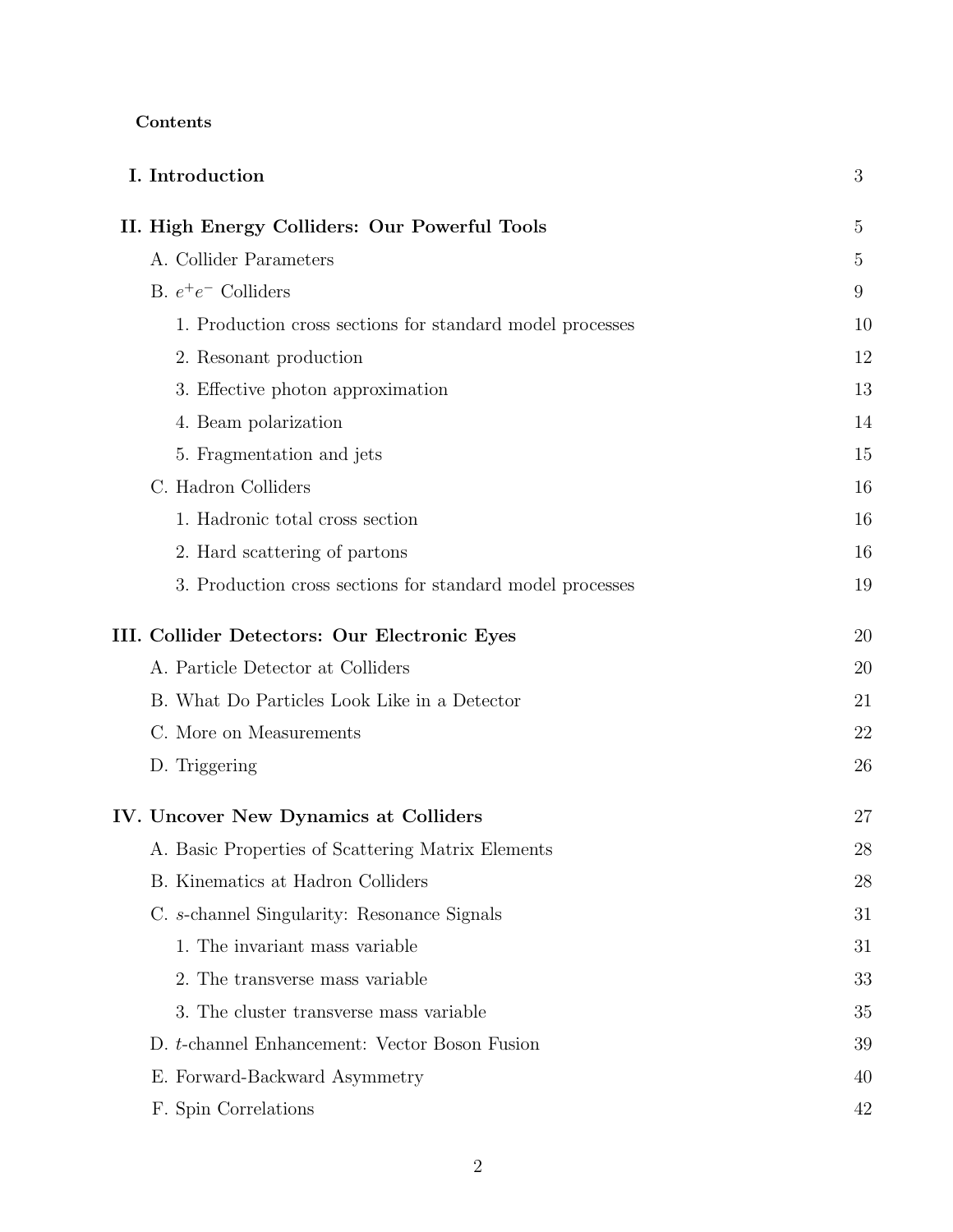| G. CP-odd Variables at Colliders                                 | 42 |
|------------------------------------------------------------------|----|
| H. Be Prepared for More Involved Inclusive Signatures            | 42 |
| Acknowledgments                                                  | 44 |
| A. Relativistic Kinematics and Phase Space                       | 44 |
| 1. Relativistic Kinematics                                       | 44 |
| 2. One-particle Final State                                      | 45 |
| 3. Two-body Kinematics                                           | 46 |
| 4. Three-body Kinematics                                         | 48 |
| 5. Recursion Relation for the Phase Space Element                | 49 |
| B. Breit-Wigner Resonance and the Narrow Width Approximation     | 50 |
| C. Basic Kinematic Functions and Physical Regions                | 51 |
| 1. The Gram Determinant                                          | 51 |
| 2. $\Delta_2$ and the basic three-particle kinematic function    | 52 |
| 3. $\Delta_3$ and the basic four-particle kinematic function     | 53 |
| D. Explicit Representations for Wave Functions in Momentum Space | 55 |
| 1. Spin- $1/2$ fields                                            | 55 |
| 2. Spin-1 fields                                                 | 57 |
| E. Partial-wave Expansion and Total Cross Section                | 58 |
| 1. Properties of scattering amplitudes                           | 58 |
| References                                                       | 59 |

### I. INTRODUCTION

For the past several decades, high energy accelerators and colliders have been our primary tools for discovering new particles and for testing our theory of fundamental interactions. With the expectation of the Large Hadron Collider (LHC) in mission in 2007, and the escalated preparation for the International Linear Collider (ILC), we will be fully exploring the physics at the electroweak scale and beyond the standard model (SM) of the strong and electroweak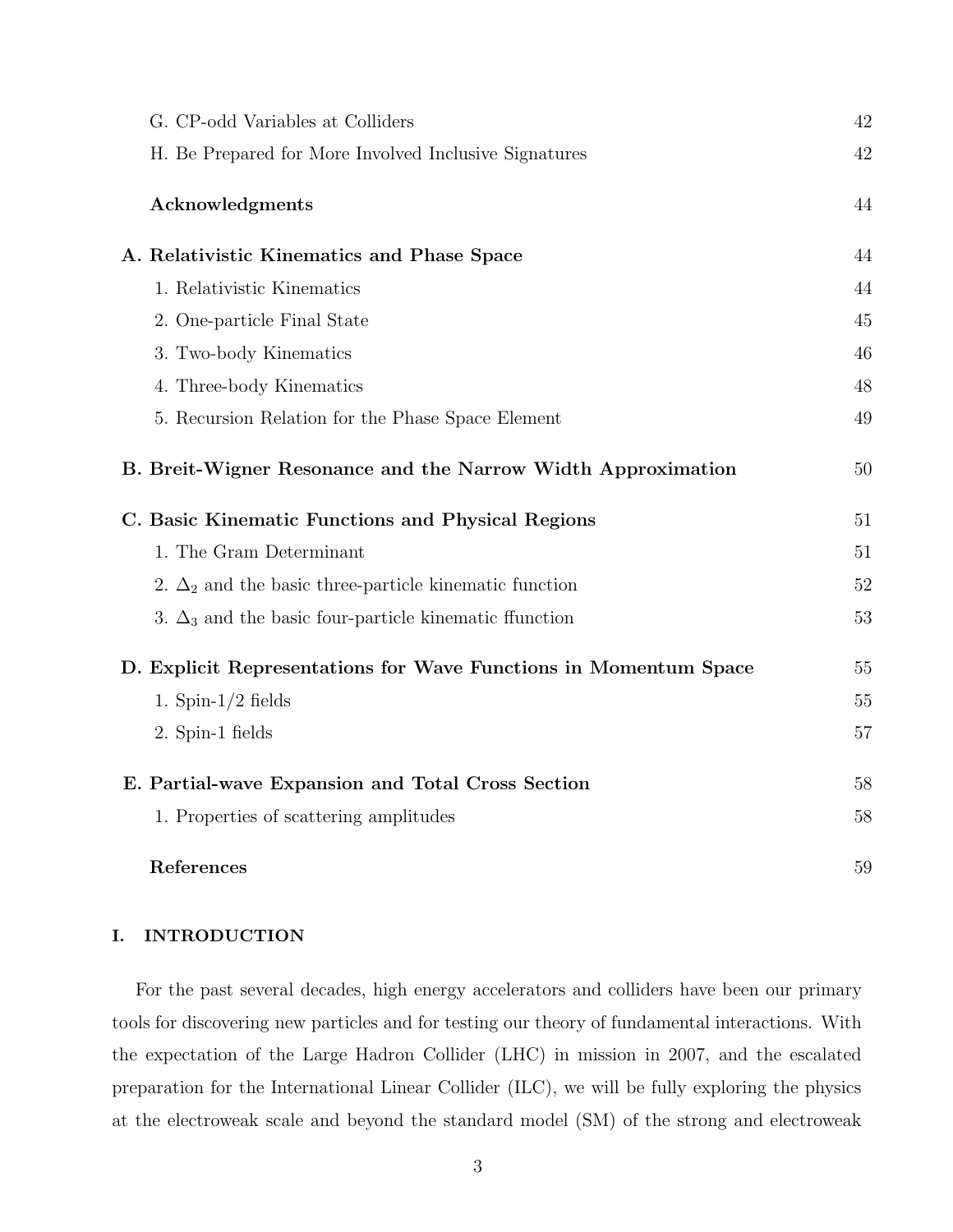interactions in the next twenty years. New exciting discoveries are highly anticipated that will shed light on the mechanism for electroweak symmetry breaking, fermion mass generation and their mixings, on new fundamental symmetries such as Supersymmetry (SUSY) and grand unification of forces (GUTs), even on probing the existence of extra spatial dimensions or low-scale string effects, and on related cosmological implications such as particle dark matter, baryon and CP asymmetries of the Universe, and dark energy as well.

Collider phenomenology plays a pivotal role in building the bridge between theory and experiments. On the one hand, one would like to decode the theoretical models and to exhibit their experimentally observable consequences. On the other hand, one needs to interpret the data from experiments and to understand their profound implications. Phenomenologists working in this exciting era would naturally need to acquaint both fields, the more the better.

These lectures are aimed for particle physicists who need to know the basics in collider phenomenology, both experimental issues and theoretical approaches. Special efforts have been made for those theorists who need to know some realistic experimental issues at high-energy collider environments, and those experimenters who would like to know more about theoretical considerations in searching for generic new signals. In preparing these lectures, I had set up a humble goal. I would not advocate a specific theoretical model currently popular or of my favorite; nor would I summarize the "new physics reach" in a model-dependent parameter space at the LHC and ILC; nor would I get into a sophisticated level of experimental simulations of detector effects. The goal of these lectures is to present the basic knowledge in collider physics including experimental concerns, and to discuss generic techniques for collider phenomenology hopefully in a pedagogical manner.

In Sec. II, we first present basic collider parameters relevant to our future phenomenological considerations. We then separately discuss  $e^+e^-$  linear colliders and hadron colliders for the calculational framework, and for physics expectations within the SM. In Sec. III, we discuss issues for particle detection − what do the elementary particles in the SM theory look like in a realistic detector? − which are necessary knowledge but have been often overlooked by theory students. We also illustrate what parameters of a detector and what measurements should be important for a phenomenologist to pay attention to. Somewhat more theoretical topics are presented in Sec. IV, where I emphasize a few important kinematical observables and suggest how to develop your own skills to uncover fundamental dynamics from experimentally accessible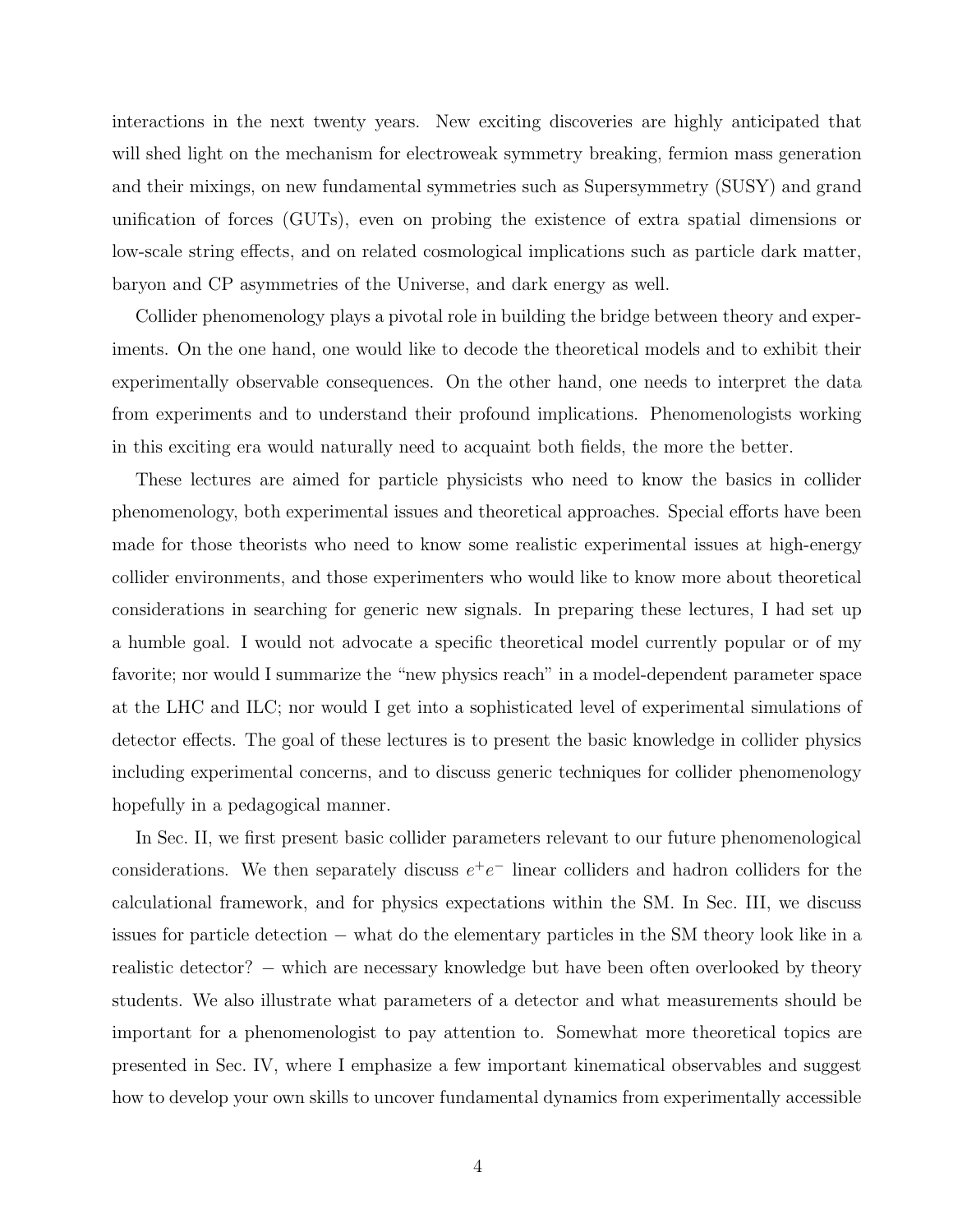kinematics. If I had more time to lecture or to write, this would be the section that I'd like to significantly expand. Some useful technical details are listed in a few Appendices.

The readers are supposed to be familiar with the standard model of the strong and electroweak interactions, for which I refer to Scott Willenbrock's lectures [1] and some standard texts [2]. I also casually touch upon topics in theories such as SUSY, extra dimensions, and new electroweak symmetry breaking scenarios, for which I refer the readers to the lectures by Howie Haber [3, 4] on SUSY, and some recent texts [5], Raman Sundrum [6] and Csaba Csaki [7] on physics with extra-dimensions. For more extensive experimental issues, I refer to Heidi Schellman's lectures [8]. The breath and depth covered in these lectures are obviously very limited. For the readers who need more theoretical knowledge on collider phenomenology, there are excellent text books [9, 10] as references. As for experimental issues, one may find a text [11] very useful, or consult with the Technical Design Reports (TDR) from various detector collaborations [12–14].

### II. HIGH ENERGY COLLIDERS: OUR POWERFUL TOOLS

### A. Collider Parameters

In the collisions of two particles of masses  $m_1$  and  $m_2$  and momenta  $\vec{p}_1$  and  $\vec{p}_2$ , the total energy squared in the center-of-momentum frame (c.m.) can be expressed in terms of a Lorentzinvariant Mandelstam variable (for more details, see Appendix A)

$$
s \equiv (p_1 + p_2)^2 = \begin{cases} (E_1 + E_2)^2 & \text{in the c.m. frame } \vec{p_1} + \vec{p_2} = 0, \\ m_1^2 + m_2^2 + 2(E_1 E_2 - \vec{p_1} \cdot \vec{p_2}). \end{cases}
$$

In high energy collisions of our current interest, the beam particles are ultra-relativistic and the momenta are typically much larger than their masses. The total c.m. energy of the two-particle system can thus be approximated as

$$
E_{CM} \equiv \sqrt{s} \approx \begin{cases} 2E_1 \approx 2E_2 \text{ in the c.m. frame } \vec{p_1} + \vec{p_2} = 0, \\ \sqrt{2E_1 m_2} \text{ in the fixed target frame } \vec{p_2} = 0. \end{cases}
$$

while the kinetic energy of the system is  $T \approx E_1$  in the fixed-target frame  $\vec{p}_2 = 0$ , and  $T = 0$  in the c.m. frame  $\vec{p}_1 + \vec{p}_2 = 0$ . We see that only in the c.m. frame, there will be no kinetic motion of the system, and the beam energies are maximumly converted to reach a higher threshold.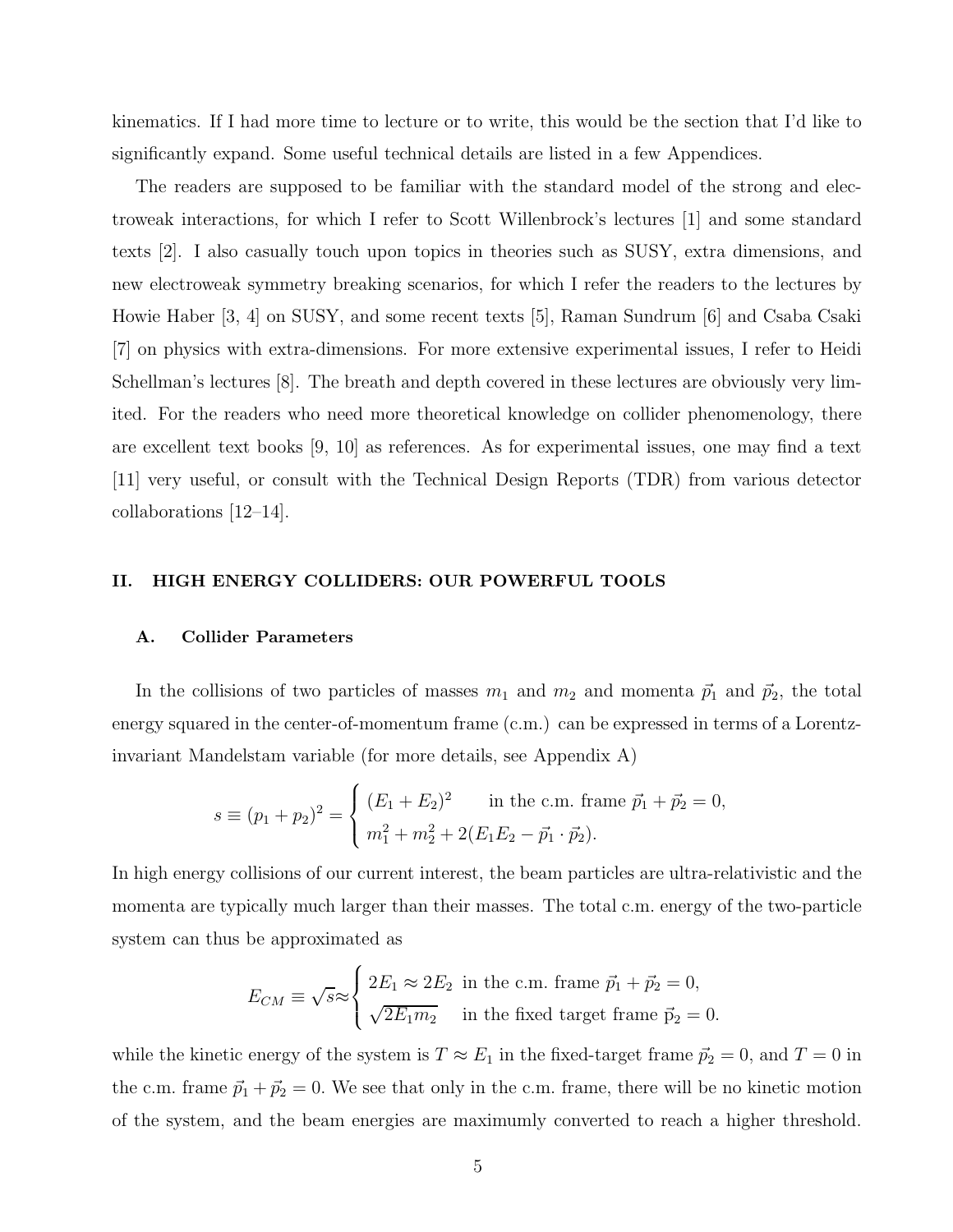|               | Colliders $\sqrt{s}$ (GeV) | $\mathcal{L}$               | $\delta E/E$ | $\boldsymbol{f}$ | polar.       | L    |
|---------------|----------------------------|-----------------------------|--------------|------------------|--------------|------|
|               | (GeV)                      | $\rm (cm^{-2}s^{-1})$       |              | (kHz)            |              | (km) |
| LEP I         | $M_Z$                      | $2.4 \times 10^{31}$ ~ 0.1% |              | 45               | 55\%         | 26.7 |
| <b>SLC</b>    | $\sim 100$                 | $2.5 \times 10^{30}$        | $0.12\%$     | 0.12             | 80%          | 2.9  |
| <b>LEP II</b> | $\sim 210$                 | $10^{32}$                   | $\sim 0.1\%$ | 45               |              | 26.7 |
|               | (TeV)                      |                             |              | (MHz)            |              |      |
| <b>ILC</b>    | $0.5 - 1$                  | $2.5 \times 10^{34}$        | $0.1\%$      | 3                | 80,60% 14-33 |      |
| <b>CLIC</b>   | $3 - 5$                    | $\sim 10^{35}$              | $0.35\%$     | 1500             | 80,60% 33-53 |      |

TABLE I: Some  $e^+e^-$  colliders and their important parameters: c.m. energy, instantaneous peak luminosity, relative beam energy spread, bunch crossing frequency, longitudinal beam polarization, and the total length of the collider. The parameters are mainly from PDG [4], ILC working group reports [14], and a recent CLIC report [15].

This is the designing principle for colliders like LEP I, LEP II and LHC at CERN; the SLC at SLAC; and the Tevatron at the Fermi National Accelerator Laboraroty. Their c.m. energies are listed in Tables I and II, respectively.

The limiting factor to the collider energy is the energy loss during the acceleration, known as the synchrotron radiation. For a circular machine of radius  $R$ , the energy loss per revolution is [4, 11]

$$
\Delta E \propto \frac{1}{R} \left(\frac{E}{m}\right)^4,\tag{1}
$$

where E is beam energy, m the particle mass (thus  $E/m$  is the relativistic  $\gamma$  factor). It becomes clear that an accelerator is more efficient for a larger radius or a more massive particle.

In  $e^+e^-$  annihilations, the c.m. energy may be fully converted into reaching the physics threshold. In hadronic collisions, only a fraction of the total c.m. energy is carried by the fundamental degrees of freedom, the quarks and gluons (called partons). For instance, the Tevatron, with the highest c.m. energy available today, may reach an effective parton-level energy of a few hundred GeV; while the LHC will enhance it to multi-TeV.

Another important parameter for a collider is the instantaneous luminosity, the number of particles passing each other per unit time through unit transverse area at the interaction point. In reality, the particle beams usually come in bunches, as roughly illustrated in Figure 1. If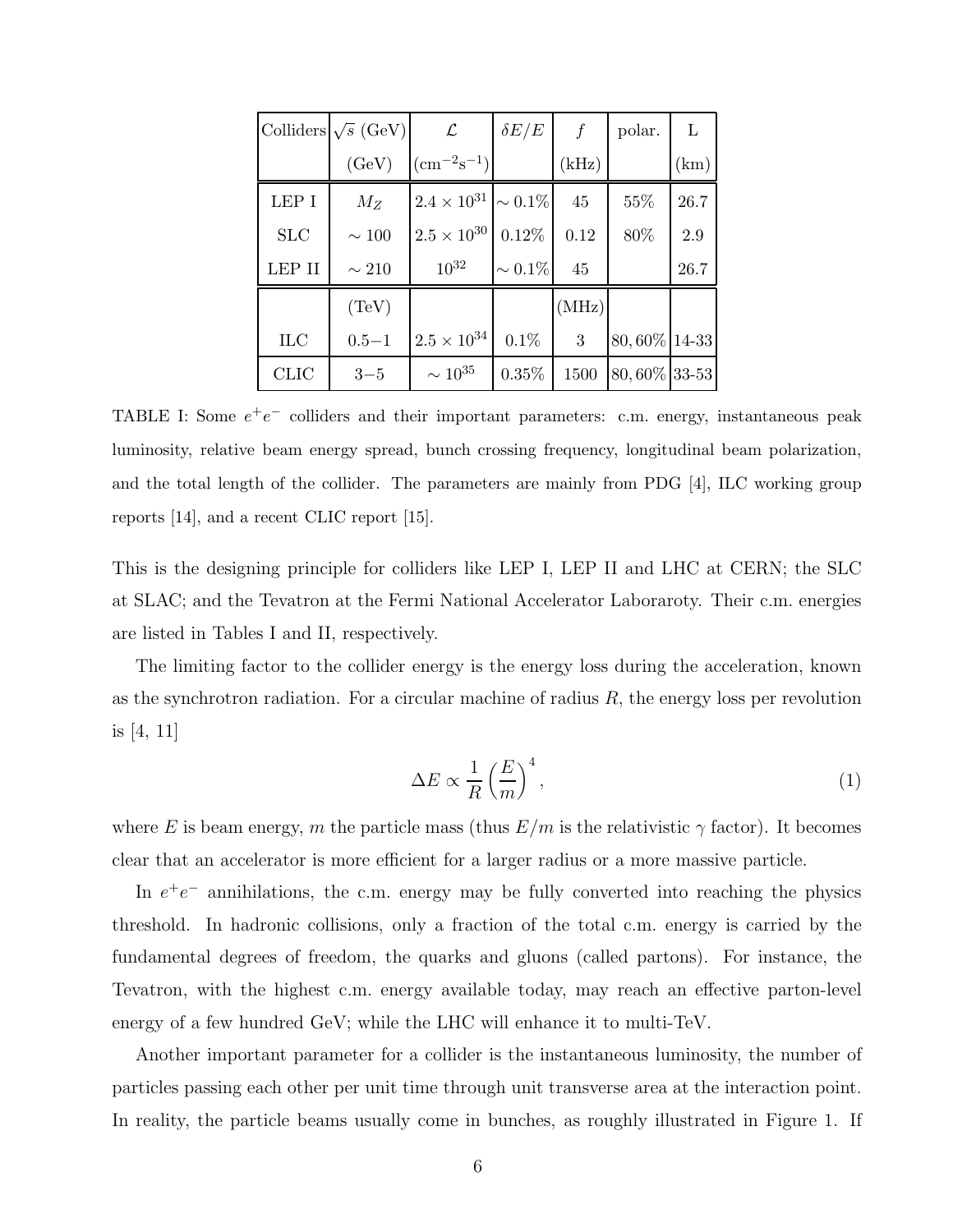| Colliders   | $\sqrt{s}$ | $\mathcal{L}$                           | $\delta E/E$                     | $\boldsymbol{f}$ | $\#$ /bunch                 | L     |
|-------------|------------|-----------------------------------------|----------------------------------|------------------|-----------------------------|-------|
|             |            | $(TeV)$ $(cm^{-2}s^{-1})$               |                                  | (MHz)            | $(10^{10})$                 | (km)  |
| Tevatron    | 1.96       | $2.1 \times 10^{32}$ $9 \times 10^{-5}$ |                                  | 2.5              | p: 27, $\bar{p}$ : 7.5 6.28 |       |
| <b>HERA</b> | 0.314      |                                         | $1.4 \times 10^{31}$ 0.1, 0.02\% | 10               | e: 3, p: 7                  | 6.34  |
| <b>LHC</b>  | 14         | $10^{34}$                               | $0.01\%$                         | 40               | 10.5                        | 26.66 |
| <b>SSC</b>  | 40         | $10^{33}$                               | $5.5 \times 10^{-5}$             | 60               | 0.8                         | 87    |
| <b>VLHC</b> |            | $40-170$ $2 \times 10^{34}$             | $4.4 \times 10^{-4}$             | 53               | 2.6                         | 233   |

TABLE II: Some hadron colliders and their important parameters [4]: c.m. energy, instantaneous peak luminosity, relative beam energy spread, bunch crossing frequency, number of particles per bunch, and the total length of the collider. For reference, the cancelled SSC and a recently discussed future VLHC [16] are also listed.

there are  $n_1$  particles in each bunch in beam 1 and  $n_2$  in each bunch in beam 2, then the collider luminosity scales as

$$
\mathcal{L} \propto f n_1 n_2 / a,\tag{2}
$$

where  $f$  is beam crossing frequency and  $a$  the transverse profile of the beams. The instantaneous luminosity is usually given in units of  $\text{cm}^{-2} \text{ s}^{-1}$ .

$$
\cdots \underbrace{\bullet \bullet \bullet}_{t=1/f} \underbrace{n_1}_{t=1/f} \longrightarrow \longleftarrow \underbrace{n_2}_{\underbrace{\bullet \bullet \bullet \bullet \bullet}_{t=1/f} \longrightarrow \underbrace{n_1}_{t=1/f} \underbrace{n_2}_{t=1/f} \underbrace{\bullet \bullet \bullet \bullet \bullet}_{t=1/f} \longrightarrow \underbrace{\bullet \bullet \bullet \bullet \bullet \bullet}_{t=1/f} \longrightarrow \underbrace{\bullet \bullet \bullet \bullet \bullet \bullet \bullet \bullet \bullet \bullet}_{t=1/f}
$$

FIG. 1: Colliding beams with a bunch crossing frequency  $f$ .

The reaction rate, that is the number of scattering events per unit time, is directly proportional to the luminosity and is given  $by<sup>1</sup>$ 

$$
R(s) = \sigma(s)\mathcal{L},\tag{3}
$$

where  $\sigma(s)$  is defined to be the total scattering cross section. Though the units of cross sections are conventionally taken as  $\text{cm}^2$ , these units are much too big to use for sub-atomic particle

<sup>&</sup>lt;sup>1</sup> There will be another factor  $\epsilon$  < 1 on the right-hand side, which represents the detection efficiency.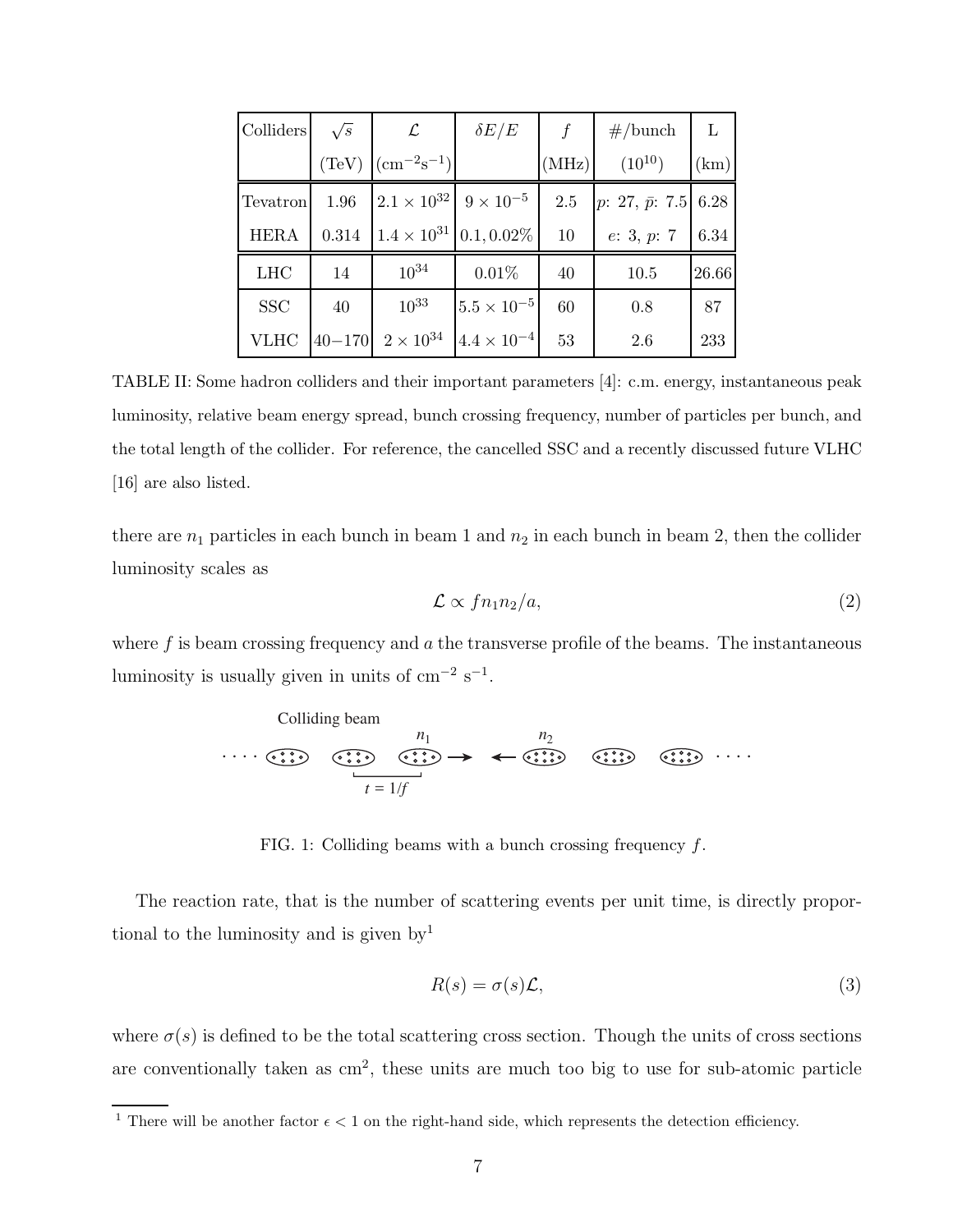scattering, and thus more suitable units, called a barn, are introduced

$$
1 \text{ cm}^2 = 10^{24} \text{ barn} = 10^{27} \text{ mb} = 10^{30} \text{ }\mu\text{b} = 10^{33} \text{ nb} = 10^{36} \text{ pb} = 10^{39} \text{ fb} = 10^{42} \text{ ab}.
$$

It may also be convenient to use these units for the luminosity accordingly like

$$
1 \text{ cm}^{-2} \text{ s}^{-1} = 10^{-33} \text{ nb}^{-1} \text{ s}^{-1}.
$$

In fact, it is often quite relevant to ask a year long accumulation of the luminosity, or an integrated luminosity over time. It is therefore useful to remember a collider's luminosity in the units<sup>2</sup>

$$
10^{33}
$$
 cm<sup>-2</sup> s<sup>-1</sup> = 1 nb<sup>-1</sup> s<sup>-1</sup>  $\approx$  10 fb<sup>-1</sup>/year.

In practice, the instantaneous luminosity has some spread around the peak energy  $\sqrt{s}$ , written as  $dL/d\tau$  with  $\tau = \hat{s}/s$  where  $\hat{s}$  is the c.m. energy squared with which the reaction actually occurs. The more general form for Eq. (3) is

$$
R(s) = \mathcal{L} \int d\tau \frac{dL}{d\tau} \sigma(\hat{s}). \tag{4}
$$

With the normalization  $\int dL/d\tau d\tau = 1$ , then  $\mathcal L$  is the peak instantaneous luminosity. The energy spectrum of the luminosity often can be parameterized by a Gaussian distribution with an energy spread  $\Delta$  (denoted by  $\delta E$  as in Tables I and II)

$$
\frac{dL}{d\sqrt{\hat{s}}} = \frac{1}{\sqrt{2\pi} \,\Delta} \exp\left[\frac{-(\sqrt{\hat{s}} - \sqrt{s})^2}{2\Delta^2}\right].\tag{5}
$$

For most of the purposes, the beam energy spread is much smaller than other energy scales of interest, so that the luminosity spectrum is well approximated by  $\delta(1-\tau)$ . Thus, Eq. (3) is valid after the proper convolution. The only exception would be for resonant production with a physical width narrower than the energy spread. We will discuss this case briefly in the next  $e^+e^-$  collider section.

While the luminosity is a machine characteristics, the cross section is determined by the fundamental interaction properties of the particles in the initial and final states. Determining the reaction cross section and studying the scattering properties as a function of energy,

<sup>&</sup>lt;sup>2</sup> Approximately, y 1 year  $\approx \pi \times 10^7$  s. It is common that a collider only operates about  $1/\pi$  of the time a year, so it is customary to take 1 year  $\rightarrow 10^7$  s.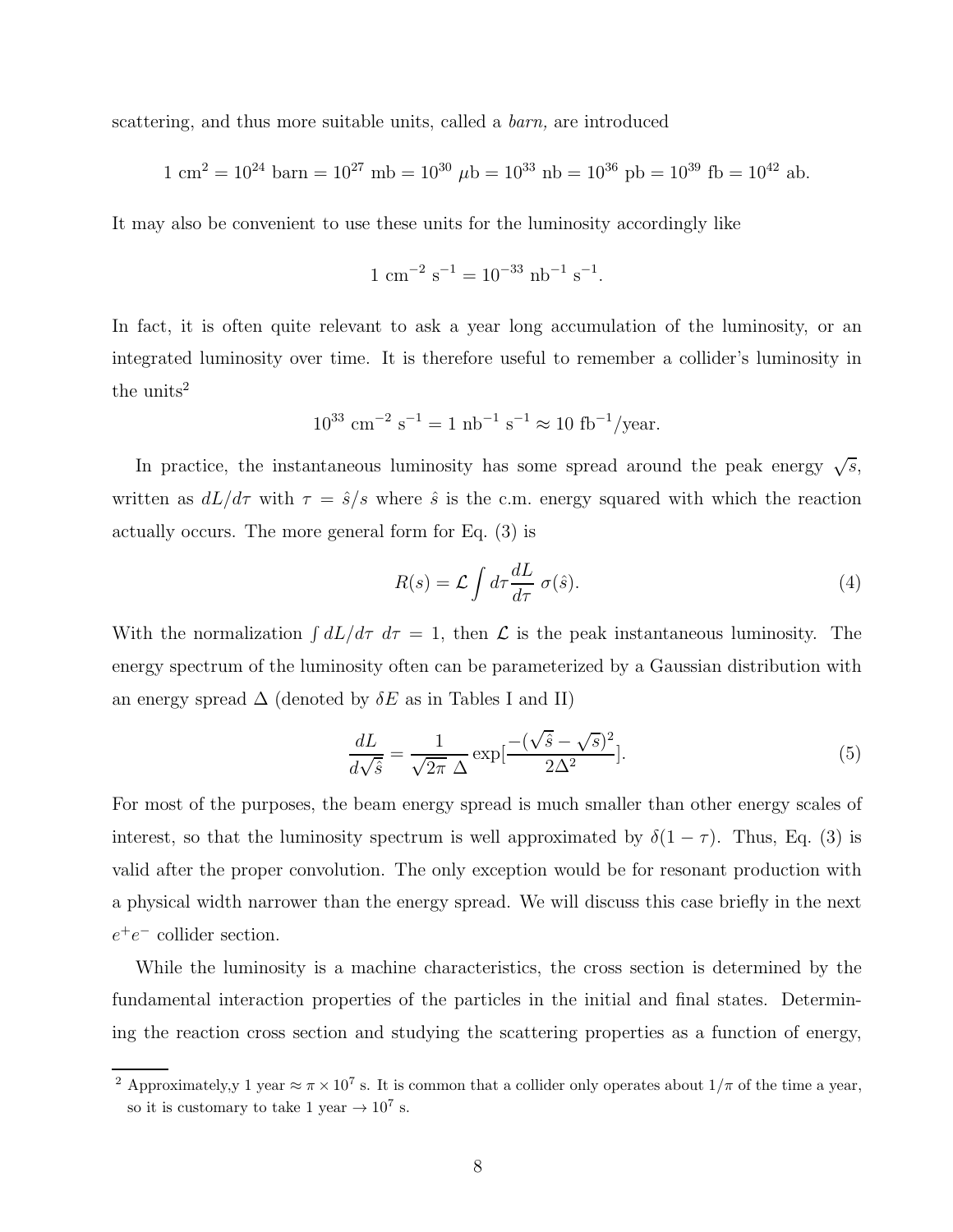momentum, and angular variables will be of ultimate importance to uncover new dynamics at higher energy thresholds.

The electrons and protons are good candidates for serving as the colliding beams. They are electrically charged so that they can be accelerated by electric field, and are stable so that they can be put in a storage ring for reuse to increase luminosity. In Table I, we list the important machine parameters for some  $e^+e^-$  colliders as well as some future machines. In Table II, we list the important machine parameters for some colliders. Electron and proton colliders are complementary in many aspects for physics exploration, as we will discuss below.

#### $B.$  $+e^-$  Colliders

The collisions between electrons and positrons have some major advantages. For instance,

- The  $e^+e^-$  interaction is well understood within the standard model electroweak theory. The SM processes are predictable without large uncertainties, and the total event rates and shapes are easily manageable in the collider environments.
- The system of an electron and a positron has zero charge, zero lepton number etc., so that it is suitable to create new particles after  $e^+e^-$  annihilation.
- With symmetric beams between the electrons and positrons, the laboratory frame is the same as the c.m. frame, so that the total c.m. energy is fully exploited to reach the highest possible physics threshold.
- With well-understood beam properties, the scattering kinematics is well-constrained.
- It is possible to achieve high degrees of beam polarizations, so that chiral couplings and other asymmetries can be effectively explored.

One disadvantage is the limiting factor due to the large synchrotron radiation as given in Eq. (1). The rather light mass of the electrons limits the available c.m. energy for an  $e^+e^$ collider. Also, a multi-hundred GeV  $e^+e^-$  collider will have to be made a linear accelerator [14]. This in turn becomes a major challenge for achieving a high luminosity when a storage ring is not utilized. When performing realistic simulations for high energy  $e^+e^-$ ,  $e^-e^-$  reactions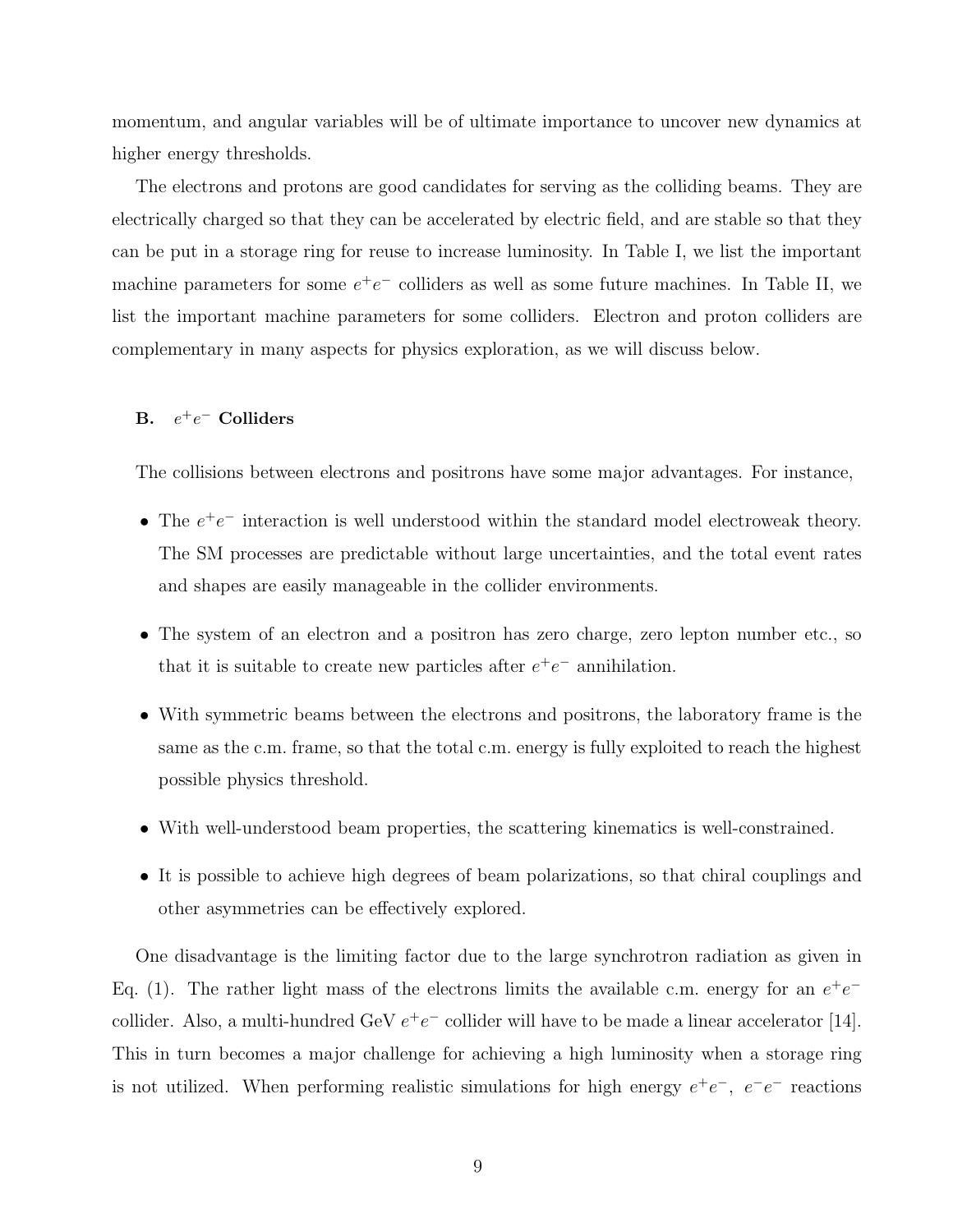

FIG. 2: Scattering cross sections versus c.m. energy for the SM processes in  $e^+e^-$  collisioins. The Higgs boson mass has been taken as 120 GeV.

at high luminosities, the beamstrahlung effects on the luminosity and the c.m. energy become substantial and should not be overlooked.

Another disadvantage for  $e^+e^-$  collisions is that they predominantly couple to a vector (spin 1) state in s-channel, so that the resonant production of a spin-0 state (Higgs-like) is highly suppressed. For a higher spin state, such as spin-2, the resonant production will have to go through a higher partial wave.

### 1. Production cross sections for standard model processes

For the production of two-particle  $a, b$  and for unpolarized beams so that the azimuthal angle can be trivially integrated out (see Appendix A 3), the differential cross section as a function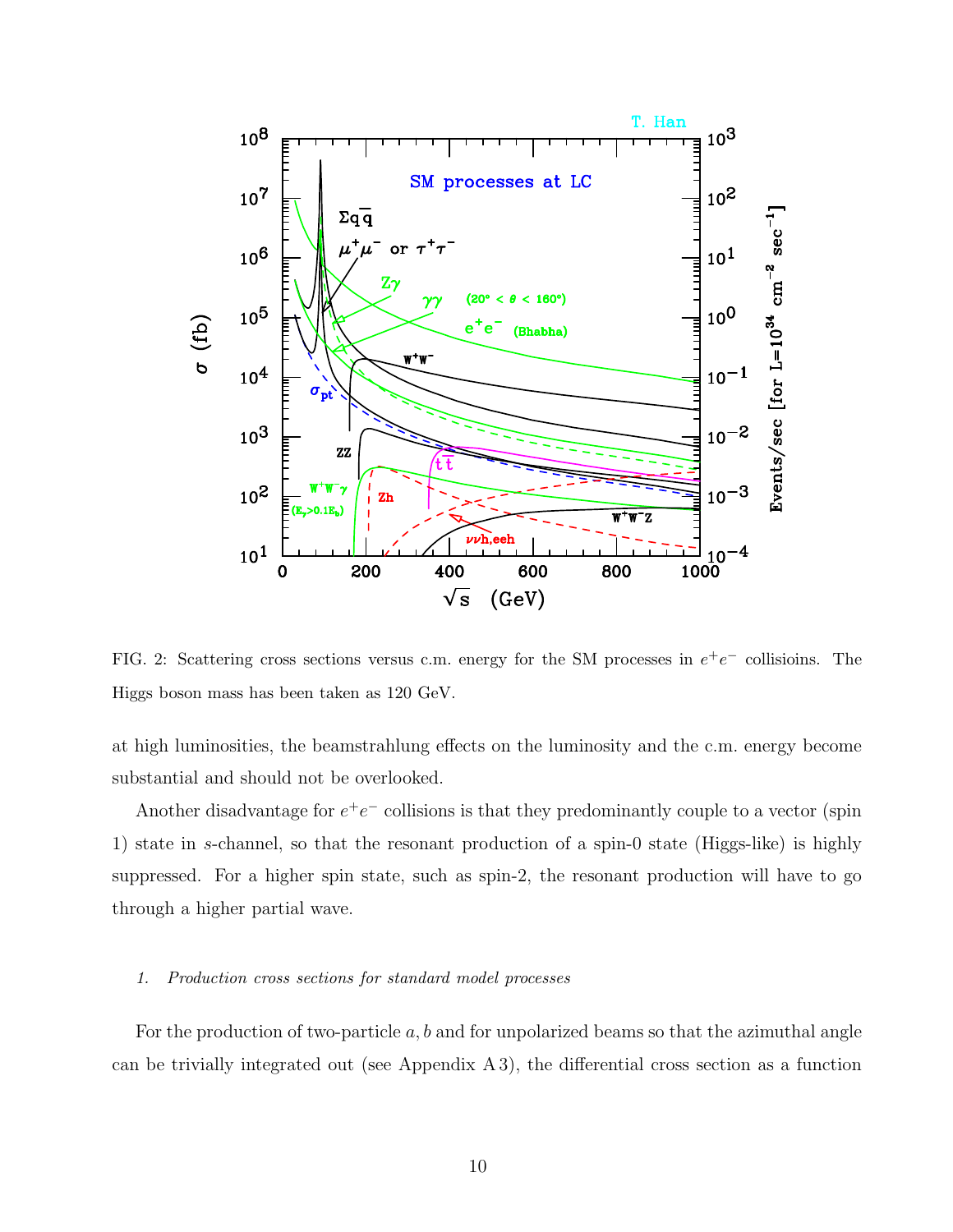of the scattering polar angle in the c.m. frame is given by

$$
\frac{d\sigma(e^+e^- \to ab)}{d\cos\theta} = \frac{\beta}{32\pi s} \overline{\sum} |\mathcal{M}|^2,\tag{6}
$$

where  $\beta = \lambda^{1/2}(1, m_a^2/s, m_b^2/s)$  is the speed factor for the out-going particles,  $\overline{\Sigma}|\mathcal{M}|^2$  is the scattering matrix element squared, summed and averaged over unobserved quantum numbers like color and spins.

It is quite common that one needs to consider a fermion pair production  $e^-e^+ \to f\bar{f}$ . For most of the situations, the scattering matrix element can be casted into a  $V \pm A$  chiral structure of the form (sometimes with the help of Fierz transformations)

$$
\mathcal{M} = \frac{e^2}{s} Q_{\alpha\beta} \left[ \bar{v}_{e^+}(p_2) \gamma^\mu P_\alpha u_{e^-}(p_1) \right] \left[ \bar{\psi}_f(q_1) \gamma_\mu P_\beta \psi'_f(q_2) \right],\tag{7}
$$

where  $\alpha, \beta = L, R$  are the chiral indices,  $P_{L,R} = (1 \mp \gamma_5)/2$ , and  $Q_{\alpha\beta}$  are the chiral bilinear couplings governed by the underlying physics of the interactions with the intermediate propagating fields. With this structure, the scattering matrix element squared can be conveniently expressed as

$$
\overline{\sum}|\mathcal{M}|^2 = \frac{e^4}{s^2} \left[ (|Q_{LL}|^2 + |Q_{RR}|^2) u_i u_j + (|Q_{LR}|^2 + |Q_{RL}|^2) t_i t_j + 2Re(Q_{LL}^* Q_{LR} + Q_{RR}^* Q_{RL}) m_f m_{\bar{f}} s \right],
$$
\n(8)

where  $t_i = t - m_i^2 = (p_1 - q_1)^2 - m_i^2$  and  $u_i = u - m_i^2 = (p_1 - q_2)^2 - m_i^2$ .

Exercise: Derive Eq. (8) by explicit calculations from Eq. (7).

Figure 2 shows the cross sections for various SM processes in  $e^+e^-$  collisions versus the c.m. energies. The simplest reaction is the QED process  $e^+e^- \to \gamma^* \to \mu^+\mu^-$  and its cross section is given by

$$
\sigma(e^+e^- \to \gamma^* \to \mu^+\mu^-) \equiv \sigma_{pt} = \frac{4\pi\alpha^2}{3s}.
$$
\n(9)

In fact,  $\sigma_{pt} \approx 100 \text{ fb}/(\sqrt{s}/\text{TeV})^2$  has become standard units to measure the size of cross sections in  $e^+e^-$  collisions. However, at energies near the EW scale, the SM Z boson resonant production dominates the cross section, seen as the sharp peek slightly below 100 GeV. Above the resonance, cross sections scale asymptotically as  $1/s$ , like the s-channel processes typically do. This is even true for scattering with  $t$ , u-channel diagrams at finite scattering angles. The only exceptions are the processes induced by collinear radiations of gauge bosons off fermions,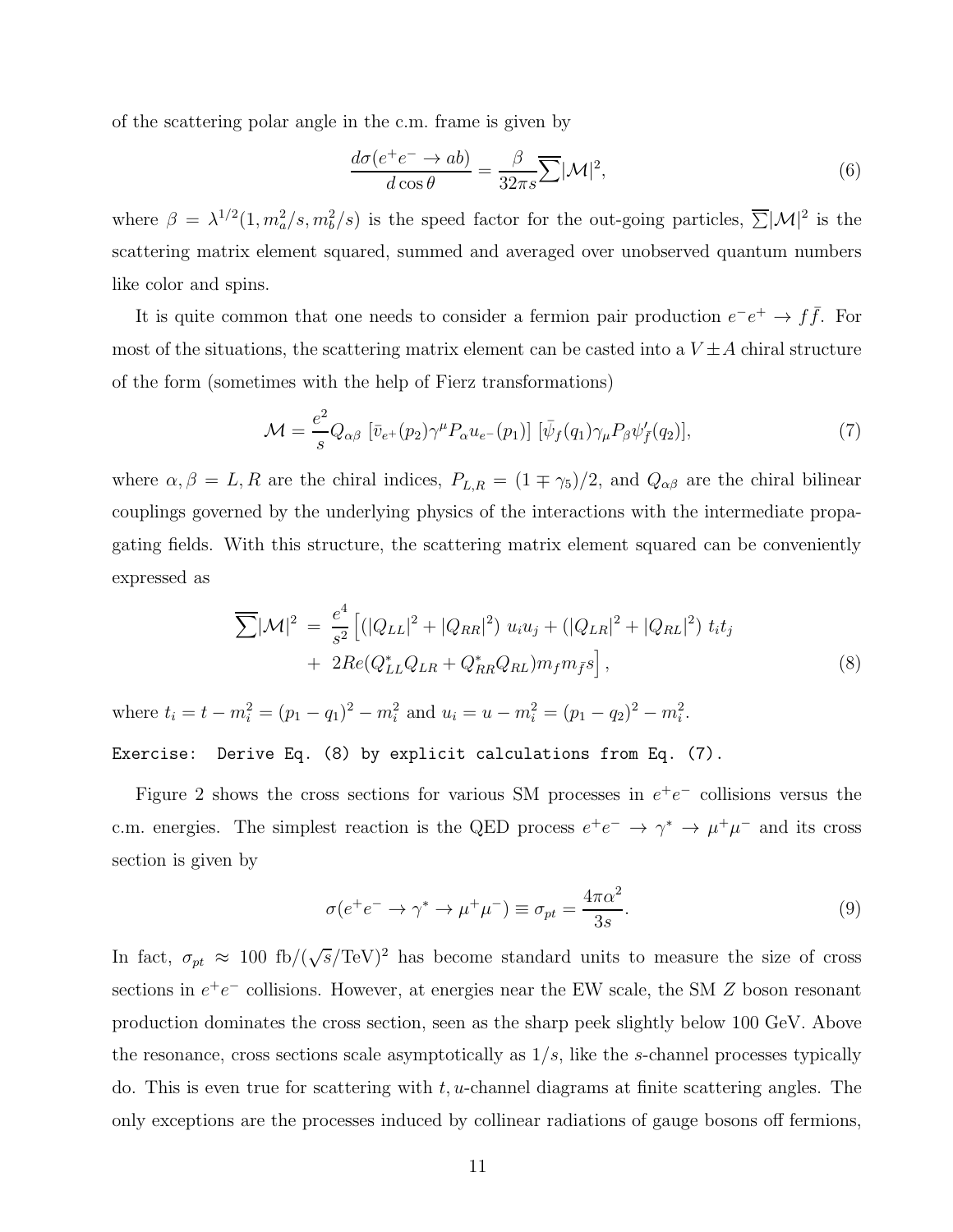where the total cross section receives a logarithmic enhancement over the fermion energy. For a massive gauge boson fusion process,

$$
\sigma \sim \frac{1}{M_V^2} \ln^2 \frac{s}{M_V^2}.\tag{10}
$$

To have a quantitative feeling, we should know the sizes of typical cross sections at a 500 GeV ILC

$$
\sigma(W^+W^-) \approx 20\sigma_{pt} \approx 8 \text{ pb};
$$
  
\n
$$
\sigma(ZZ) \approx \sigma(t\bar{t}) \approx \sigma_{pt} \approx 400 \text{ fb};
$$
  
\n
$$
\sigma(ZH) \approx \sigma(WW \to H) \approx \sigma_{pt}/4 \approx 100 \text{ fb};
$$
  
\n
$$
\sigma(WWZ) \approx 0.1 \sigma_{pt} \approx 40 \text{ fb}.
$$

Now let us treat these two important cases in more details.

### 2. Resonant production

The resonant production for a single particle of mass  $M_V$ , total width  $\Gamma_V$ , and spin j at c.m. energy  $\sqrt{s}$  is

$$
\sigma(e^+e^- \to V^* \to X) = \frac{4\pi(2j+1)\Gamma(V \to e^+e^-)\Gamma(V \to X)}{(s-M_V^2)^2 + \Gamma_V^2 M_V^2} \frac{s}{M_V^2},\tag{11}
$$

where  $\Gamma(V \to e^+e^-)$  and  $\Gamma(V \to X)$  are the partial decay widths for an on-shell V to decay to the initial and final sates, respectively. This is the Breit-Wigner resonance to be discussed in Eq. (B1) of Appendix B. For an ideal monochromatic luminosity spectrum, or the energy spread of the machine much smaller than the physical width  $\Gamma_V$ , the above equation is valid. This is how the Z resonant production cross section was calculated in Fig. 2 as a function of the c.m. energy  $\sqrt{s}$ , and how the Z line-shape was measured by the energy-scan in the LEP I and SLC experiments.

Exercise: Verify Eq. (11) by assuming a generic vector production and decay.

It can occur that the energy spectrum of the luminosity is broader than the narrow resonant width,  $\Gamma \ll \Delta$  in Eq. (5). One could take the narrow-width approximation as given in Eq. (B1) and thus the cross section is

$$
\sigma(e^+e^- \to V^* \to X) = \frac{2\pi^2(2j+1)\Gamma(V \to e^+e^-)BF(V \to X)}{M_V^2} \frac{dL}{d\sqrt{\hat{s}}} |_{\hat{s}=M_V^2},\tag{12}
$$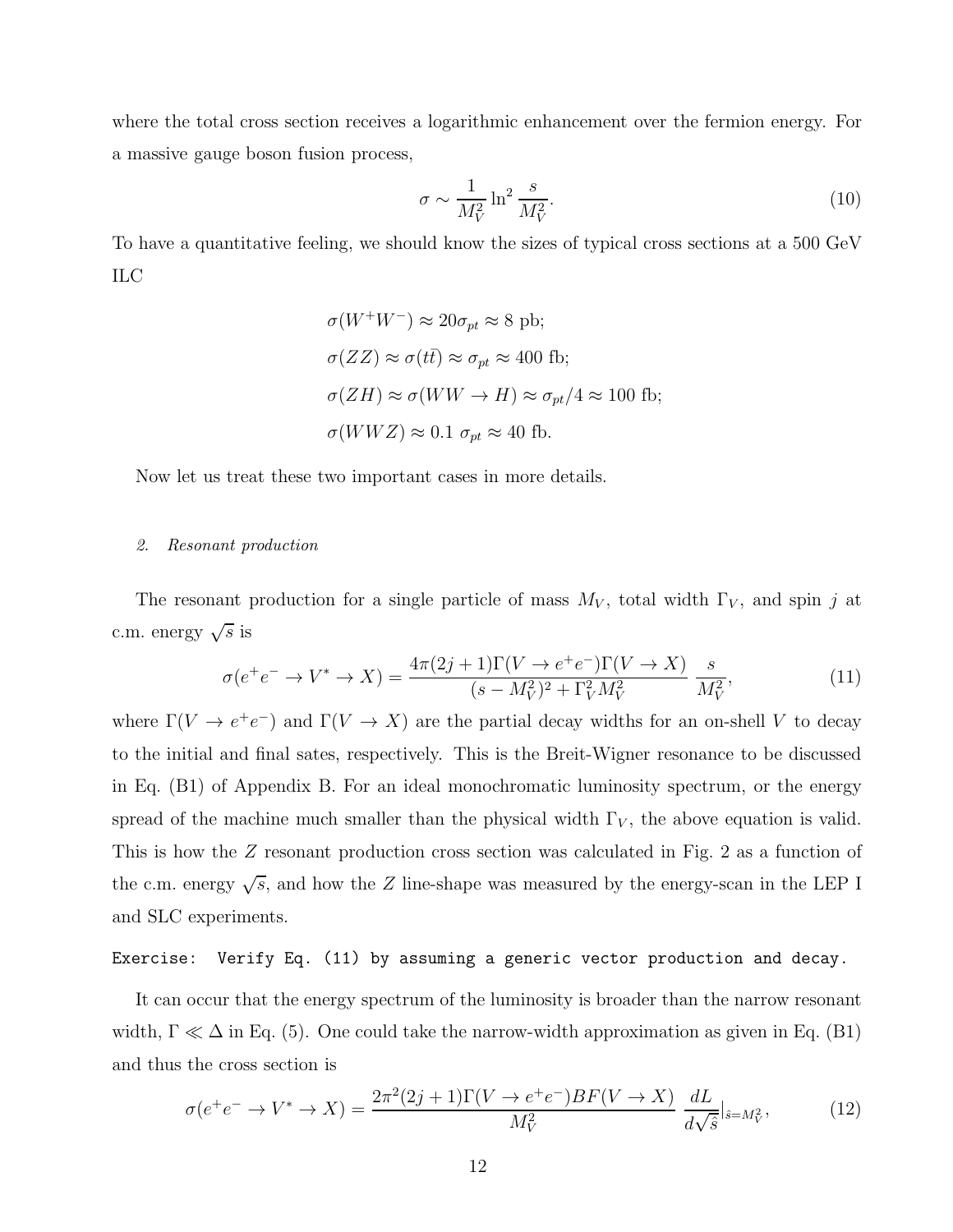where  $dL/d\sqrt{\hat{s}}|_{\hat{s}=M_V^2}$  presents the contribution of the luminosity at the resonant mass region. In other complicated cases when neither approximation applies between  $\delta E$  and  $\Gamma_V$ , the more general convolution as in Eq. (4) may be needed. For a discussion, see e.g. the reference [17]. Exercise: Derive Eq. (12) by applying Eqs. (4) and (5) with the narrow width approximation as in Eq. (B1).

The resonant production is related to the s-channel singularity in the S-matrix for an onshell particle propagation. It is the most important mechanism for discovering new particles in high energy collider experiments. We will explore in great detail the kinematical features in Sec. IV.

### 3. Effective photon approximation

A qualitatively different process is initiated from gauge boson radiation, typically off fermions. The simplest case is the photon radiation off an electron. For an electron of energy  $E$ , the probability of finding a collinear photon of energy  $xE$  is given by

$$
P_{\gamma/e}(x) = \frac{\alpha}{2\pi} \frac{1 + (1 - x)^2}{x} \ln \frac{E^2}{m_e^2},\tag{13}
$$

which is known as the Weizsäcker-Williams spectrum. We see that the electron mass enters the log to regularize the collinear singularity and  $1/x$  leads to the infrared behavior of the photon. These dominant features are a result of a t-channel singularity for the photon. This distribution can be obtained by calculating the splitting process as depicted in Fig. 3, for  $e^-a \to e^-X$ . The dominant contribution is induced by the collinear photon and thus can be expressed as

$$
\sigma(e^-a \to e^-X) \approx \int dx \ P_{\gamma/e}(x) \ \sigma(\gamma a \to X). \tag{14}
$$

This is also called the effective photon approximation.

This picture of the photon probability distribution in Eq. (14) essentially treats the photons as initial state to induce the reaction. It is also valid for other photon spectrum. It has been proposed recently to produce much harder photon spectrum based on the back-scattering laser techniques [18] to construct a "photon collider". There have been dedicated workshops to study the physics opportunities for  $e^+e^-$  linear colliders operating in such a photon collider mode, but we will not discuss the details further here.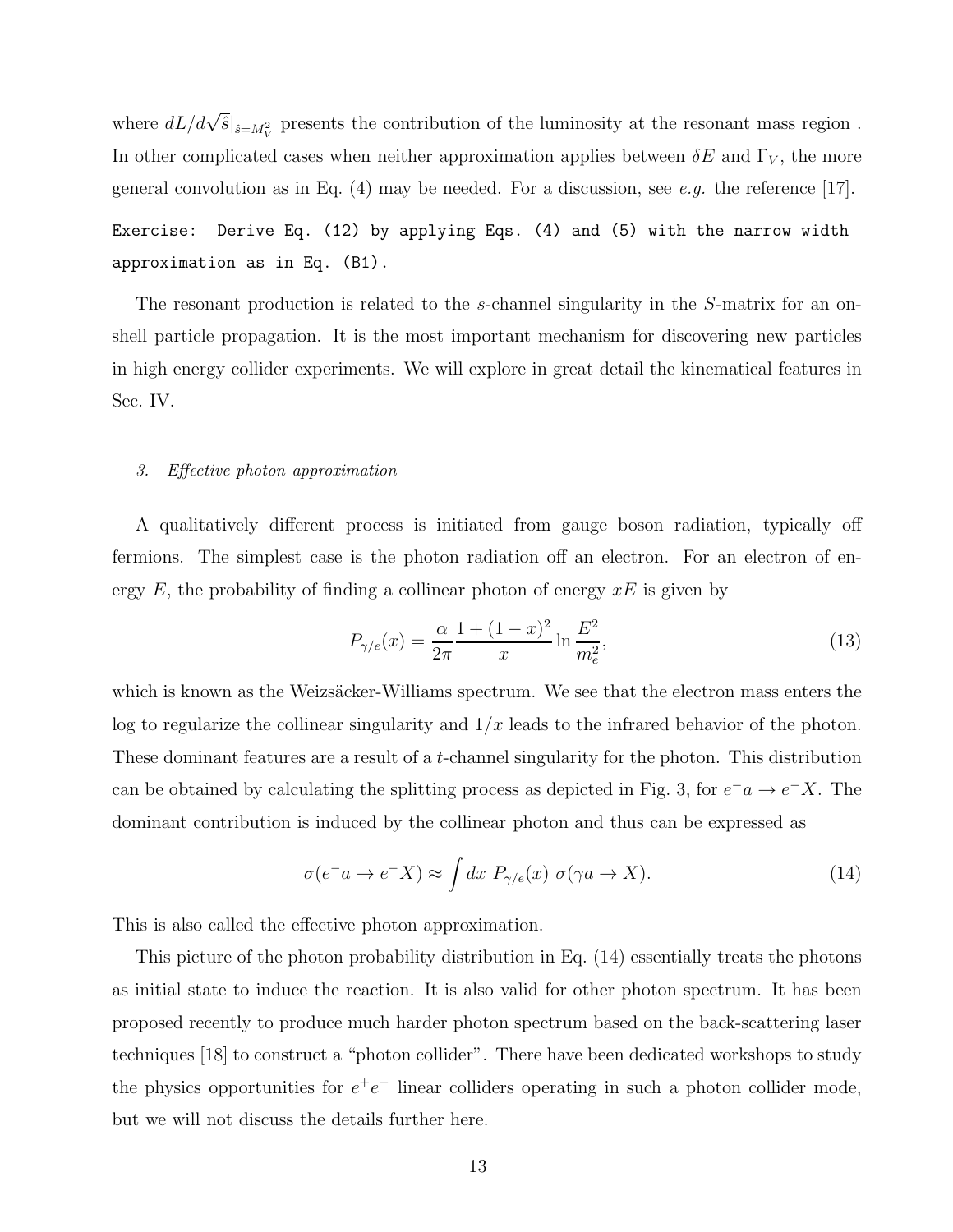

FIG. 3: Illustrative Feynman diagram for effective photon approximation.

A similar picture may be envisioned for the radiation of massive gauge bosons off the energetic fermions, for example the electroweak gauge bosons  $V = W^{\pm}, Z$ . This is often called the Effective W-Approximation [19, 20]. Although the collinear radiation would not be a good approximation until reaching very high energies  $\sqrt{s} \gg M_V$ , it is instructive to consider the qualitative features, which we will defer to Sec. IV D for detailed discussions.

### 4. Beam polarization

One of the merits for an  $e^+e^-$  linear collider is the possible high polarization for both beams, as indicated in Table I. Consider first the longitudinal polarization along the beam line direction. Denote the average  $e^{\pm}$  beam polarization by  $P_{\pm}^{L}$ , with  $P_{\pm}^{L} = -1$  purely left-handed and +1 purely right-handed. Then the polarized squared matrix element can be constructed [21] based on the helicity amplitudes  $\mathcal{M}_{\sigma_{e-} \sigma_{e+}}$ 

$$
\overline{\sum}|\mathcal{M}|^2 = \frac{1}{4}[(1 - P^L_-(1 - P^L_+)|\mathcal{M}_{--}|^2 + (1 - P^L_-(1 + P^L_+)|\mathcal{M}_{-+}|^2 + (1 + P^L_-(1 - P^L_+)|\mathcal{M}_{+-}|^2 + (1 + P^L_-(1 + P^L_+)|\mathcal{M}_{++}|^2].
$$
\n(15)

Since the electroweak interactions of the SM and beyond are chiral, it is important to notice that contributions from certain helicity amplitudes can be suppressed or enhanced by properly choosing the beam polarizations. Furthermore, it is even possible to produce transversely polarized beams with the help of a spin-rotator. If the beams present average polarizations with respect to a specific direction perpendicular to the beam line direction,  $-1 < P_{\pm}^{T} < 1$ ,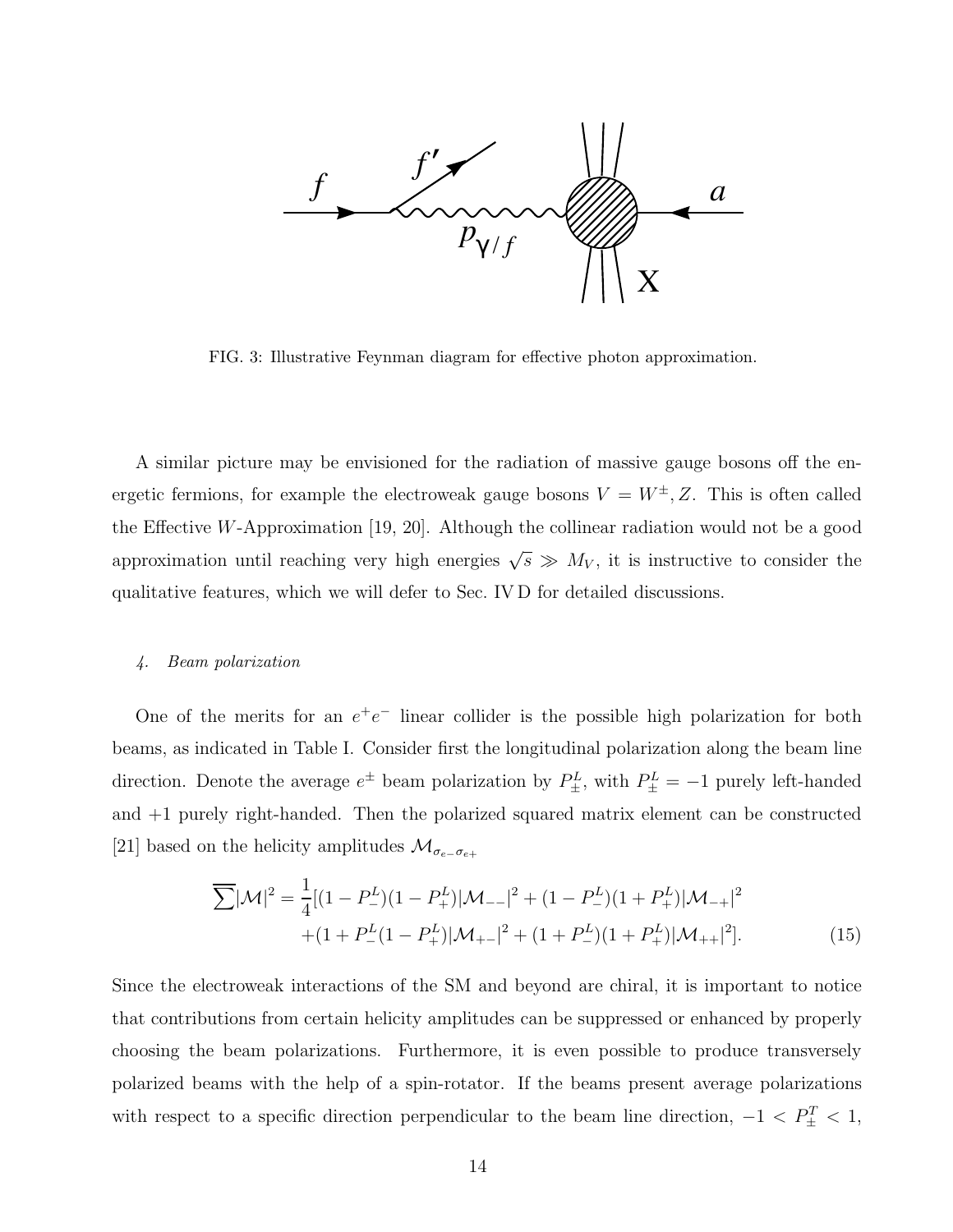

FIG. 4: An illustrative event in hadronic collisions.

then there will be one additional term in Eq. (15) (in the limit  $m_e \to 0$ ),

$$
\frac{1}{4} 2 P_-^T P_+^T \operatorname{Re}(\mathcal{M}_{-+} \mathcal{M}_{+-}^*).
$$

The transverse polarization is particularly important when the interactions under consideration produce an asymmetry in azimuthal angle, such as the effect of CP violation.

For a comprehensive count on physics potential for the beam polarization, see a recent study in Ref. [22].

### 5. Fragmentation and jets

Quarks and gluons are the fundamental degrees of freedom in QCD. They were first established observationally at the DIS experiments. Actually, it is equally important to see the jetty nature of ...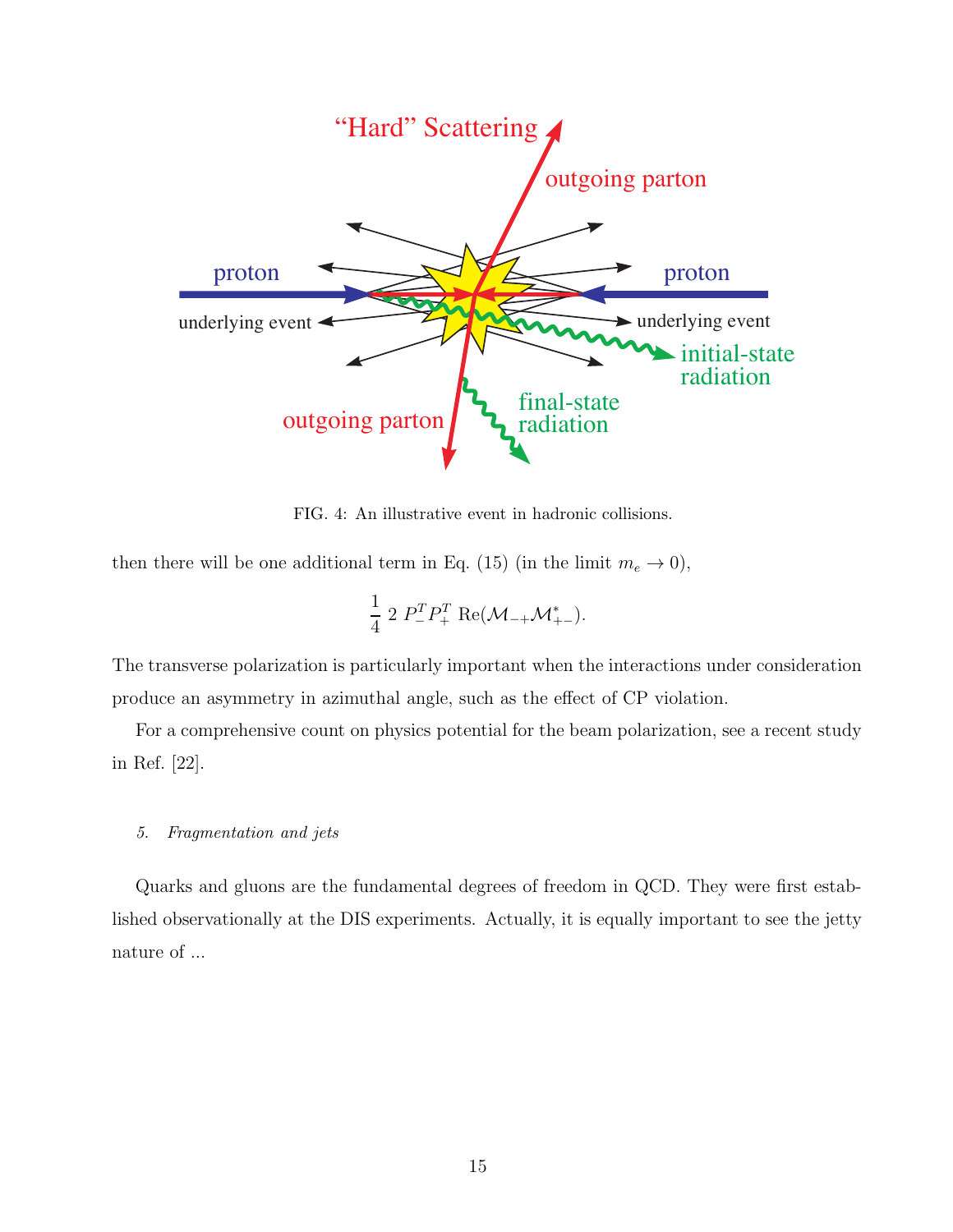### C. Hadron Colliders

Protons are composite particles, made of "partons" of quark and gluons. The quarks and gluons are the fundamental degrees of freedom to participate in strong reactions at high energies according to QCD [23]. The proton is much heavier than the electron. These lead to important differences between a hadron collider and an  $e^+e^-$  collider.

- Due to the heavier mass of the proton, hadron colliders can provide much higher c.m. energies in head-on collisions.
- Higher luminosity can be achieved also, by making use of the storage ring for recycle of protons and antiprotons.
- Protons participate in strong interactions and thus hadronic reactions yield large cross sections. The total cross section for a proton-proton scattering can be estimated by dimensional analysis to be about 100 mb, with weak energy-dependence.
- At higher energies, there are many possible channels open up resonant productions for different charge and spin states, induced by the initial parton combinations such as  $q\bar{q}$ , qg, and gg. As discussed in the last section for gauge boson radiation, there are also contributions like initial state  $WW, ZZ$  and  $WZ$  fusion.

The compositeness and the strong interactions of the protons on the other hand can be disadvantageous in certain aspect, as we will see soon. An interesting event for a high-energy hadronic scattering may be illustrated by Fig. 4.

1. Hadronic total cross section

The total cross sections are still a mystry ...

### 2. Hard scattering of partons

Thanks to the QCD factorization theorem, which states that the cross sections for high energy hadronic reactions with a large momentum transfer can be factorized into a parton-level "hard scattering" convoluted with the parton "distribution functions". For scattering of two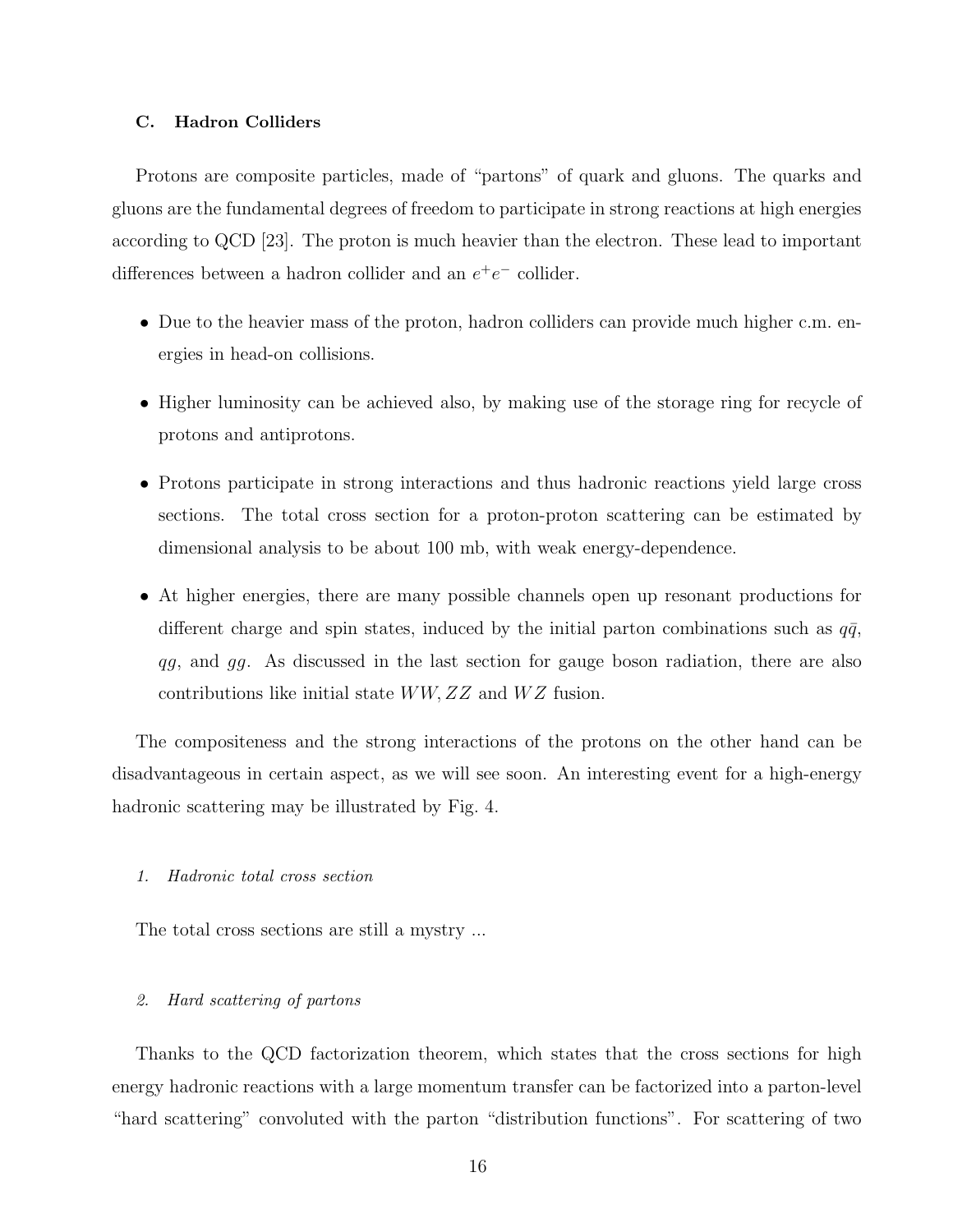

FIG. 5: Parton momentum distributions versus their energy fraction  $x$  at two different factorization scales, from CTEQ-5.

hadrons  $A$  and  $B$  to produce a final state  $F$  of our interest, the cross section can be formally written as a sum over the sub-process cross sections from the contributing partons

$$
\sigma(AB \to F X) = \sum_{a,b} \int dx_1 dx_2 \ P_{a/A}(x_1, Q^2) P_{b/B}(x_2, Q^2) \ \hat{\sigma}(ab \to F), \tag{16}
$$

where X is the inclusive scattering remnant, and  $Q^2$  is the factorization scale (or the typical momentum transfer) in the hard scattering process, much larger than  $\Lambda_{QCD}^2 \approx (200 \text{ MeV})^2$ . The parton-level hard scattering cross section can be calculated perturbatively in QCD, while the parton distribution functions parameterize the non-perturbative aspect and can be only obtained by some ansatz and by fitting the data. For more discussions, the readers are referred to George Sterman's lectures [23] on QCD, or the excellent text [10] on thesse topics.

Since the QCD parton model plays a pivotal role in understanding hadron collisions and uncovering new phenomena at high energies, we plot in Fig. 5 the parton momentum distributions versus the energy fractions x, taking CTEQ-5 as a representative [24]. For comparison, we have chosen the QCD factorization scale to be  $Q^2$ =10 GeV<sup>2</sup> and 10<sup>4</sup> GeV<sup>2</sup> in these two panels,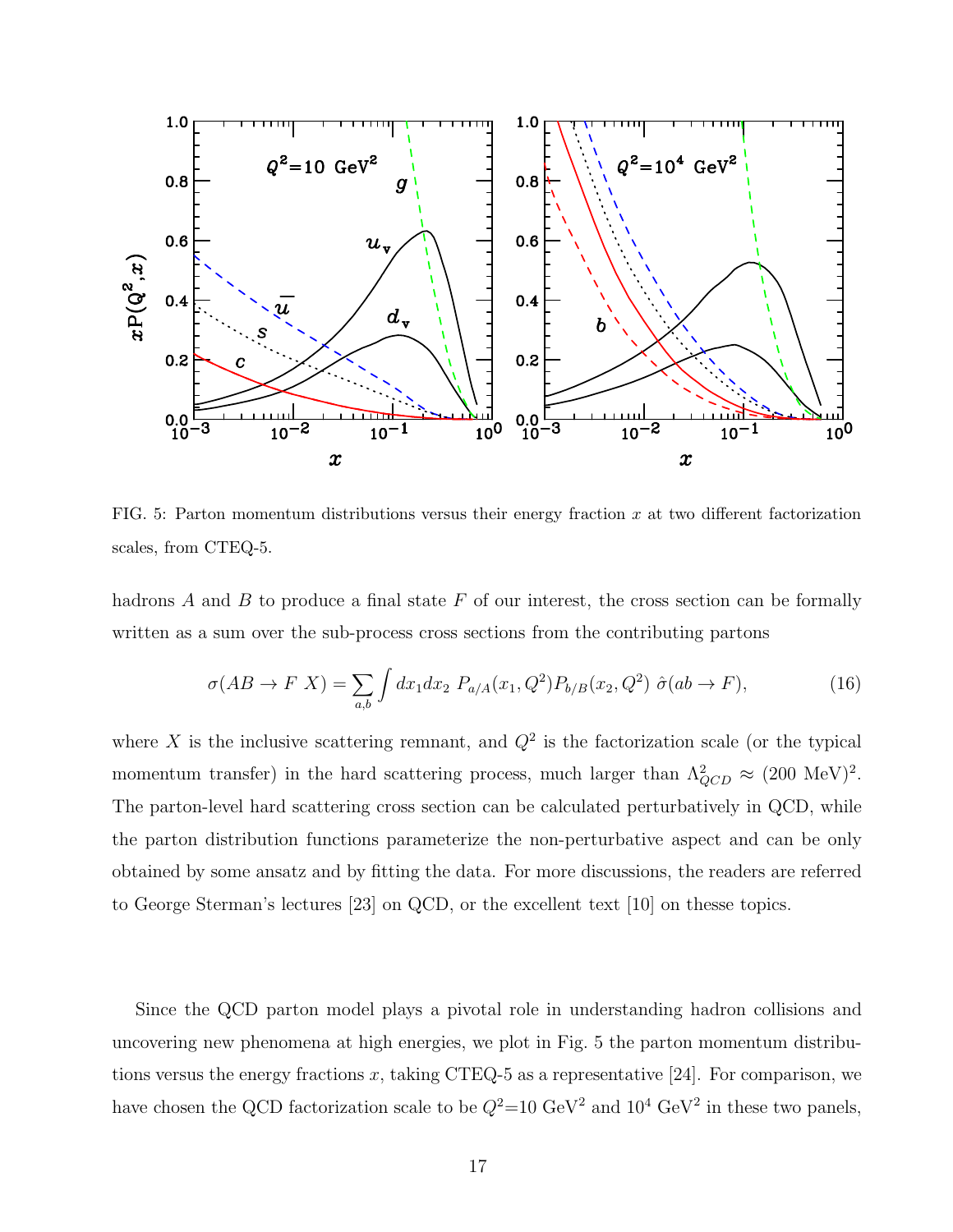

FIG. 6: Scattering cross sections versus c.m. energy for the SM processes in pp collisioins. The Higgs boson mass has been taken as 120 GeV.

respectively. Several general features are important to note for future discussions. The valence quarks  $u_v$ ,  $d_v$ , as well as the gluons carry a large momentum fraction, typically  $x \sim 0.08 - 0.3$ . The "sea quarks"  $(\bar{u} = u_{sea}, \bar{d} = d_{sea}, s, c, b)$  have small x, and are significantly enhanced at higher  $Q^2$ . Both of these features lead to important collider consequences. First of all, heavy objects near the energy threshold are more likely produced via valence quarks. Second, higher energy processes (comparing to the mass scale of the parton-level subprocess) are more dominantly mediated via sea quarks and gluons.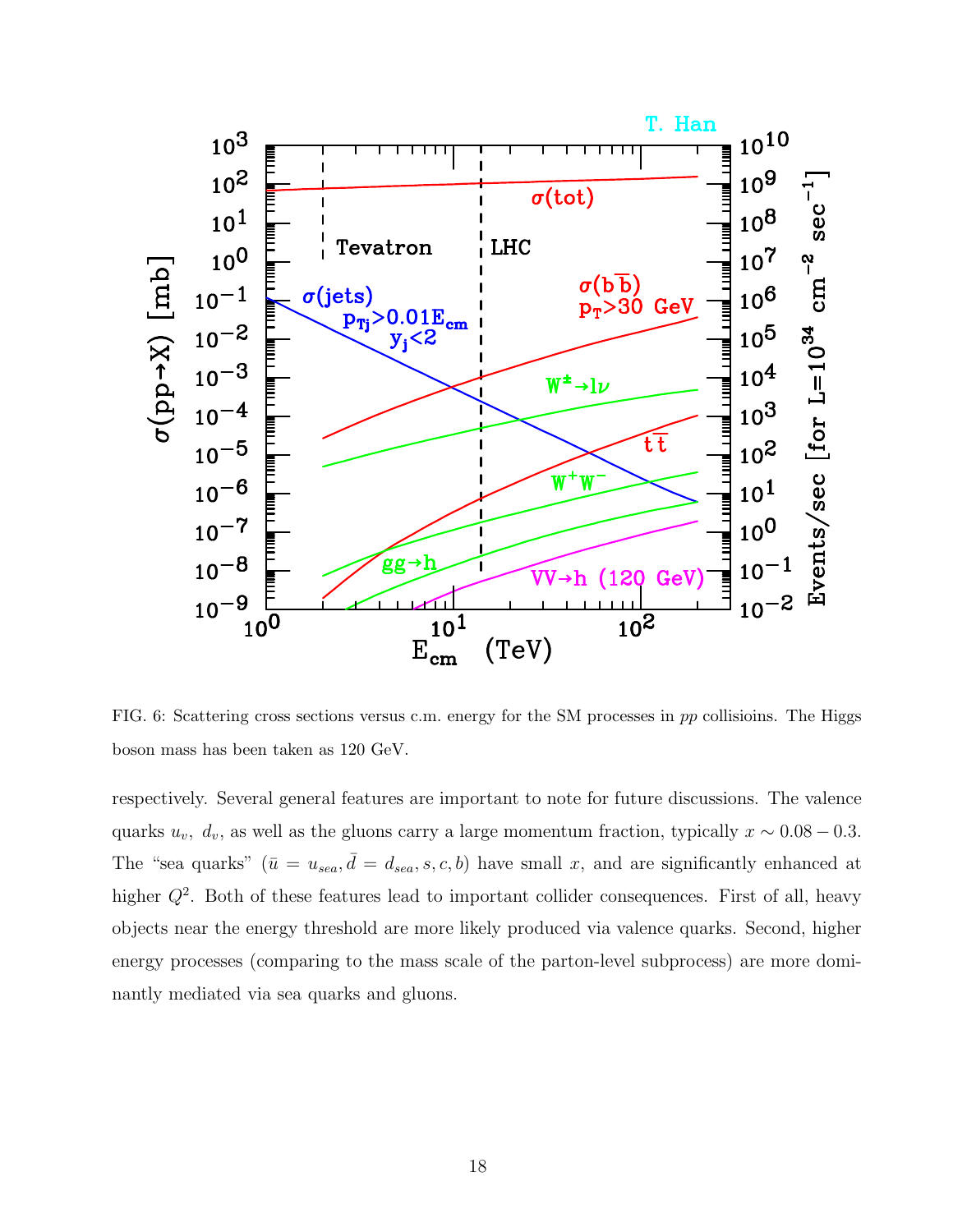### 3. Production cross sections for standard model processes

In Figure 6, we show the integrated cross sections for various typical processes in the SM versus c.m. energy of a pp hadron collider in units of mb. The scale on the right-hand side gives the event rate for an instantaneous luminosity  $10^{34}$  cm<sup>-2</sup> s<sup>-1</sup>, a canonical value for the LHC. We have indicated the energies at the Tevatron and the LHC by the vertical dashed lines. First of all, we have plotted the pp total cross section as the line on the top. It is known that the cross section increases with the c.m. energy [25]. Unitarity argument implies that it can only increase as a power of ln s. An empirical scaling relation  $s^{0.09}$  gives a good fit to the measurements upto date, and has been used here.

All integrated cross sections in hadronic collisions increase with the c.m. energy due to the larger parton densities at higher energies. The jet-inclusive cross section  $\sigma$ (jets) is given by the blue line. The reason the cross section falls is due to our choice of an energy-dependent cut on the jet's transverse momuntum. The  $b\bar{b}$  pair production is also sensitively dependent upon the transverse momentum cutoff since the mass  $m_b$  is vanishingly small comparing to the collider energies and thus the integrated cross section presents the familiar collinear singularity in the forward scattering region. The production at the leading order is dominantly via the gluon-initiated process  $gg \to b\bar{b}$ , and is of the order of 1  $\mu$ b at the LHC energy (with a cutoff  $p_T > 30$  GeV). The top-quark production is again dominated by the gluon fusion, leading to about 90% of the total events. The rate of the leading order prediction is about 700 pb or about 7 Hz with a canonical luminosity, and higher order QCD corrections are known to be substantial [26]. It is thus justifiable to call the LHC a "top-quark factory". We also see that the leading Higgs boson production mechanism is also via the gluon fusion, yielding about 30 pb. QCD corrections again are very large, increasing the LO cross section by a significant factor [27]. Another interesting production channel is the gauge-boson fusion  $VV \to h$ , that is about factor of 5 smaller than the inclusive  $gg \to h$  in rate, and the QCD correction is very modest [28].

Most of the particles produced in high-energy collisions are unstable. One would need very sophisticated modern detector complex and electronic system to record the events for further analyses. We now briefly discuss the basic components for collider detectors.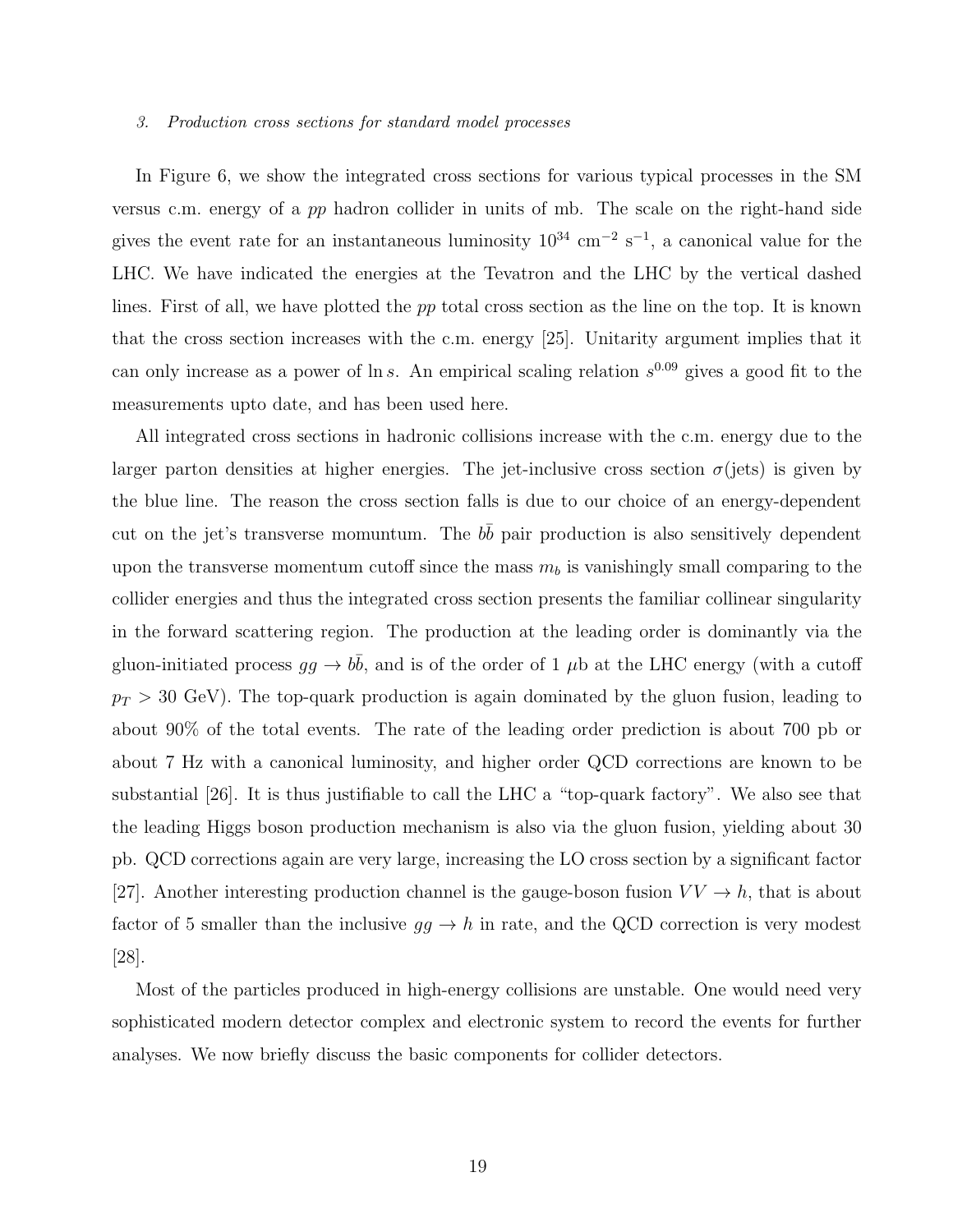

FIG. 7: Modern multi-purpose detector at colliders.

### III. COLLIDER DETECTORS: OUR ELECTRONIC EYES

Accelerators and colliders are our powerful tools to produce scattering events at high energies. Detectors are our "e-eyes" to record and identify the useful events to reveal the nature of fundamental interactions.

### A. Particle Detector at Colliders

The particle detection is based on its interactions with matter of which the detectors are made. A modern particle detector is an electronic complex beyond the traditional particle detection techniques, which typically consists of a secondary displaced vertex detector/chargetracking system, electromagnetic calorimetry, hadronic calorimetry and a muon chamber, etc.

A simplified layout is shown in Fig. 7.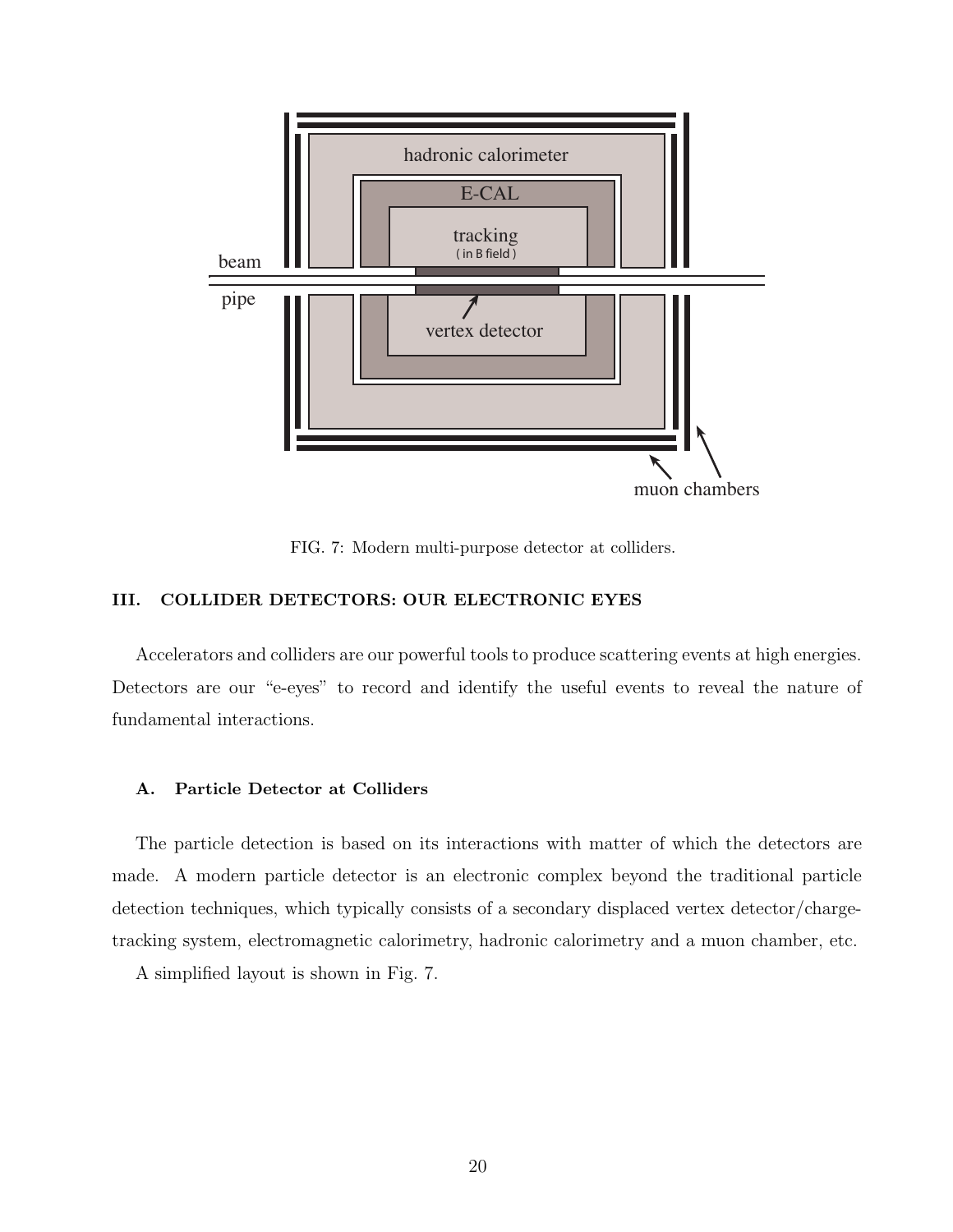

FIG. 8: Particle signatures left in the detector components.

### B. What Do Particles Look Like in a Detector

As theorists, we mostly deal with the fundamental degrees of freedom in our SM Lagrangian, namely the quarks, leptons, gauge bosons etc. in our calculations. The truth is that most of them are not the particles directly "seen" in the detectors. Heavy particles like  $Z$ ,  $W$ ,  $t$  will promptly decay to leptons and quarks, with a lifetime  $1/\Gamma \sim 1/(2 \text{ GeV}) \approx 3.3 \times 10^{-25} \text{ s.}$  Other quarks will fragment into color-singlet hadrons due to QCD confinement at a time scale of  $t_h \sim 1/\Lambda_{QCD} \approx 1/(200 \text{ MeV}) \approx 3.3 \times 10^{-24} \text{ s}$ . The individual hadrons from fragmentation may even behave rather differently in the detector, depending on their interactions with matter and their life times. Stable paricles such as p,  $\bar{p}$ ,  $e^{\pm}$ ,  $\gamma$  will show up in the detector as energy deposit in hadronic and electromagnetic calorimeters or charge tracks in the tracking system. In Fig. 8, we indicate what particles may leave what signatures in certain components of the detector.

In order to have better understanding for the particle observation, let us recall the decay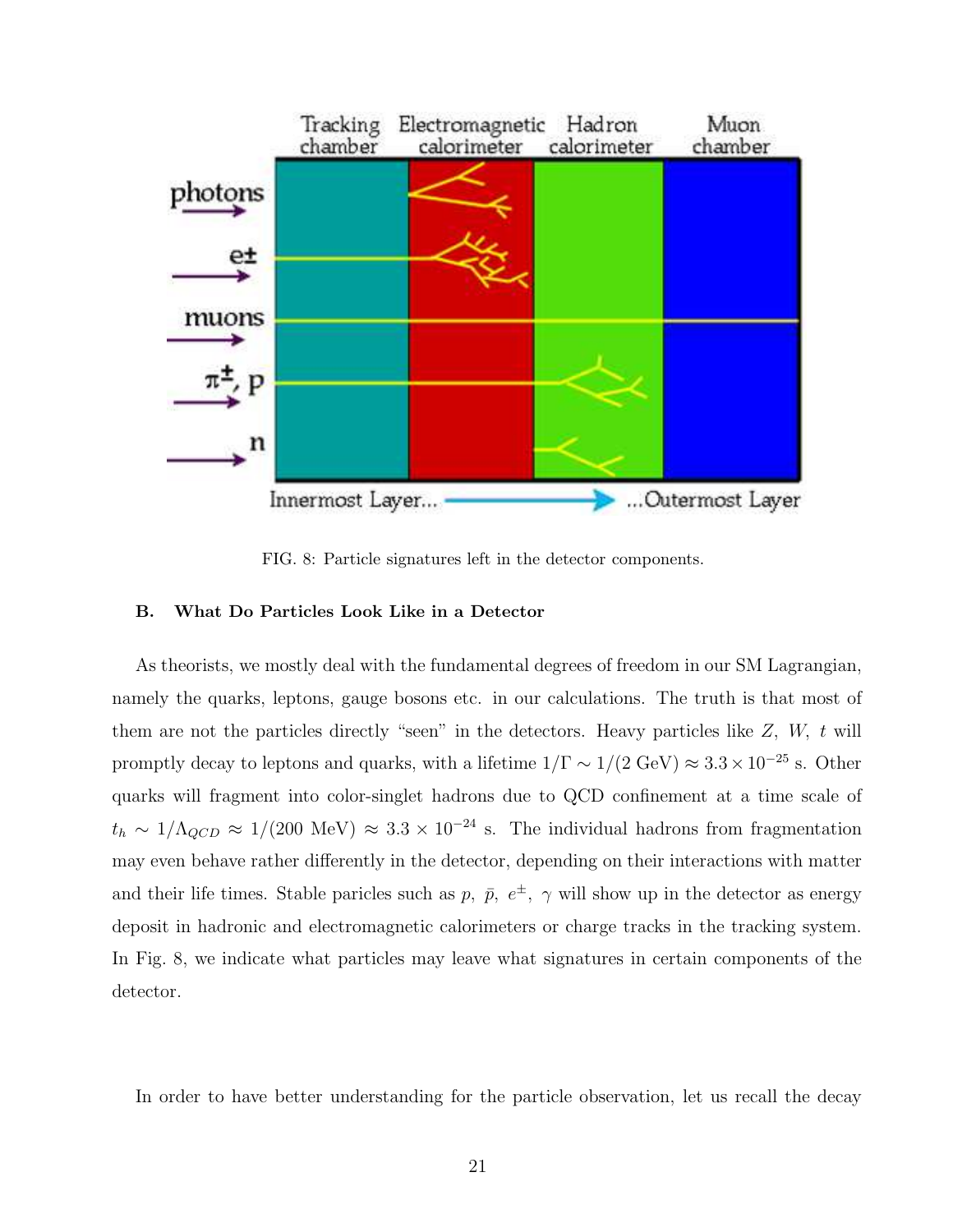length of an unstable particle

$$
d = (\beta \ c\tau)\gamma \approx (300 \ \mu m)(\frac{\tau}{10^{-12} \ s}) \ \gamma,
$$
\n
$$
\tag{17}
$$

where  $\tau$  is the particle's proper lifetime and  $\gamma = E/m$  is the relativistic factor. We now can comment on how particles may show up in a detector.

- Quasi-stable: fast-moving particles of a life-time  $\tau > 10^{-10}$  s will still interact in the detector in a similar way. Those include the weak-decay particles like the neutral hadrons  $n, \Lambda, K_L^0, \ldots$  and charged particles  $\mu^{\pm}, \pi^{\pm}, K^{\pm}, \ldots$
- Short-lived resonances: particles undergoing a decay of typical electromagnetic or strong strength, such as  $\pi^0$ ,  $\rho^{0,\pm}$ ... and very massive particles like  $Z, W^{\pm}, t, (H...),$  will decay "instantaneously". They can be only "seen" from their decay products and hopefully via a reconstructed resonance.
- displaced vertex: particles of a life-time  $\tau \sim 10^{-12}$  s, such as  $B^{0,\pm}$ ,  $D^{0,\pm}$ ,  $\tau^{\pm}$ , may travel a distinguishable distance ( $c\tau \sim 100~\mu$ m.) before decaying into charged tracks, and thus result in a displaced secondary vertex, as shown in Fig. 9, where the decay length between the two vertices is denoted by L. As an interesting and important case,  $K_S^0$  with  $c\tau \sim 2.7$ cm also often results in a secondary vertex via its decay to  $\pi^+\pi^-$ .
- Things not "seen": those that do not participate in electromagnetic nor strong interactions, but long-lived as least like the quasi-stable particles, will escape from detection by the detector, such as the neutrinos  $\nu$  and neutralinos  $\tilde{\chi}^0$  in SUSY theories, etc.

Now coming back to the elementary particles in the SM, we illustrate their behavior in Table III. A check indicates an appearance in that component, a cross means no, a check-cross is partially yes. Other symbols are self-explained.

### C. More on Measurements

It is informative to discuss in a bit more detail a few main components for the particle detection. We hope to indicate how and how well the energy, momentum, and other properties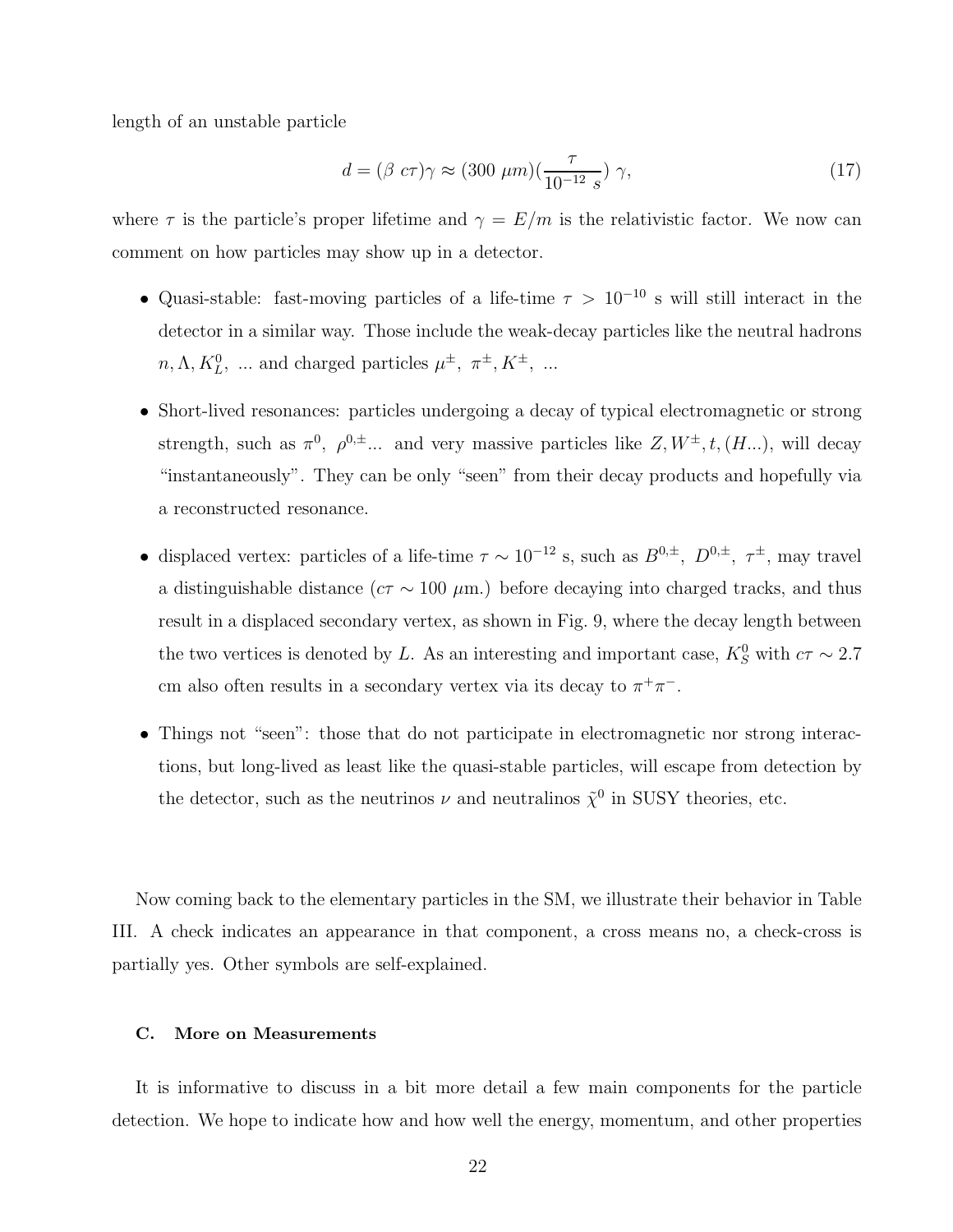

FIG. 9: An illustrative event leading to a displaced secondary vertex.

of particles can be measured. When needed, we will freely take either the ATLAS or the CMS detector as an example for the purpose of illustration.

Vertexing: Normally, at least two charged tracks are needed to reconstruct a secondary decay vertex, as illustrated in Fig. 9. Note that if the decaying particle moves too fast, then the decay products will be collimated, with a typical angle  $\theta \approx \gamma^{-1} = m/E$ . The impact parameter  $d_0$  as in Fig. 9 can be approximated as  $d_0 \approx L_{xy}\theta$ . The impact parameter is crucial to determine the displaced vertex. For instance, the ATLAS detector [12] has the resolution parameterized by

$$
\Delta d_0 = 11 \oplus \frac{73}{(p_T/\text{GeV})\sqrt{\sin\theta}} \ (\mu m), \tag{18}
$$

where the notation  $\oplus$  implies a sum in quadrature.

It is possible to resolve a secondary vertex along the longitudinal direction alone, which is particularly important if there will be only one charged track observed. In this case, the resolution is typically worse and it can be approximated [12] as

$$
\Delta z_0 = 87 \oplus \frac{115}{(p_T/\text{GeV})\sqrt{\sin^3\theta}} \ (\mu m). \tag{19}
$$

Tracking: Tracking chamber determines the trajectories of traversing charged particles as well as their electromagnetic energy loss  $dE/dx$ . The rapidity (as defined in Eqs. (35) and (39))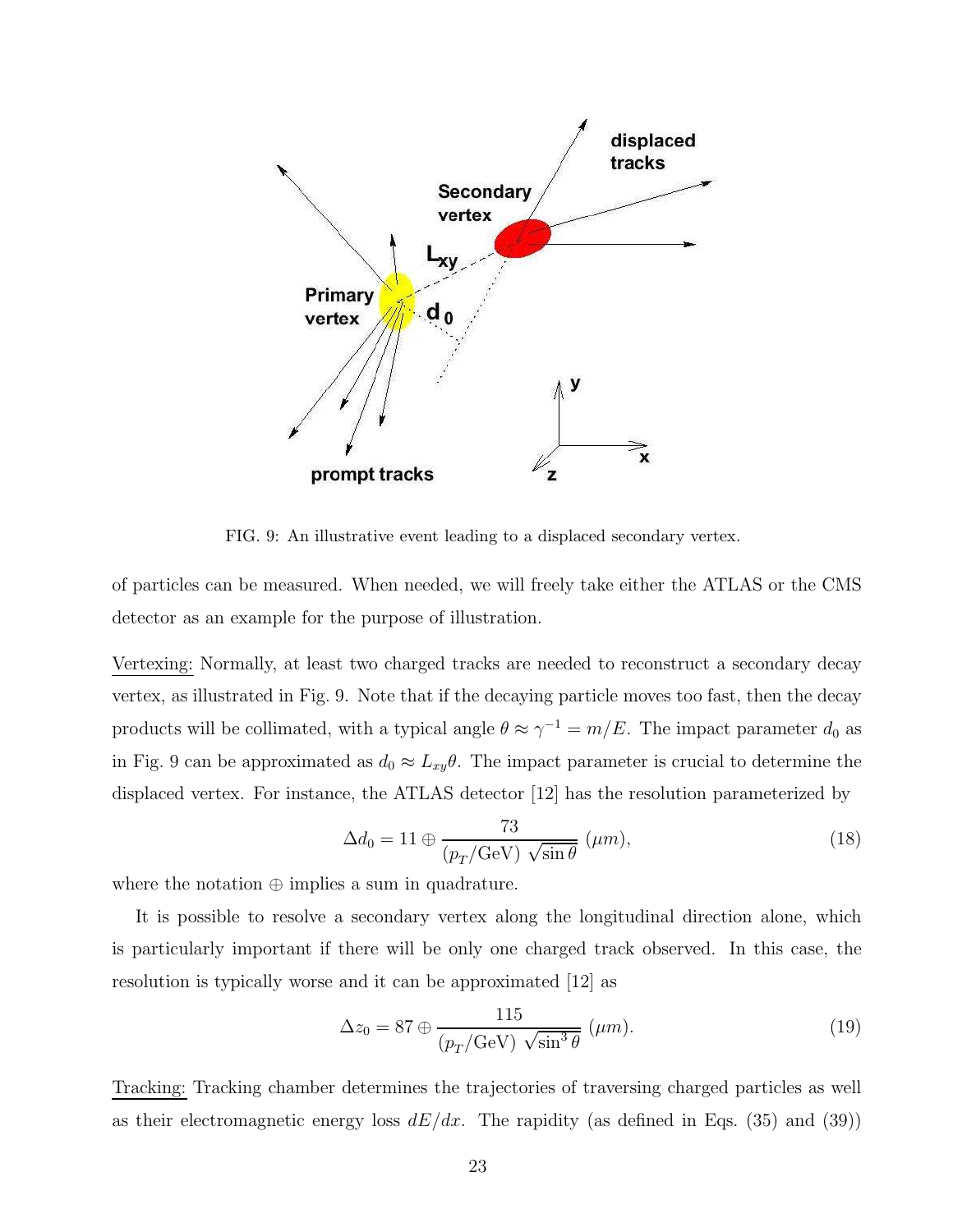| Leptons                              |                  |           |           |                        | Vetexing Tracking ECAL HCAL Muon Cham. |
|--------------------------------------|------------------|-----------|-----------|------------------------|----------------------------------------|
| $e^{\pm}$                            | $\times$         | $\vec{p}$ | E         | $\times$               | $\times$                               |
| $\mu^{\pm}$                          | $\times$         | $\vec{p}$ | $\sqrt{}$ | $\sqrt{}$              | $\vec{p}$                              |
| $\tau^{\pm}$                         | $\sqrt{\times}$  | $\sqrt{}$ | $e^{\pm}$ | $h^{\pm}$ ; $3h^{\pm}$ | $\mu^{\pm}$                            |
| $\nu_e, \nu_\mu, \nu_\tau$           | $\times$         | $\times$  | $\times$  | $\times$               | $\times$                               |
| Quarks                               |                  |           |           |                        |                                        |
| u, d, s                              | $\times$         |           | $\sqrt{}$ | $\sqrt{}$              | $\times$                               |
| $c \rightarrow D$                    | $\sqrt{}$        |           | $e^{\pm}$ | $h$ 's                 | $\mu^\pm$                              |
| $b \to B$                            | $\sqrt{}$        |           | $e^{\pm}$ | $h$ 's                 | $\mu^{\pm}$                            |
| $t \to bW^{\pm}$                     | $\boldsymbol{b}$ |           | $e^{\pm}$ | $b+2$ jets             | $\mu^{\pm}$                            |
| Gauge bosons                         |                  |           |           |                        |                                        |
| $\gamma$                             | $\times$         | $\times$  | $E\,$     | $\times$               | $\times$                               |
| $\overline{g}$                       | $\times$         |           | $\sqrt{}$ | $\sqrt{}$              | $\times$                               |
| $W^{\pm} \rightarrow \ell^{\pm} \nu$ | $\times$         | $\vec{p}$ | $e^{\pm}$ | $\times$               | $\mu^{\pm}$                            |
| $\rightarrow q\bar{q}'$              | $\times$         | $\sqrt{}$ | $\sqrt{}$ | $2$ jets               | $\times$                               |
| $Z^0\to \ell^+\ell^-$                | $\times$         | $\vec{p}$ | $e^{\pm}$ | $\times$               | $\mu^{\pm}$                            |
| $\rightarrow q\bar{q}$               | $(b\bar{b})$     | $\sqrt{}$ | $\sqrt{}$ | $2$ jets               | $\times$                               |

TABLE III: What the elementary particles in the SM look like in detectors.

coverage is

$$
|\eta_{\mu}| \approx 2.5,\tag{20}
$$

for both ATLAS and CMS.

When combined with a magnetic field  $(2 T for ATLAS and 4 T for CMS)$ , the system can be used to measure a charged particle momentum. The curvature of the trajectory is inversely proportional to the particle momentum

$$
\kappa \equiv \frac{1}{\rho} \propto \frac{QB}{p},\tag{21}
$$

where  $Q$  is the particle's electric charge and  $B$  the external magnetic field. Therefore, knowing  $B$  and assmuing a (unity) charge, the momentum  $p$  can be determined.

The energy-loss measurement  $dE/dx$  for heavy charged particles may be used for particle identification. For instance, the Bethe-Bloch formula for the energy loss by excitation and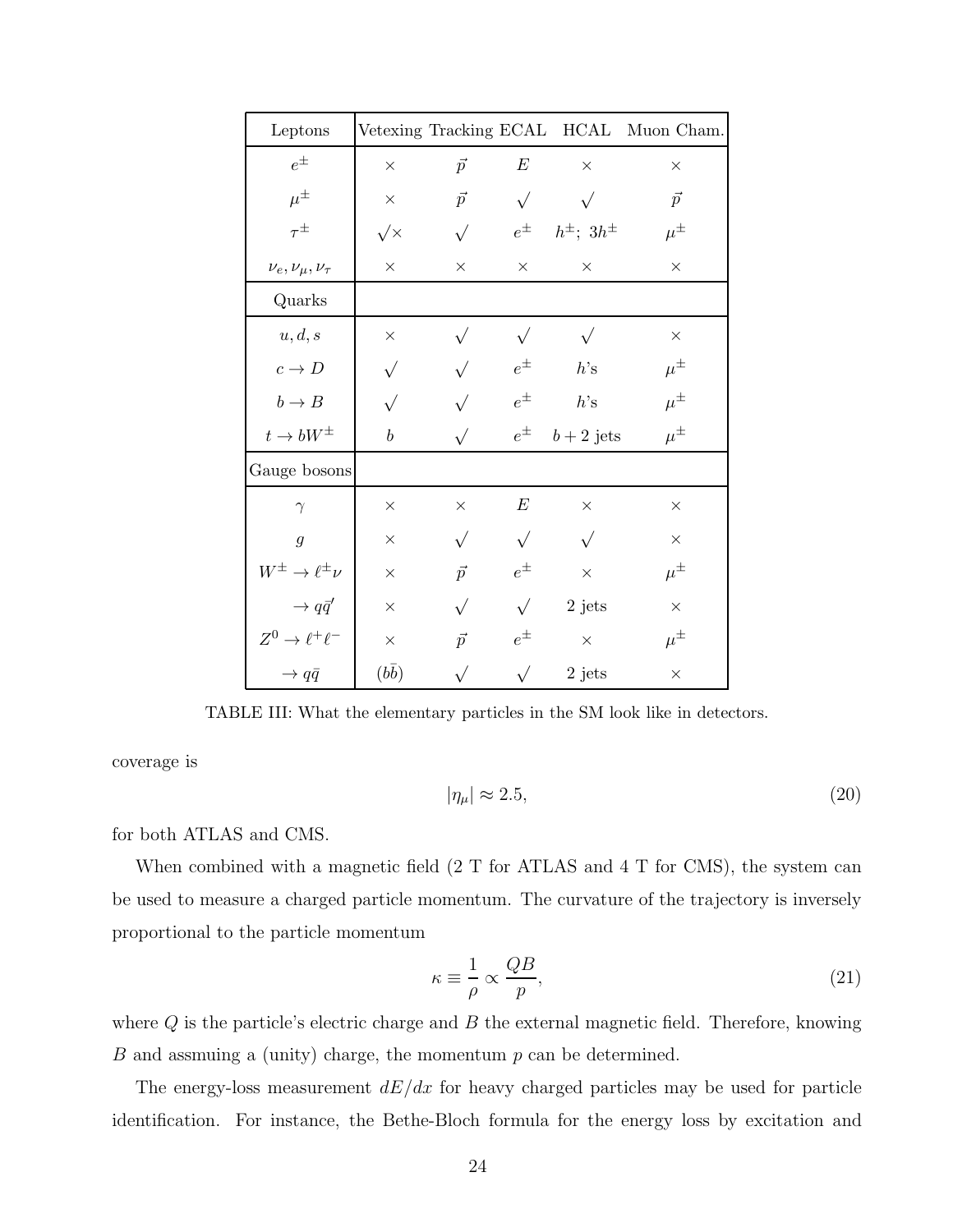ionization gives a scaling quadratically with the particle charge and inversely with the speed

$$
\frac{dE}{dx} \propto \left(\frac{Q}{\beta}\right)^2,\tag{22}
$$

independent of the charged particle mass. The mass can thus be deduced from p and  $\beta$ . However, if we allow a most general case for a particle of arbitrary  $m, Q$ , then an additional measurement (such as  $\beta$  from a Cerenkov counter or time-of-flight measurements) would be needed to fully determine the particle identity.

From the relation Eq. (21), the momentum resolution based on a curvature measurement can be generically expressed as

$$
\frac{\Delta p_T}{p_T} = ap_T \oplus b,\t\t(23)
$$

For instance, the ATLAS [12] (CMS [13]) detector has the resolution parameterized by  $a =$ 36% TeV<sup>-1</sup> (15% TeV<sup>-1</sup>),  $b = 1.3\% / \sqrt{\sin \theta}$  (0.5%). In particular, the momentum resolution for very high energy muons about  $p_T \approx 1$  TeV in the central region can reach 10% (6%) for ATLAS (CMS). Good curvature resolution for highly energetic particle's tracks is important for the charge determination.

ECAL: High-energy electrons and photons often lead to dramatic cascade electromagnetic showers due to bremsstrahlung and pair production. The number of particles created increase exponentially with the depth of the medium. Since the incident energy to be measured by the electromagnetic calorimetry (ECAL) is proportional to the maximum number of particles created, the energy resolution is characterized by  $1/\sqrt{N}$ , often parameterized by

$$
\frac{\Delta E}{E} = \frac{a}{\sqrt{E/\text{GeV}}} \oplus b,\tag{24}
$$

where a is determined by the Gaussian error and b the response for cracks. For ATLAS (CMS),  $a = 10\%$  (5%),  $b = 0.4\%$  (0.55%).

The coverage in the rapidity range can reach

$$
|\eta_{e,\gamma}| \approx 3\tag{25}
$$

or slightly over for both ATLAS and CMS.

HCAL: Similar to the ECAL, showers of subsequent hadrons can be developed from the highenergy incident hadrons. An HCAL is to measure the hadronic energy, and the Gaussian error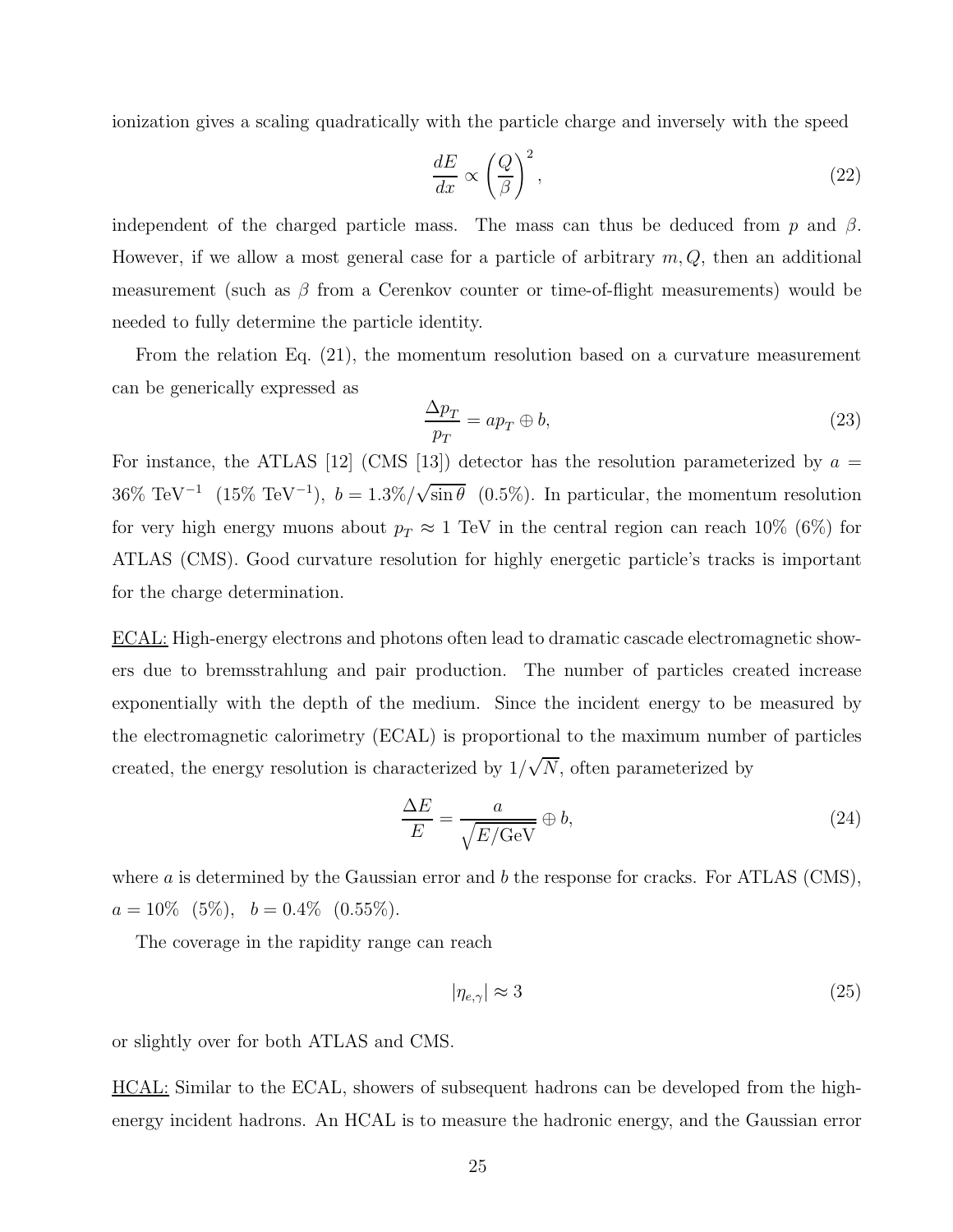again is parameterized as

$$
\frac{\Delta E}{E} = \frac{a}{\sqrt{E}} \oplus b. \tag{26}
$$

For ATLAS (CMS),  $a = 80\%$  (100%),  $b = 15\%$  (5%).

The rapidity coverage by the forward hadronic calorimeter can reach

$$
|\eta_h| \approx 5\tag{27}
$$

for both ATLAS and CMS.

### D. Triggering

So far, we have ignored one very important issue: data acquisition and triggering. Consider pp collisions at the LHC energies, the hadronic total cross section is of the order about 100 mb, and the event rate at the designed luminosity  $(10^{34} \text{ cm}^{-2} \text{ s}^{-1})$  will be about 1 GHz (compare with the clock speed of your fast computer processor). A typical event will take about one megabytes of space. It is therefore impossible for the detector electronic system to record the complex events of such a high frequency. Furthermore, the physical processes of our interest occur at a rate of 10<sup>−</sup><sup>6</sup> lower or more. Thus, one will have to be very selective in recording events of our interest. In contrast, there will be no such problems at  $e^+e^-$  colliders due to the much lower reaction rate.

Trigger is the decision-making process using a desired temporal and spatial correlation in the detector signals. It is provided by examining the properties of the physical process as appeared in the detector. Modern detectors for hadron colliders such as CDF, D0 at the Tevatron and ATLAS, CMS at the LHC typically adopt three levels of triggering. At the LHC experiments, Level-1 triggering brings the event rate down to the order of  $10^5$  Hz; Level-2 to about  $10^3$  Hz; and Level-3 finally to about 100 Hz to tape.

There are many means to design a trigger, such as particle identification, multiplicity, kinematics, and event topology etc. Modern detectors at colliders usually can trigger on muons by a muon chamber, electrons/photons as electromagnetic objects, τ/hadrons and jets as hadronic objects, global energy sum and missing transverse energy, and some combinations of the above.

Relevant to collider phenomenology is to know what particles may be detected in what kinematical region usually in  $p_T$ - $\eta$  coverage, as the detector's acceptance for triggering purposes.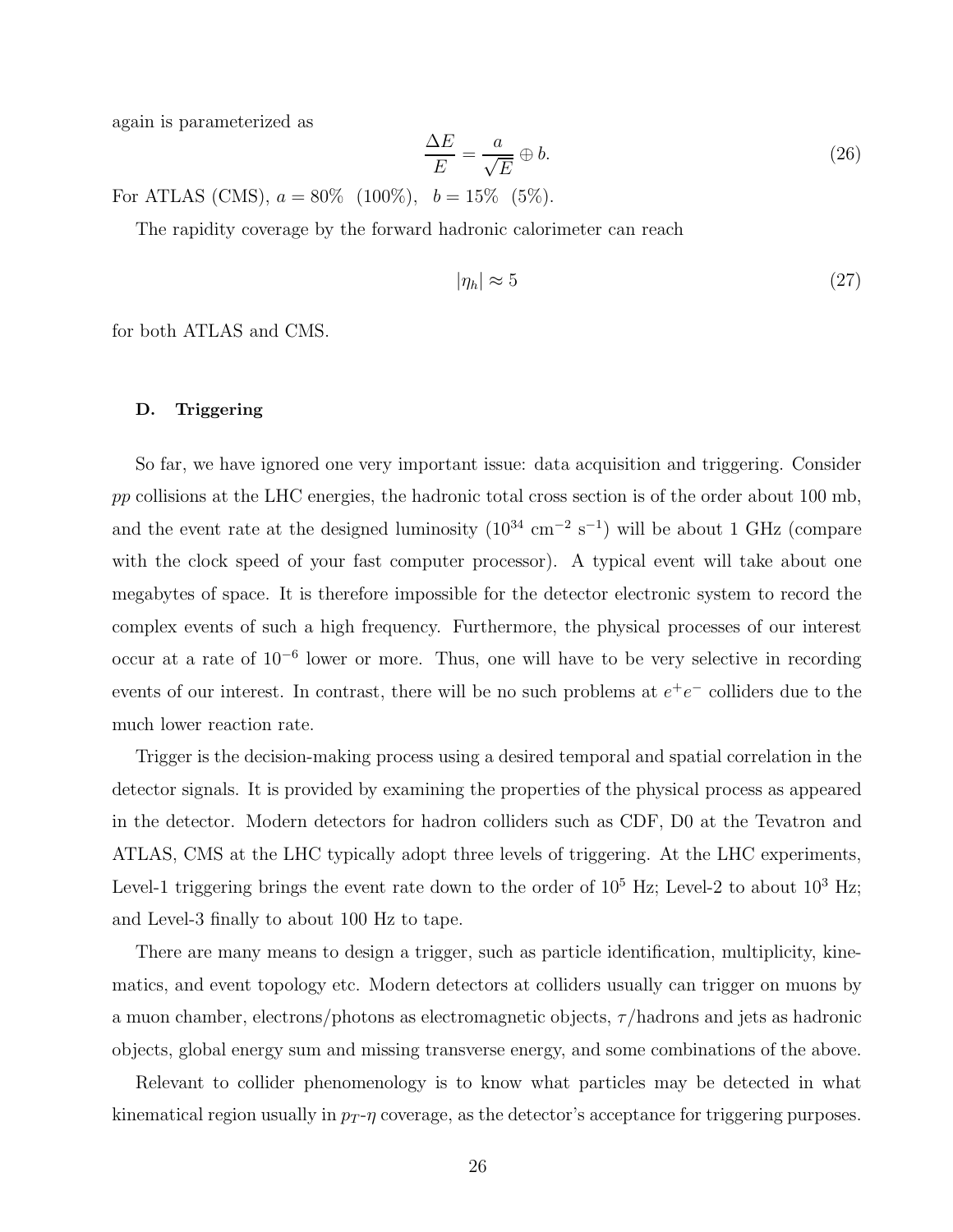|                            |         | <b>ATLAS</b>                                            | <b>CMS</b> |             |  |
|----------------------------|---------|---------------------------------------------------------|------------|-------------|--|
| Objects                    | $\eta$  | $p_T$ (GeV)                                             | $\eta$     | $p_T$ (GeV) |  |
| $\mu$ inclusive            | 2.4     | 6(20)                                                   | 2.4        | 6(20)       |  |
| $e$ /photon inclusive      | 2.5     | 17(26)                                                  | 2.5        | 17(26)      |  |
| Two $e$ 's or two photons  | 2.5     | 12(15)                                                  | 2.5        | 12(15)      |  |
| 1-jet inclusive            | $3.2\,$ | 180 (290)                                               | 3.2        | 180 (290)   |  |
| 3 jets                     | 3.2     | 75(130)                                                 | 3.2        | 75(130)     |  |
| 4 jets                     | 3.2     | 55 (90)                                                 | 3.2        | 55 (90)     |  |
| $\tau$ /hadrons            | 2.5     | 43(65)                                                  | 2.5        | 43(65)      |  |
| $\not\hspace{-1.2mm}E_{T}$ | 4.9     | 100                                                     | 4.9        | 100         |  |
| Jets+ $\not\!\!E_T$        |         | 3.2, 4.9 50,50 $(100, 100)$ 3.2, 4.9 50,50 $(100, 100)$ |            |             |  |

TABLE IV: Level-1 trigger thresholds in  $\eta$ - $p_T$  coverage for the ATLAS [12] detector. Entries are for a luminosity of  $10^{33}$  cm<sup>-2</sup> s<sup>-1</sup> ( $10^{34}$  cm<sup>-2</sup> s<sup>-1</sup> in parentheses).

Table IV summarizes Level-1 trigger thresholds for ATLAS for the commonly observed objects and some useful combinations.

Inversely, if we find some trigger designs inadequate for certain physics needs, such as a well-motivated new physics signal with exotic characteristics or unusual kinematics, it is the responsibility of our phenomenologists to communicate with our experimental colleagues to propose new trigger designs.

### IV. UNCOVER NEW DYNAMICS AT COLLIDERS

Instead of summarizing which new physics scenario can be covered by which collider to what extent, I would like to discussion a few examples for observing signals to illustrate the basic techniques and the use of kinematics. The guiding principles are simple: maximally and optimally make use of the experimentally accessible observables to uncover new particles and to probe their interactions. In designing the observables, one will need to concern their theoretical properties, like under Lorentz transformation, charge and  $C, P, T$  discrete symmetries etc., as well as their experimental feasibility, like particle identification, detector acceptance and resolutions etc. I hope that this serves the purpose to stimulate reader's creativity to cleverly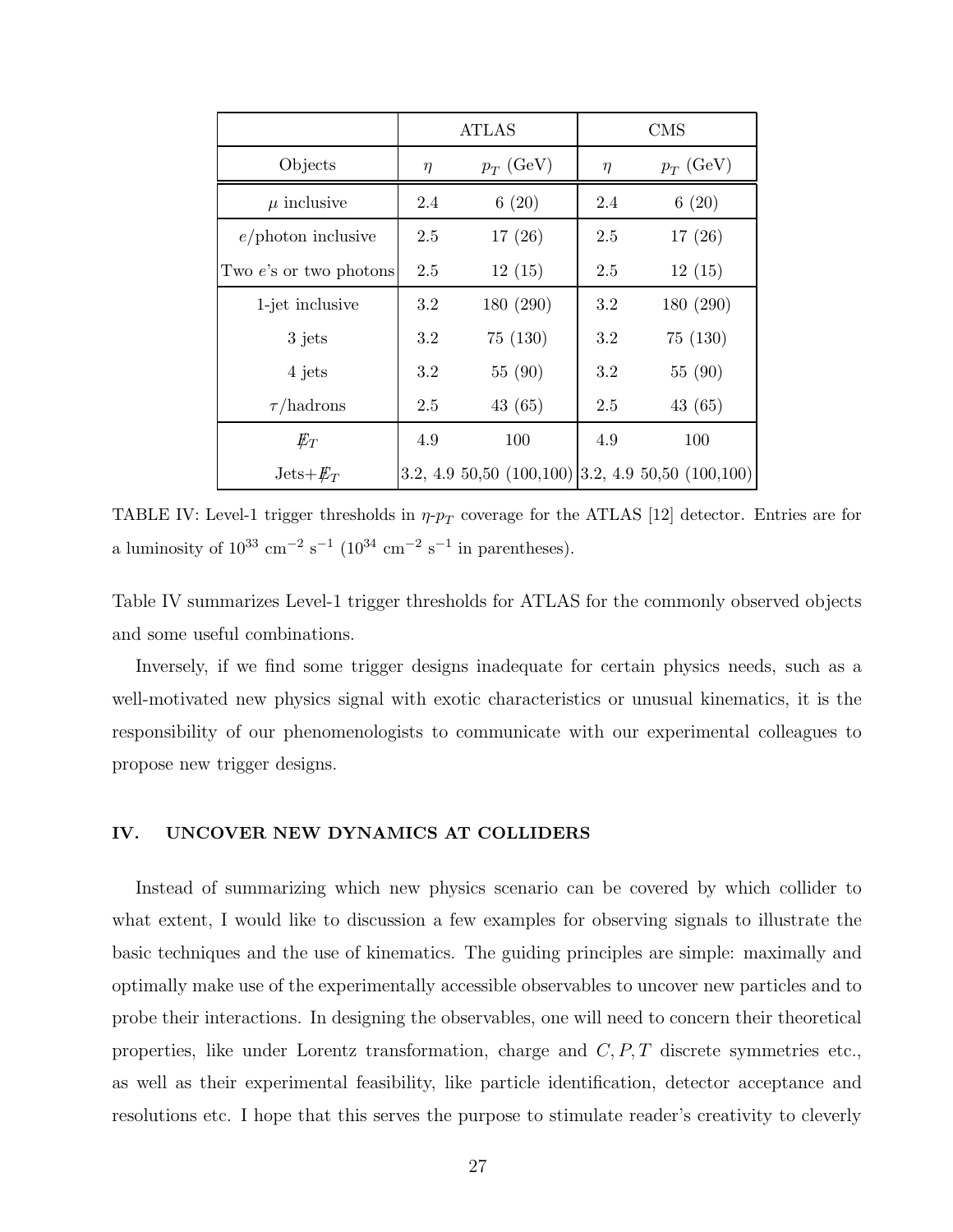exploit kinematics to reveal new dynamics in collider experiments.

### A. Basic Properties of Scattering Matrix Elements

analyticity

crossing,

unitarity

### B. Kinematics at Hadron Colliders

In performing parton model calculations for hadronic collisions like in Eq. (16), the partonic c.m. frame is not the same as the hadronic c.m. frame, e. g. the lab frame for the collider. Consider a collision between two hadrons of A and B of four-momenta  $P_A = (E_A, 0, 0, p_A)$ and  $P_B = (E_A, 0, 0, -p_A)$  in the lab frame. The two partons participating the subprocess have momenta  $p_1 = x_1 P_A$  and  $p_2 = x_2 P_B$ . The parton system thus moves in the lab frame with a four-momentum

$$
P_{cm} = [(x_1 + x_2)E_A, 0, 0, (x_1 - x_2)p_A] \quad (E_A \approx p_A), \tag{28}
$$

or with a speed  $\beta_{cm} = (x_1 - x_2)/(x_1 + x_2)$ , or with a rapidity

$$
y_{cm} = \frac{1}{2} \ln \frac{1 + \beta_{cm}}{1 - \beta_{cm}} = \frac{1}{2} \ln \frac{x_1}{x_2}.
$$
 (29)

Denote the total hadronic c.m. energy by  $S = 4E_A^2$  and the partonic c.m. energy by s, we have

$$
s \equiv \tau S, \quad \tau = x_1 x_2 = \frac{s}{S}.
$$
\n(30)

The parton energy fractions are thus given by

$$
x_{1,2} = \sqrt{\tau} e^{\pm y_{cm}}.\tag{31}
$$

One always encounters the integration over the energy fractions as in Eq. (16). With this variable change, one has

$$
\int_{\tau_0}^1 dx_1 \int_{\tau_0/x_1}^1 dx_2 = \int_{\tau_0}^1 d\tau \int_{\frac{1}{2}\ln\tau}^{-\frac{1}{2}\ln\tau} dy_{cm}.
$$
 (32)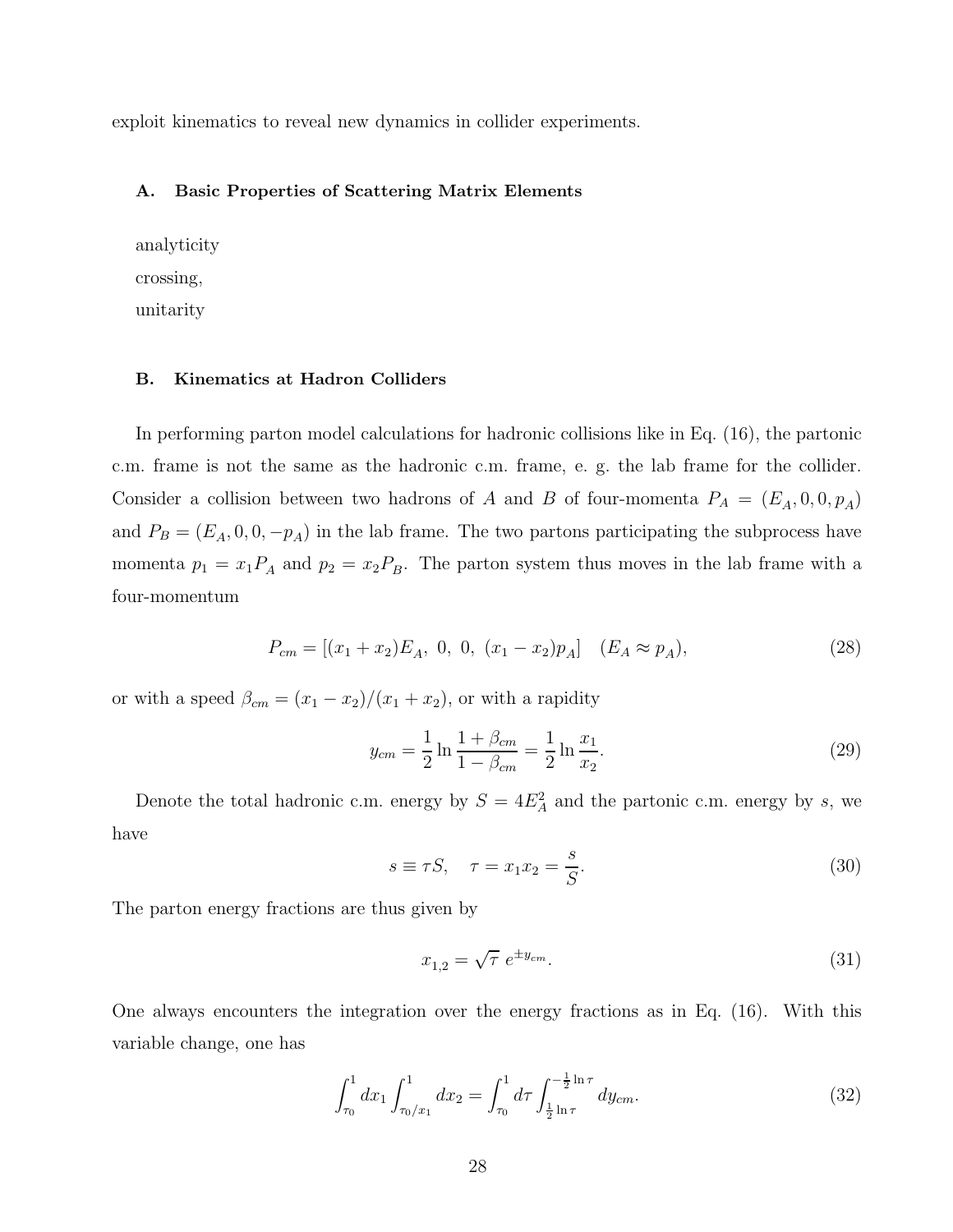The variable  $\tau$  characterizes the (invariant) mass of the reaction, with  $\tau_0 = m_{res}^2/S$  and  $m_{res}$ is the threshold for the parton level final state (sum over the masses in the final state); while  $y_{cm}$  specifies the longitudinal boost of the partonic c.m. frame with respect to the lab frame. It turns out that the  $\tau - y_{cm}$  variables are better for numerical evaluations, in particular with a resonance as we will see in a later section.

Consider a final state particle of momentum  $p^{\mu} = (E, \vec{p})$  in the lab frame. Since the c.m. frame of the two colliding partons is a priori undetermined with respect to the lab frame, the scattering polar angle  $\theta$  in these two frames is not a good observable to describe theory and the experiment. It would be thus more desirable to seek for kinematical variables that are invariant under unknown longitudinal boosts.

Transverse momentum and the azimuthal angle: Since the ambiguous motion between the parton c.m. frame and the hadron lab frame is along the longitudinal beam direction  $(\vec{z})$ , variables involving only the transverse components are invaraint under longitudinal boosts. It is thus convenient, in contrast to Eqs. (A6) and (A9) of Appendix A in the spherical coordinate, to write the phase space element in the cylindrical coordinate as

$$
\frac{d^3\vec{p}}{E} = dp_x dp_y \frac{dp_z}{E} = p_T dp_T d\phi \frac{dp_z}{E},\tag{33}
$$

where  $\phi$  is the azimuthal angle about the  $\vec{z}$  axis, and

$$
p_T = \sqrt{p_x^2 + p_y^2} = p \sin \theta \tag{34}
$$

is the transverse momentum. It is obvious that both  $p_T$  and  $\phi$  are boost-invariant, so is  $dp_z/E$ . Exercise: Prove that  $dp_z/E$  is longitudinally boost-invariant.

Rapidity and pseudo-rapidity: The rapidity of a particle of momentum  $p^{\mu}$  is defined to be

$$
y = \frac{1}{2} \ln \frac{E + p_z}{E - p_z} = \frac{1}{2} \ln \frac{1 + \beta_z}{1 - \beta_z},
$$
\n(35)

where  $\beta_z = p_z/E = \beta \cos \theta$  is the z-component of the particle 's velocity.

Exercise: With the introduction of rapidity  $y$ , show that a particle four-momentum can be rewritten as

$$
p^{\mu} = (E_T \cosh y, \ p_T \cos \phi, \ p_T \sin \phi, \ E_T \sinh y), \quad E_T = \sqrt{p_T^2 + m^2}.
$$
 (36)

The phase space element then can be expressed as

$$
\frac{d^3\vec{p}}{E} = p_T dp_T d\phi \ dy = E_T dE_T d\phi \ dy.
$$
 (37)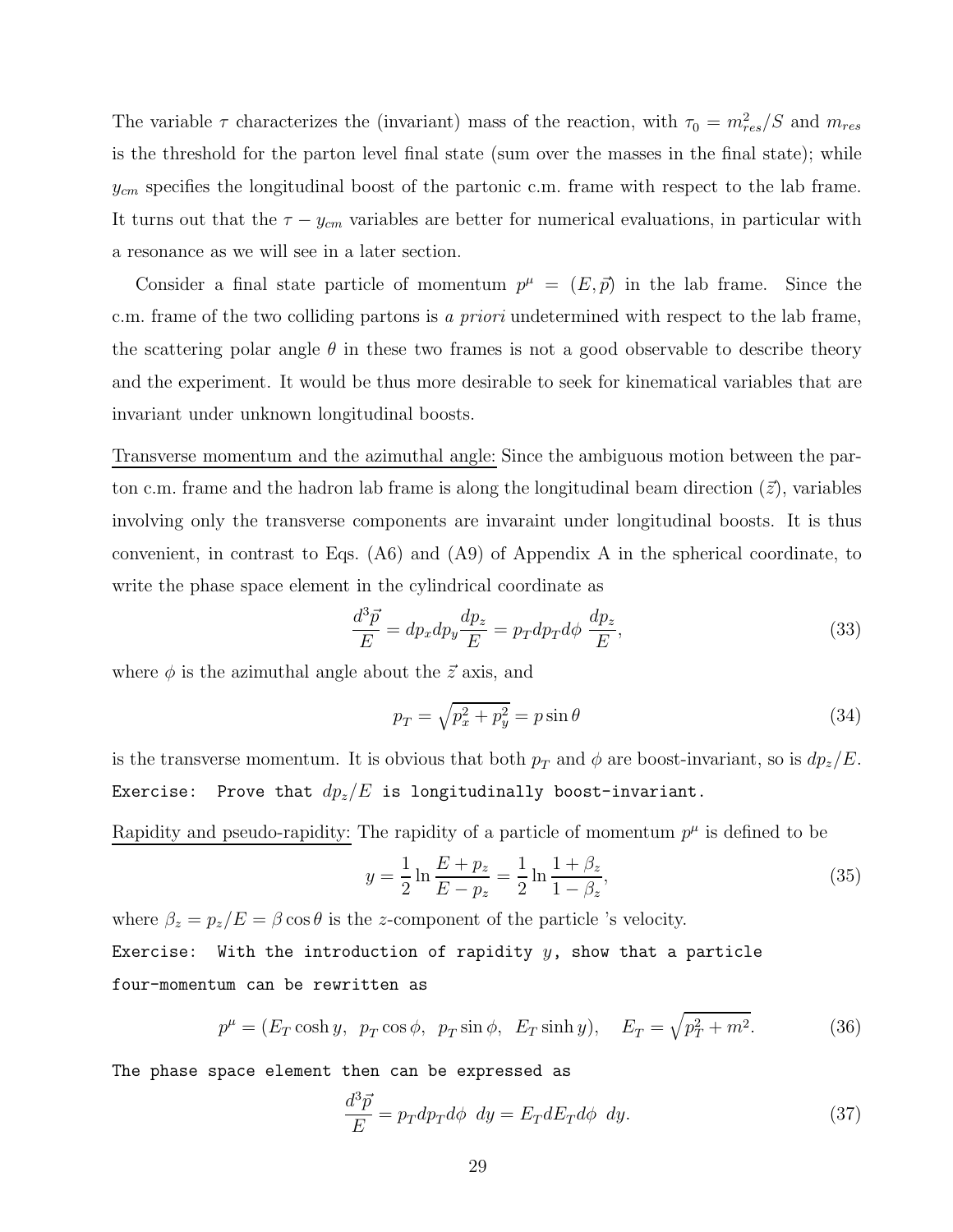Consider the rapidity in a boosted frame (say the parton c.m. frame), and perform the Lorentz transformation as in Eq. (A4) of Appendix A,

$$
y' = \frac{1}{2} \ln \frac{E' + p'_z}{E' - p'_z} = \frac{1}{2} \ln \frac{(1 - \beta_0)(E + p_z)}{(1 + \beta_0)(E - p_z)} = y - y_0.
$$
 (38)

In the massless limit,  $E \approx |\vec{p}|$ , so that

$$
y \to \frac{1}{2} \ln \frac{1 + \cos \theta}{1 - \cos \theta} = \ln \cot \frac{\theta}{2} \equiv \eta,
$$
\n(39)

where  $\eta$  is the pseudo-rapidity, which has one-to-one correspondence with the scattering polar angle  $\pi \geq \theta \geq 0$  for  $-\infty < \eta < \infty$ .

Since y as well as  $\eta$  is additive under longitudinal boosts as seen in Eq. (38), the rapidity difference  $\Delta y = y_2 - y_1 = y_2' - y_1'$  is invariant in the two frames. Thus the shape of rapidity distributions  $d\sigma/dy$  in the two frames would remain the same if the boost is by a constant velocity. In realistic hadronic collisions, the boost of course varies on an event-by-event basis according to Eq. (29) and the distribution is generally smeared.

The lego plot: It should be clear by now that it is desirable to use the kinematical variables  $(p_T, \eta, \phi)$  to describe events in hadronic collisions. In collider experiments, most often, electromagnet and hadronic calorimeters provide the energy measurements for (essentially) massless particles, such as  $e^{\pm}$ ,  $\gamma$ , and light quark or gluon jets. Thus

$$
E_T = p_T = E\cos\theta = E\cosh^{-1}\eta.
$$
\n(40)

A commonly adopted presentation for an electromagnetic or hadronic event is on an  $\eta-\phi$  plane with the height to indicate the transverse energy deposit  $E_T$ , called the Lego plot. We show one typical di-jet event from CDF by a lego plot in Fig. 10. Of particular importance for a lego plot is that the separation between to objects on the plot is invariant under longitudinal boosts. This is seen from the definition of separation

$$
\Delta R = \sqrt{\Delta \eta^2 + \Delta \phi^2}.\tag{41}
$$

As a quantitative illustration, for two objects back-to-back in the central region, typically  $\Delta \eta < \Delta \phi$  and  $\Delta R \approx \Delta \phi \sim \pi$ .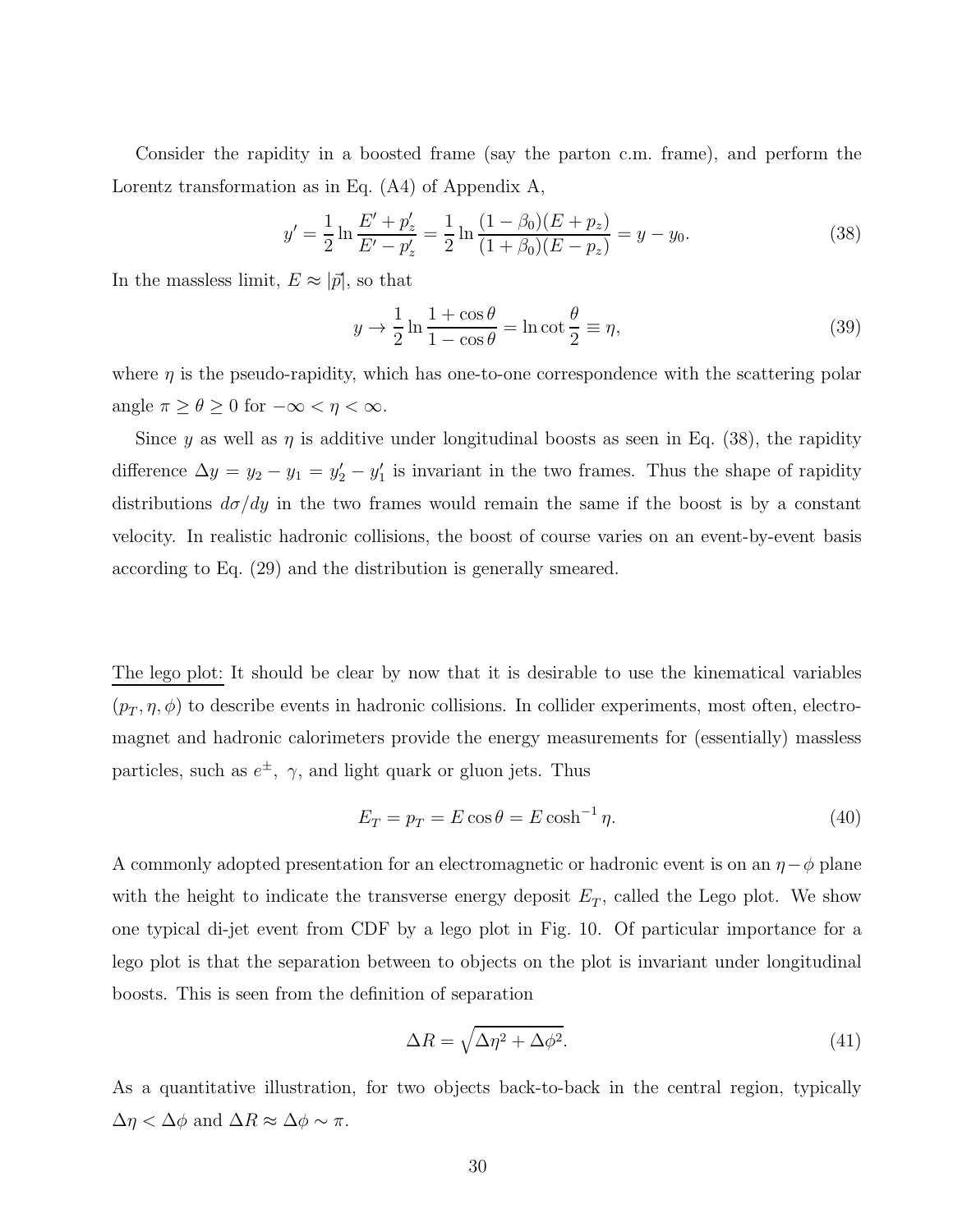

FIG. 10: A CDF di-jet event on a lego plot in the  $\eta - \phi$  plane. The height presents the transverse energy scale, and the two colors (blue and pink) indicate the energy deposit in the two calorimeters (ECAL and HCAL).

Another important consequence for the introduction of separation is that it provides a practical definition of a hadronic jet, and  $\Delta R$  specifies the cone size of a jet formed by multiple hadrons within  $\Delta R$ .

### C. s-channel Singularity: Resonance Signals

#### 1. The invariant mass variable

Searching for a resonant signal in the s-channel has been the most effective way of discovering new particles. Consider an unstable particle V produced by  $a+b$  and decaying to  $1+2+\ldots+n$ . For a weakly coupled particle  $\Gamma_V \ll M_V$ , according to the Breit-Wigner resonance Eq. (B1), the amplitude develops a kinematical peak near the pole mass value at

$$
(p_a + p_b)^2 = (\sum_{i}^{n} p_i)^2 \approx M_V^2.
$$
 (42)

This is called the invariant mass, and is the most effective observable for discovering a resonance if either the initial momenta or the final momenta can be fully reconstructed.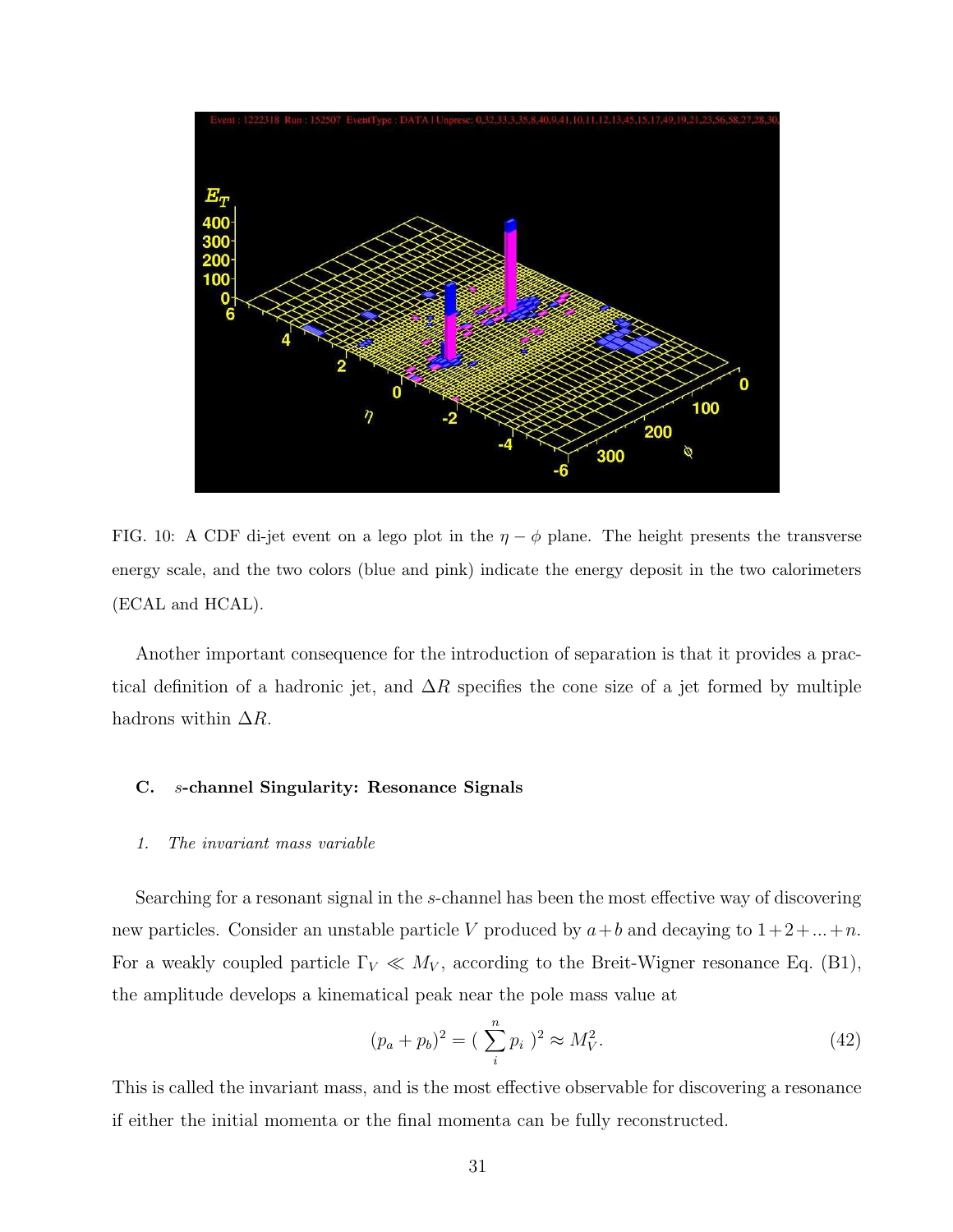As a simple example of a two-body decay, consider  $Z \to e^+e^-,$ 

$$
m_{ee}^2 = (p_{e^+} + p_{e^-})^2 \approx 2p_{e^+} \cdot p_{e^-} \approx 2E_{e^+}E_{e^-}(1 - \cos\theta_{e^+e^-}) \approx M_Z^2,\tag{43}
$$

which is invariant in any Lorentz frame, and leads to  $E_e \approx M_Z/2$  in the Z-rest frame. Figure 11 shows the peak in the  $e^+e^-$  invariant mass spectrum at  $M_Z$ , indicating the resonant Z production observed by the D0 collaboration [29] at the Tevatron collider.

Now let us examine the transverse momentum variable of a daughter particle  $p_{eT} = p_e \sin \theta^*$ , where  $\theta^*$  is the polar angle in the partonic c.m. frame. For a two-body final state kinematics, we thus have

$$
\frac{d\hat{\sigma}}{dp_{eT}} = \frac{4p_{eT}}{s\sqrt{1 - 4p_{eT}^2/s}} \frac{d\hat{\sigma}}{d\cos\theta^*}.
$$
\n(44)

The integrand is singular at  $p_{eT}^2 = s/4$ , but it is integrable.

Exercise: Verify this equation for Drell-Yan production of  $e^+e^-.$ Combining with the Breit-Wigner resonance, we obtain

$$
\frac{d\hat{\sigma}}{dm_{ee}^2 \, dp_{eT}^2} \propto \frac{\Gamma_Z M_Z}{(m_{ee}^2 - M_Z^2)^2 + \Gamma_Z^2 M_Z^2} \, \frac{1}{m_{ee}^2 \sqrt{1 - 4p_{eT}^2/m_{ee}^2}} \, \frac{d\hat{\sigma}}{d\cos\theta^*}.
$$
\n(45)

We see that the mass peak of the resonance leads to an enhanced distribution near  $p_{eT} = M_Z/2$ . This is called the Jacobian peak. This feature is present for any two-body kinematics with a fixed subprocess c.m. energy.

Exercise: While the invariant mass distribution  $d\sigma/dm_{e^+e^-}$  is unaffected by the motion of the produced  $Z$  boson, show that the  $d\sigma/dp_{eT}$  distribution for a moving  $Z$  with a momentum  $\vec{p}_Z$  is changed with respect to a  $Z$  at rest at the leading order of  $\vec{\beta}_Z = \vec{p}_Z/E_Z$ .

It is straightforward to generalize the invariant mass variable to multi-body system. Consider a slightly more complicated signal of a Higgs decay

$$
H \to Z_1 Z_2 \to e^+ e^- \mu^+ \mu^-.
$$
\n
$$
(46)
$$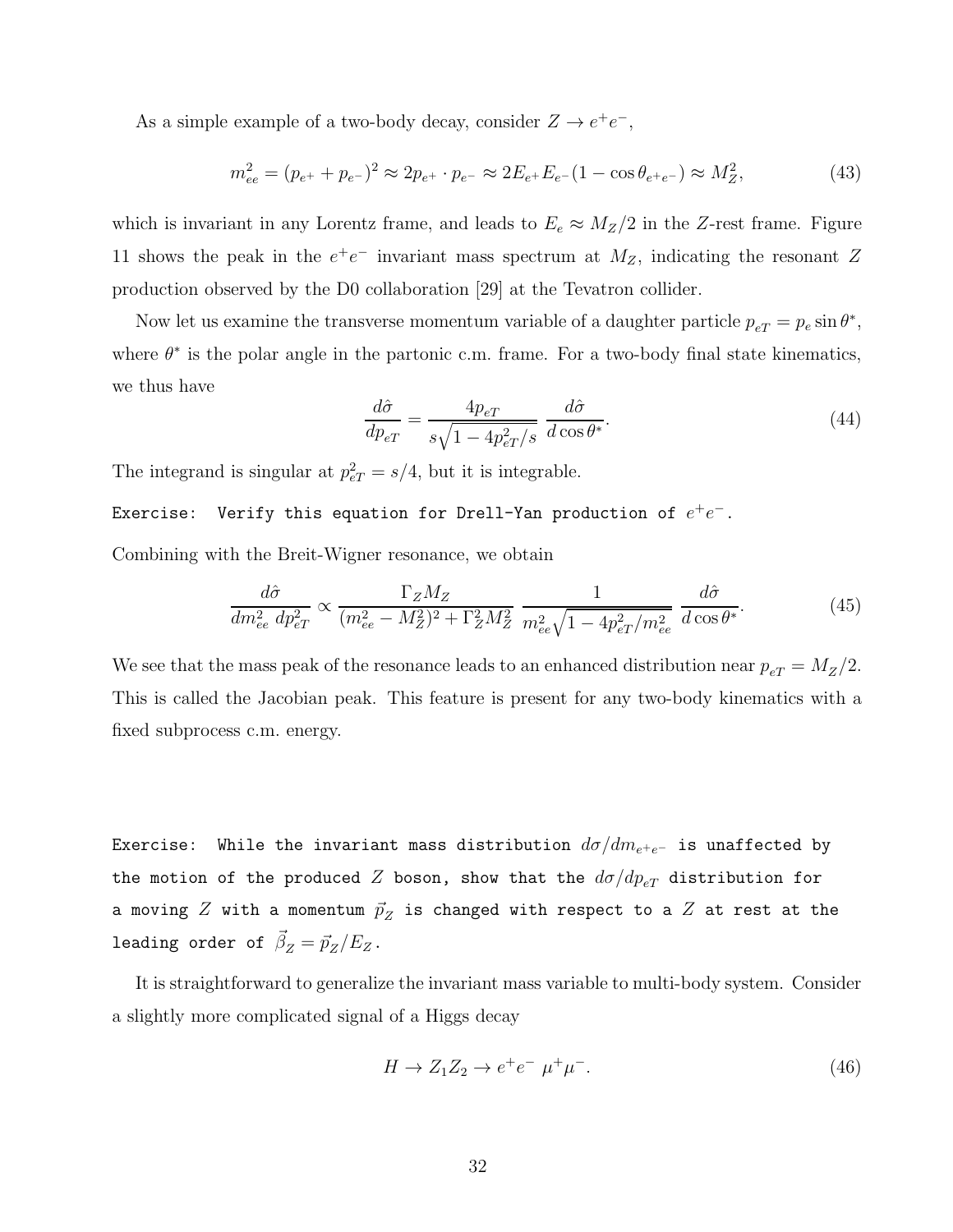

FIG. 11: The resonant signal for a Z boson via  $Z \to e^+e^-$  at the D0 detector.

Obviously, besides the two  $Z$  resonant decays, the four charged leptons should reconstruct the mass of the parent Higgs boson

$$
m_H^2 = (\sum_{i}^{4} p_i)^2 = 2(M_Z^2 + p_{Z_1} \cdot p_{Z_2}) \tag{47}
$$

$$
= (E_{e^+} + E_{e^-} + E_{\mu^+} + E_{\mu^-})^2 - (\vec{p}_{e^+} + \vec{p}_{e^-} + \vec{p}_{\mu^+} + \vec{p}_{\mu^-})^2. \tag{48}
$$

#### 2. The transverse mass variable

As another example of a two-body decay, consider  $W \to e\nu$ . The invariant mass of the leptonic system is

$$
m_{e\nu}^2 = (E_e + E_\nu)^2 - (\vec{p}_{eT} + \vec{p}_{\nu T})^2 - (p_{ez} + p_{\nu z})^2.
$$
 (49)

The neutrino cannot be directly observed by the detector and only its transverse momentum can be inferred by the imbalancing of the observed momenta,

$$
\vec{p_T} = -\sum \vec{p_T} (observed),\tag{50}
$$

called missing transverse momentum, identified as  $p_T = p_{\nu T}$ . Missing transverse energy is similarly defined, and  $\not\hspace{-1.2mm}E_T = E_\nu$ . The invariant mass variable thus cannot be generally recon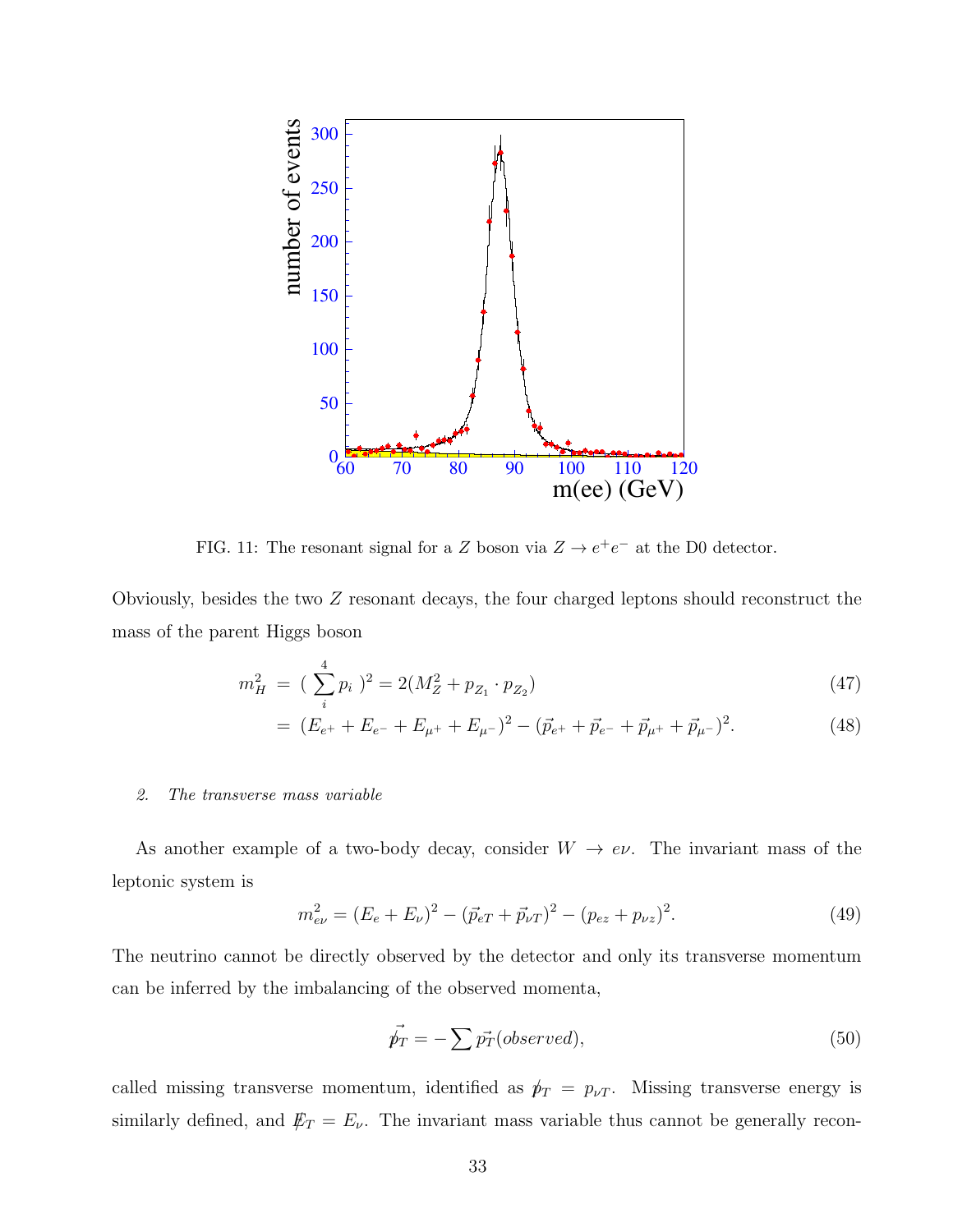structed. We would get the correct value of  $m_{e\nu}$  if we could evaluate it in a frame in which the missing neutrino has no longitudinal motion  $p_{\nu z} = 0$ ; but this is impractical. Instead, one may consider to ignore the (unknown) longitudinal motion of the leptonic system (or the W boson) all together, and define a transverse mass of the system [30]

$$
m_{e\nu T}^{2} = (E_{eT} + E_{\nu T})^{2} - (\vec{p}_{eT} + \vec{p}_{\nu T})^{2}
$$
  

$$
\approx 2\vec{p}_{eT} \cdot \vec{p}_{\nu T} \approx 2E_{eT}\vec{p}_{T} (1 - \cos\phi_{e\nu}),
$$
 (51)

where  $\phi_{e\nu}$  is the opening angle between the electron and the neutrino in the transverse plane. When a W boson is produced with no transverse motion,  $E_{eT} = \not{E}_T = m_{e\nu}T/2$ . It is easy to see that the transverse mass variable is invariant under longitudinal boosts, and it reaches the maximum  $m_{e\nu T} = m_{e\nu}$ , for  $p_{ez} = p_{\nu z}$ , so that there is no longitudinal motion for the electron and the neutrino when boosting to the W-rest frame. In general,

$$
0 \le m_{e\nu} \le m_{e\nu}.\tag{52}
$$

The Breit-Wigner resonance at  $m_{e\nu} = M_W$  naturally leads to a kinematical peak near  $m_{e\nu} \approx$  $M_W$  again due to the Jacobian factor

$$
\frac{d\hat{\sigma}}{dm_{e\nu}^2} \propto \frac{\Gamma_W M_W}{(m_{e\nu}^2 - M_W^2)^2 + \Gamma_W^2 M_W^2} \frac{1}{m_{e\nu}\sqrt{m_{e\nu}^2 - m_{e\nu,T}^2}}.\tag{53}
$$

In the narrow width approximation,  $m_{e\nu T}$  is cut off sharply at  $M_W$ . In practice, the endpoint of the distribution extends beyond  $M_W$  because of the finite width  $\Gamma_W$  and the experimental resolution on the  $m_{e\nu}$  measurement. This is shown in Fig. 12 as observed by the CDF collaboration [31] in the channel  $W \to \mu \nu$ .

Exercise: While the invariant mass distribution  $d\sigma/dm_{e\nu}$  is unaffected by the motion of the produced  $W$  boson, show that the shape of the  $d\sigma/dm_{e\nu T}$ distribution for a moving  $W$  with a momentum  $\vec{p}_W$  is changed with respect to a  $W$  at rest at the next-to-leading order of  $\vec{\beta}_W^{} = \vec{p}_W^{} / E_W^{}$ , and shifted downward. Compare this conclusion with that obtained for  $d\sigma/dp_{eT}$ .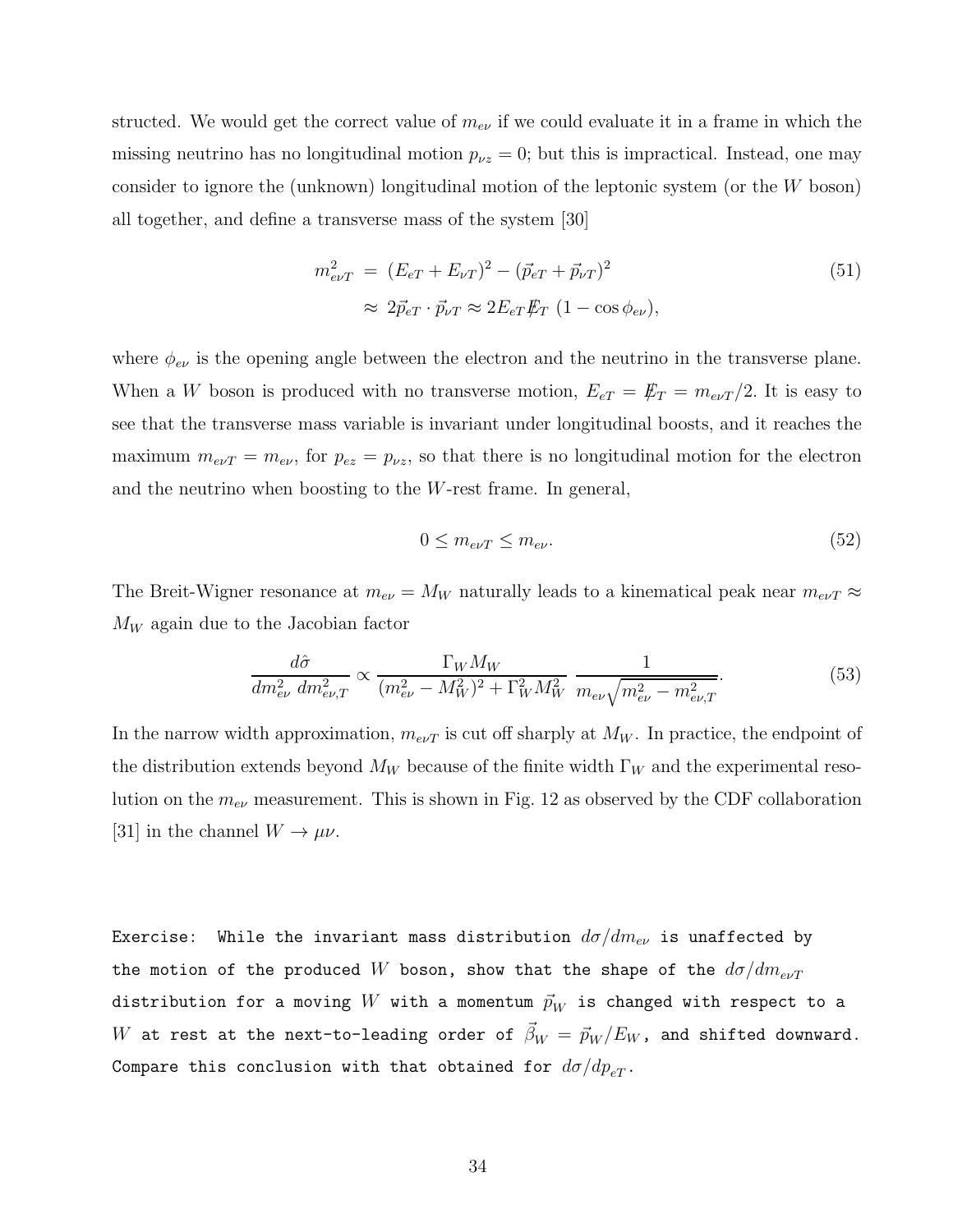

FIG. 12: The transverse mass peak for a  $W \to \mu \nu$  signal observed at CDF.

### 3. The cluster transverse mass variable

A transverse mass variable with more than two-body final state is less trivial to generalize than the invariant mass variable as given in Eq. (48). This is mainly due to the fact that for a system with more than one missing neutrino, even their transverse momenta  $p_{\nu_i T}$  cannot be individually reconstructed in general, rather, only one value  $p_T$  is experimentally determined, which is identified as the vector sum of all missing neutrino momenta. Thus the choice of the transverse mass variable depends on our knowledge about the rest of the kinematics, on how to cluster the other momenta, in particular realizing the intermediate resonant particles.

### $H \to W_1 W_2 \to q_1 \bar{q}_2 e \nu$ :

As the first example of the transverse mass variable with multi-body final state, let us consider a possible Higgs decay mode to  $WW$  with one W subsequently decaying to  $q_1\bar{q}_2$  and the other to  $e\nu$ . Since there is only one missing neutrino, one may construct the transverse mass variable in a straightforward manner according to the kinematics for the two on-shell W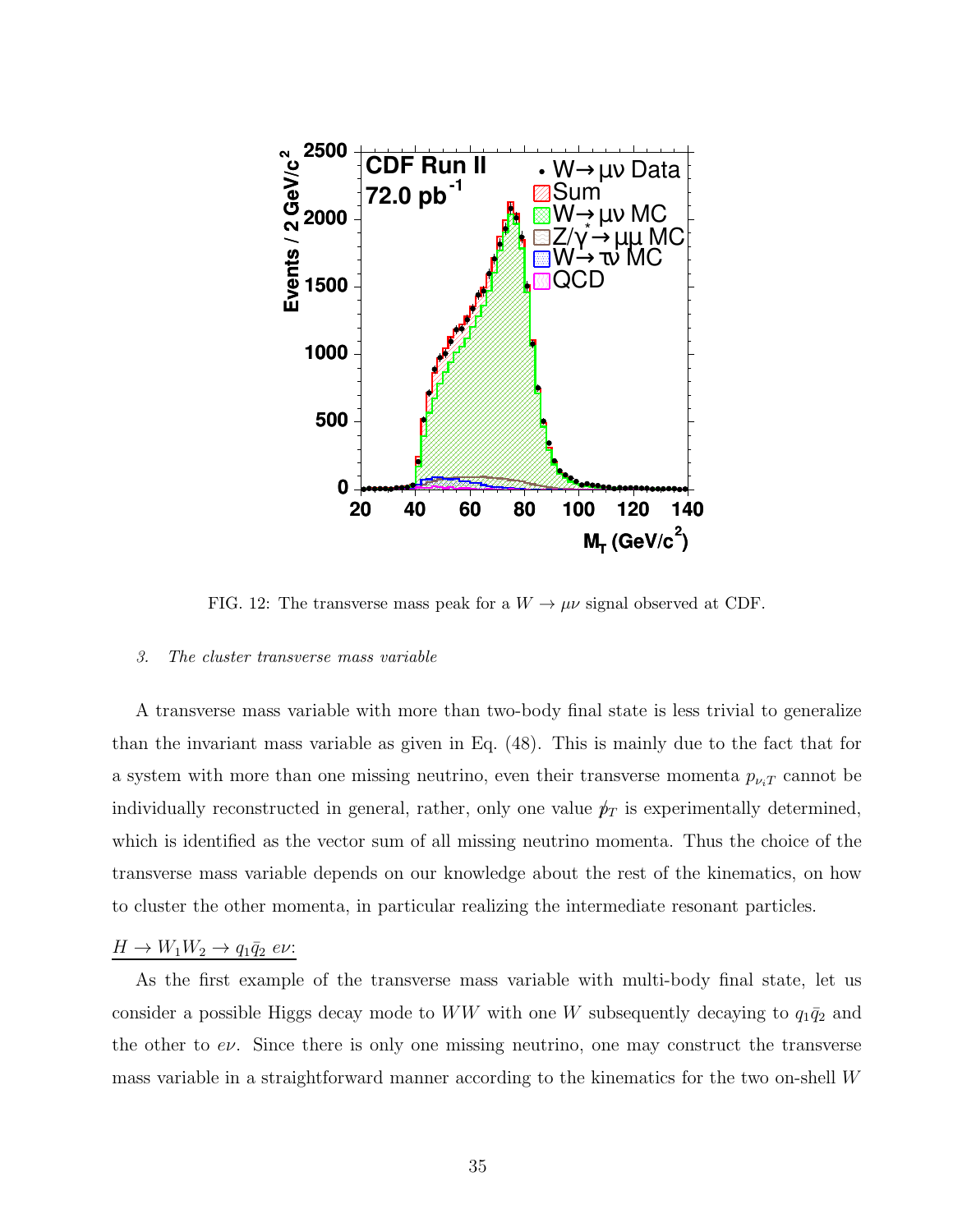bosons

$$
M_{T,WW}^2 = (E_{T,W_1} + E_{T,W_2})^2 - (\vec{p}_{T,W_1} + \vec{p}_{T,W_2})^2
$$
  
= 
$$
(\sqrt{p_{T,jj}^2 + M_W^2} + \sqrt{p_{T,e\nu}^2 + M_W^2})^2 - (\vec{p}_{T,jje} + \vec{p}_T)^2.
$$

Note that if the decaying Higgs boson has no transverse motion (like being produced via gg fusion), then the last term vanishes  $\vec{p_T} = -\vec{p}_{T,jje}$ .

However, this simple construction would not be suitable for a light Higgs boson when one of the  $W$  bosons (or both) is far-off shell. The above expression can thus be revised as

$$
M_{T,WW}^{\prime 2} = \left(\sqrt{p_{T,jj}^2 + m_{jj}^2} + \sqrt{p_{T,e\nu}^2 + m_{e\nu T}^2}\right)^2 - (\vec{p}_{T,jje} + \vec{p}_T)^2.
$$

Alternatively, one can consider to combine the observed two jets and a lepton together into a cluster, and treat the missing neutrino separately. One has

$$
M_{T,WW}^{"2} = \left(\sqrt{p_{T,jje}^2 + M_{jje}^2} + \not{p}_T\right)^2 - (\vec{p}_{T,jje} + \vec{p}_T)^2.
$$

Which one of those  $M_T$  variables is the most suitable choice for the signal depends on which leads to the best Higgs mass reconstruction and a better signal-to-background ratio after simulations.

## $H \rightarrow Z_1 Z_2 \rightarrow e^+ e^- \nu \bar{\nu}$ :

In searching for this signal, we define the cluster transverse mass based on our knowledge about the Z resonances [32],

$$
M_{T,ZZ}^2 = (E_{T,Z_1} + E_{T,Z_2})^2 - (\vec{p}_{T,Z_1} + \vec{p}_{T,Z_2})^2
$$
  
=  $\left(\sqrt{p_{T,e^+e^-}^2 + M_Z^2} + \sqrt{p_T^2 + M_Z^2}\right)^2 - (\vec{p}_{T,e^+e^-} + \vec{p}_T)^2$ .

If the parent particle (H) is produced with no transverse motion, then  $M_{T,ZZ} \approx$  $2\sqrt{p_{T,e^+e^-}^2+M_Z^2}.$ 

Exercise: Consider how to revise the above  $M_{T,ZZ}$  construction if  $m_H$  <  $2M_Z$ in order to better reflect the Higgs resonance.

 $H \to W_1W_2 \to \ell_1\nu_1 \; \ell_2\nu_2$ :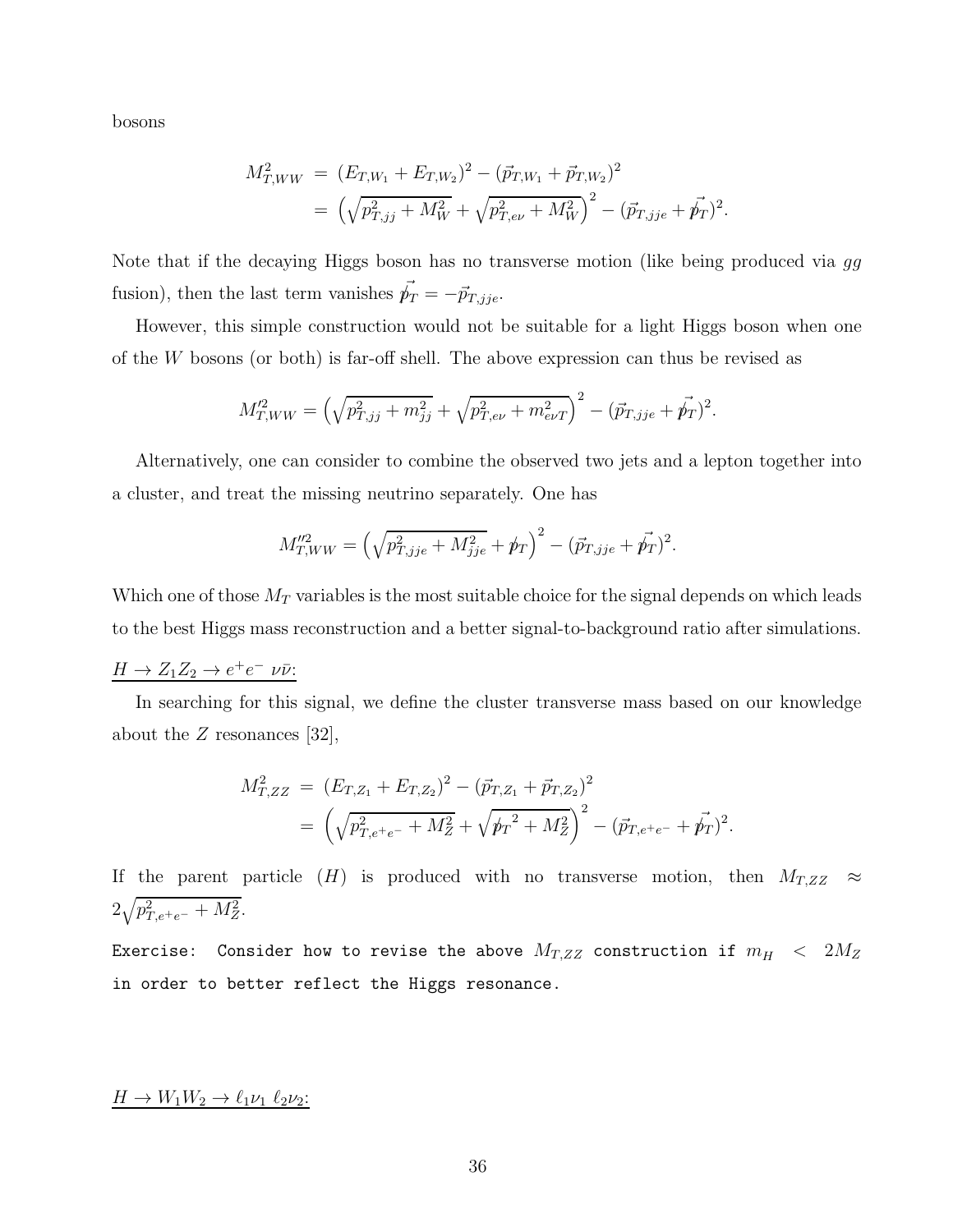

FIG. 13: Some Higgs boson decay channels to indicate the cluster transverse mass reconstruction .

As the last example, we consider a complicated case in which the two neutrinos come from two different decays. The two missing neutrinos do not present a clear structure, and thus one simple choice may be to cluster the two charged leptons together [33]

$$
M_{C,WW}^2 = \left(\sqrt{p_{T,\ell\ell}^2 + M_{\ell\ell}^2} + \not{p}_T\right)^2 - (\vec{p}_{T,\ell\ell} + \vec{p}_T)^2. \tag{54}
$$

It was argued that since  $\vec{p}_T \approx -\vec{p}_{T,\ell\ell}$ , thus one should have, on average,  $E_{T,\nu\nu} \approx E_{T,\ell\ell}$ . This leads to a different construction [34]

$$
M_{T,WW} \approx 2\sqrt{p_{T,\ell\ell}^2 + M_{\ell\ell}^2}.\tag{55}
$$

These two choices are shown in Fig. 14, for  $m_H = 170$  GeV at the Tevatron, along with the SM WW background [35].

## $H \to \tau^+ \tau^- \to \mu^+ \bar{\nu}_{\tau} \nu_{\mu}, \rho^- \nu_{\tau}$

An interesting and very useful example is the Higgs decay to  $\tau^+\tau^-$ . The kinematics seems to be even more involved due to the (possibly many) missing neutrinos. However, there exists a good approximation that would simplify the kinematics and make the  $m_H$  reconstruction possible. This is because of the fact that the  $\tau^+\tau^-$  as Higgs decay products are ultra relativistic. Therefore, the final state leptons or hadrons from a  $\tau$  decay will be highly collimated, with an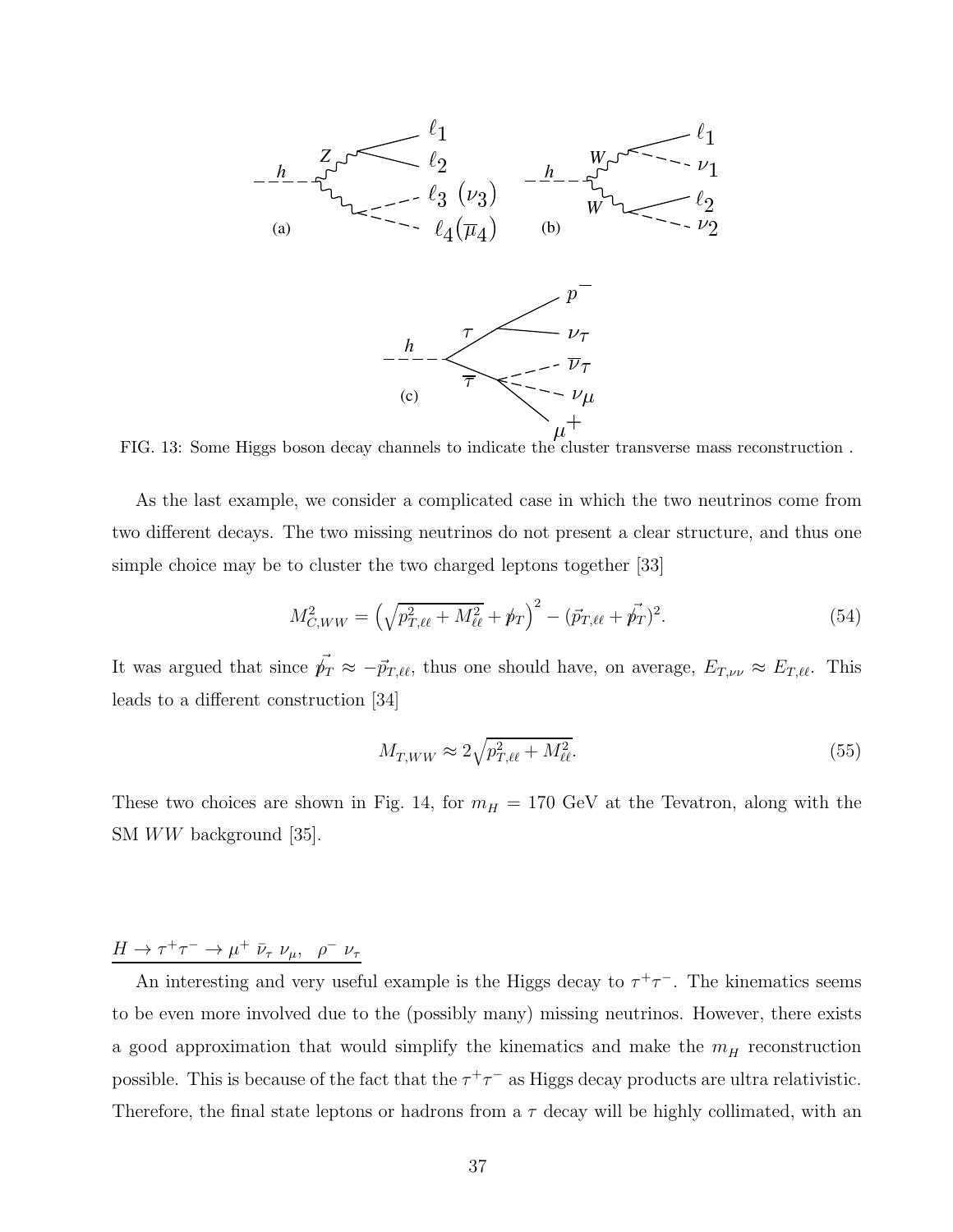

FIG. 14: Normalized distributions  $\frac{1}{\sigma}$  $\frac{d\sigma}{dM}$  for  $m_H = 170 \text{ GeV}$  (histogram) and the leading WW background (shaded) at the Tevatron for (a)  $M_T$  in Eq. (55) and (b)  $M_C$  in Eq. (54).

opening angle of the order of  $\theta \approx \gamma_\tau^{-1} = m_\tau/E_\tau = 2m_\tau/m_H \approx 1.5^\circ$  for  $m_H = 120$  GeV. It follows that for a specific  $\tau$  decay, the momenta of the missing neutrinos are collinear along the direction of the corresponding charge track.

For the sake of definiteness, let us consider  $H \to \tau^+\tau^- \to \mu^+ \bar{\nu}_{\tau} \nu_{\mu}$ ,  $\rho^- \nu_{\tau}$ . We thus have

$$
\vec{p}_{\tau^+} = \vec{p}_{\mu^+} + \vec{p}_+^{\nu's}, \quad \vec{p}_+^{\nu's} = c_+ \vec{p}_{\mu^+}, \tag{56}
$$

$$
\vec{p}_{\tau^-} = \vec{p}_{\rho^-} + \vec{p}_{-}^{\ \nu's}, \quad \vec{p}_{-}^{\ \nu's} = c_{-} \vec{p}_{\rho^-}, \tag{57}
$$

where  $c_{\pm}$  are proportionality constants. Making use of the fact that the missing transverse momentum  $(p_T)$  can be experimentally measured, along with the momenta for the charged tracks, we are led to a set of equations

$$
c_{+}(p_{\mu^{+}})_{x} + c_{-}(p_{\rho^{-}})_{x} = (\not{p}_{T})_{x}, \qquad (58)
$$

$$
c_{+}(p_{\mu^{+}})_{y} + c_{-}(p_{\rho^{-}})_{y} = (\not{p}_{T})_{y}.
$$
\n(59)

Unique solutions for  $c_{\pm}$  exist if  $(p_{\mu^+})_x/(p_{\rho^-})_x \neq (p_{\mu^+})_y/(p_{\rho^-})_y$ , which requires that the two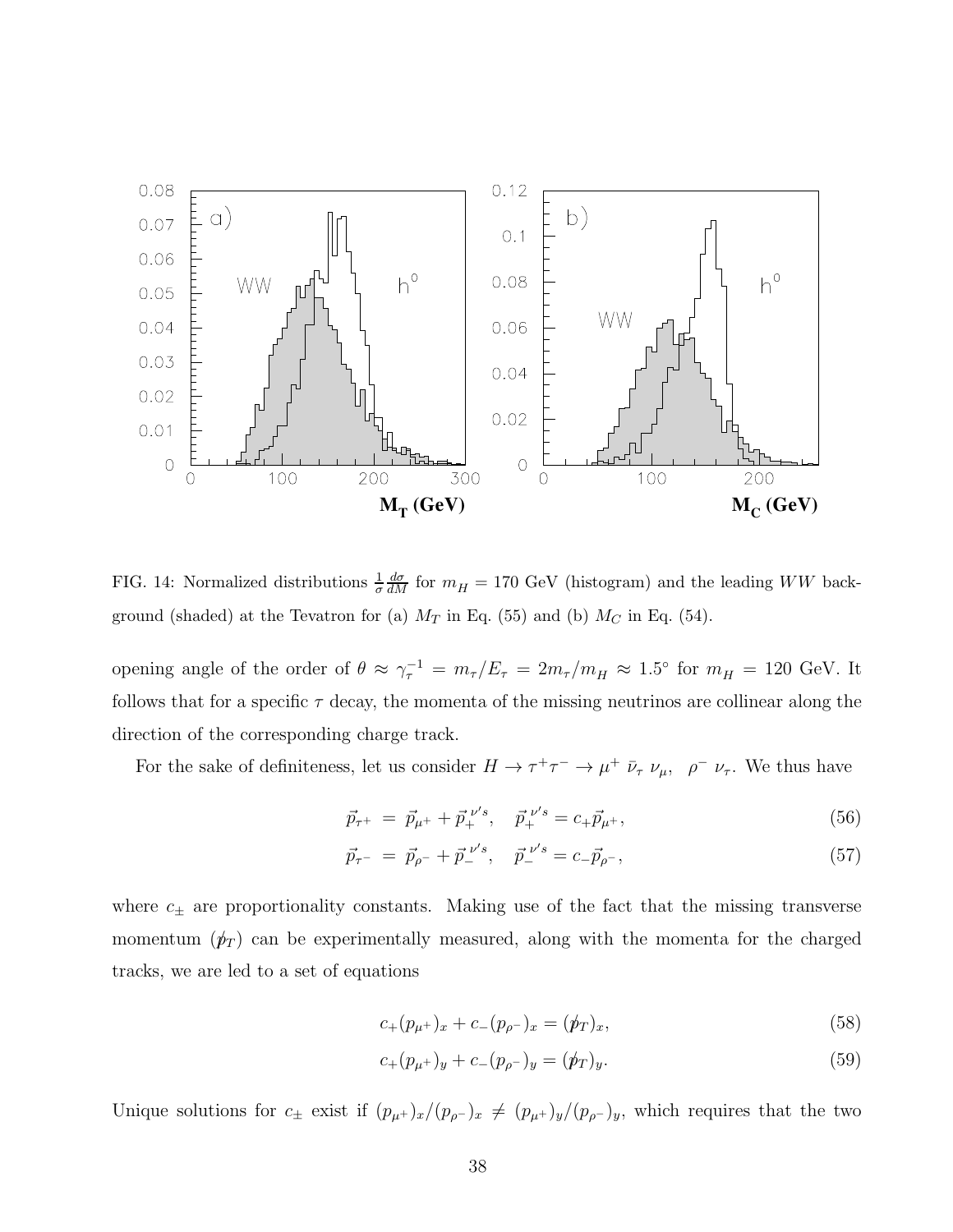charge tracks  $(\mu^+, \rho^-)$  are not collinear. Physically, this means that the  $\tau^+$  and  $\tau^-$  should form a finite angle, or the Higgs should have a non-zero transverse momentum.

### D. t-channel Enhancement: Vector Boson Fusion

A qualitatively different process is initiated from gauge boson radiation, typically off energetic fermions, as introduced in Sec. II B 3. Consider a fermion  $f$  of energy  $E$ , the probability of finding a (nearly) collinear gauge boson V of energy  $xE$  and transverse momentum  $p_T$  (with respect to  $\vec{p}_f$ ) is approximated by [19, 20]

$$
P_{V/f}^T(x, p_T^2) = \frac{g_V^2 + g_A^2}{8\pi^2} \frac{1 + (1 - x)^2}{x} \frac{p_T^2}{(p_T^2 + (1 - x)M_V^2)^2},\tag{60}
$$

$$
P_{V/f}^L(x, p_T^2) = \frac{g_V^2 + g_A^2}{4\pi^2} \frac{1 - x}{x} \frac{(1 - x)M_V^2}{(p_T^2 + (1 - x)M_V^2)^2},\tag{61}
$$

which  $T(L)$  denotes the transverse (longitudinal) polarization of the massive gauge boson. In the massless limit of the gauge boson, Eq. (60) reporduces the Weizsäcker-Williams spectrum as in Eq. (13), after integration of  $p_T^2$  resulting in the logarithmic enhancement over the fermion beam energy. In fact, the kernel of this distribution is the same as the quark splitting function  $q \to qg^*$  [10, 23].

The scattering cross section can thus be formally expressed as

$$
\sigma(fa \to f'X) \approx \int dx \; dp_T^2 \; P_{V/f}(x, p_T^2) \; \sigma(Va \to X). \tag{62}
$$

This is also called the Effective W Approximation. Although this may not be a good approximation until the parton energy reaches  $E \gg M_V$ , it is quite important to explore the general features of the t-channel behavior.

First of all, due to the non-zero mass of the gauge boson, there is no more collinear singularity. The typical value of the transverse momentum (gauge boson or jet) is  $p_T \sim \sqrt{1-x} M_V \lesssim M_W$ . Since x prefers to be low reflecting the infrared behavior, the jet energy  $(1-x)E$  tends to be high. These observations provide the arguments for "forward jet-tagging" for massive gauge boson radiation processes: a highly energetic companion jet with  $p_T \lesssim M_W/2$  and a scatteirng polar angle of a few degrees [36]. Furthermore, it is very interesting to note the qualitative difference between  $P<sup>T</sup>$  and  $P<sup>L</sup>$  for the  $p<sub>T</sub>$  dependence (or equivalently the angular dependence) of the outgoing fermion. For  $p_T \ll M_W$ ,  $P^T$  is further suppressed with respect to  $P^L$ ; while for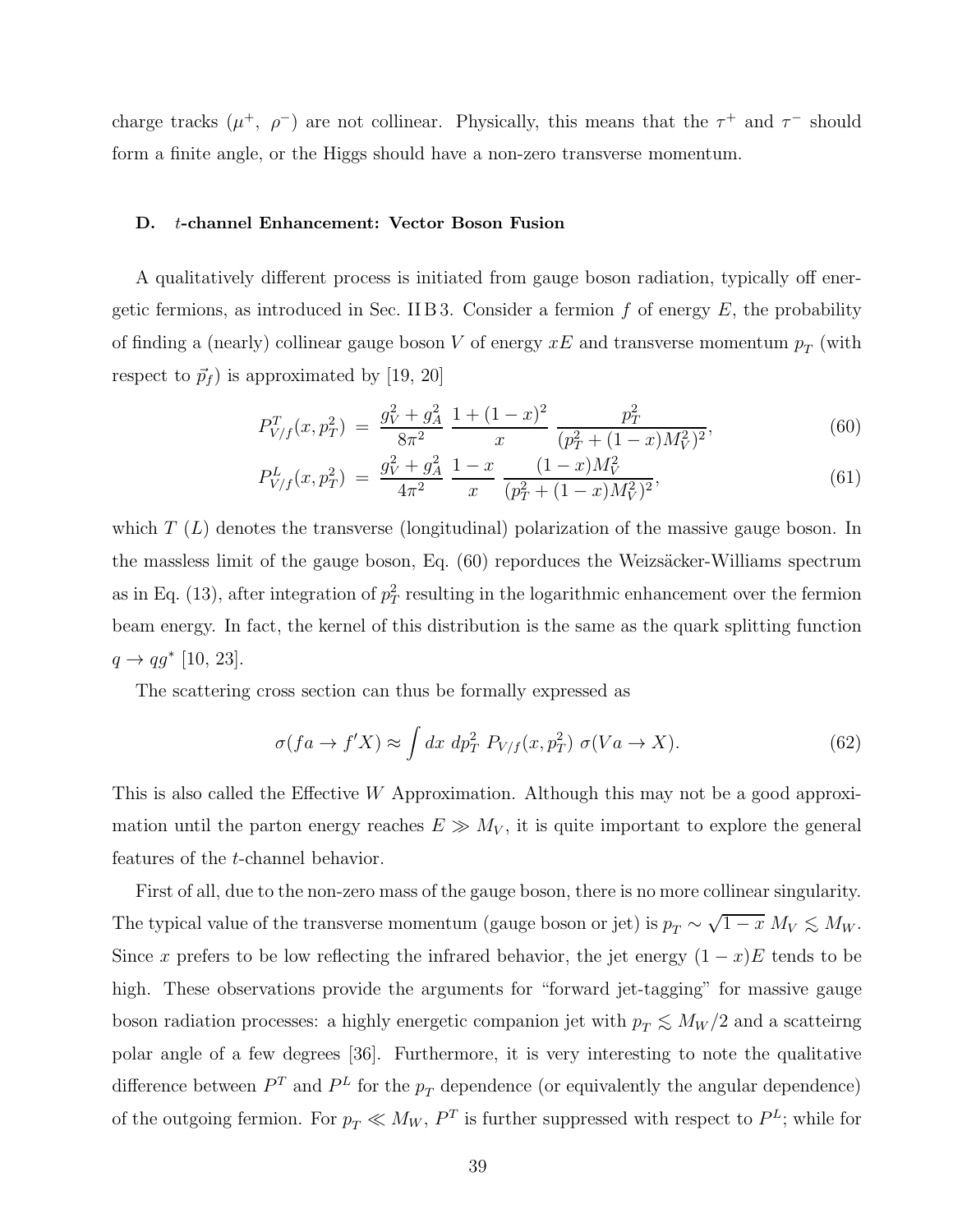$p_T > M_W$ ,  $P<sup>T</sup>$  is enhanced instead in the central scattering region. This was the original design for a forward jet-tagging and a "central jet-vetoing" [37] to enhance the longitudinal gauge boson fusion with respect to the transverse gauge boson fusion in the search for strong WW scattering signals [38]. It has been further realized that the t-channel electroweak gauge boson mediations undergo color singlet exchanges, and thus do not involve significant QCD radiation. Consequently, there will be little hadronic activities connecting the two parton currents. This further justifies the central jet-vetoing, and is developed into a "mini-jet vetoing" to further separate the gauge boson fusion processes from the large SM backgrounds in particular those with QCD radiation in the central region [39].

### E. Forward-Backward Asymmetry

The precision test of universal chiral couplings of the gauge bosons  $Z^0$ ,  $W^{\pm}$  to SM fermions is among the most crucial experimental confirmation for the validity of the SM. Similar probe would be needed to comprehend any new vector bosons once they are discovered in future collider experiments. The forward-backward asymmetry, actually the parity-violation along the beam direction, is very sensitive to the chiral structure of the vector boson to fermion couplings.

Consider a parton-level process for a vector boson production and decay

$$
i\bar{i} \to V \to f\bar{f},\tag{63}
$$

where the initial state  $i\bar{i} = e^-e^+, q\bar{q}$ . Let us now parameterize the coupling vertex of a vector boson  $V_\mu$  to an arbitrary fermion pair f by

$$
i\sum_{\tau}^{L,R} g_{\tau}^f \gamma^{\mu} P_{\tau}.
$$
 (64)

Then the parton-level forward-backward asymmetry is defined as

$$
A_{FB}^{i,f} \equiv \frac{N_F - N_B}{N_F + N_B} = \frac{3}{4} \mathcal{A}_i \mathcal{A}_f,\tag{65}
$$

where  $N_F$  ( $N_B$ ) is the number of events with the final-state fermion momentum  $\vec{p}_f$  in the forward (backward) direction defined in the parton c.m. frame relative to the initial-state fermion  $\vec{p}_i$ . The asymmetry  $A_f$  is given in terms of the chiral couplings as

$$
\mathcal{A}_f = \frac{(g_L^f)^2 - (g_R^f)^2}{(g_L^f)^2 + (g_R^f)^2}.
$$
\n(66)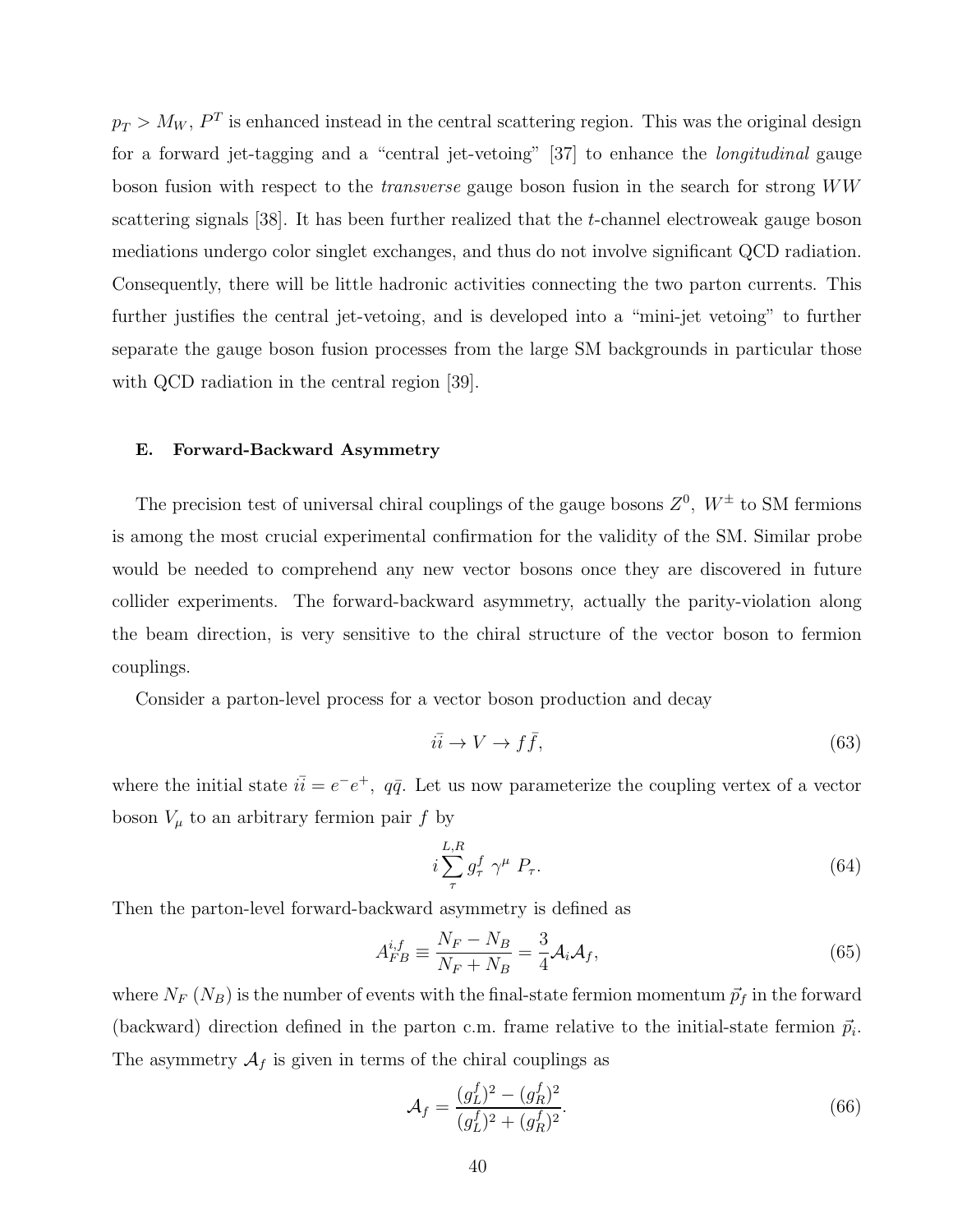The formulation so far is perfectly feasible in  $e^+e^-$  collisions. However, it becomes more involved when applied to hadron colliders  $AB \to VX \to f\bar{f}X$ . The first problem is the mismatch between the parton c.m. frame (where the scattering angle is defined to calculate the asymmetry) and the lab frame (where the final-state fermion momentum is actually measured). This can be resolved if we are able to fully determine the final state momenta  $p_f$ ,  $p_{\bar{f}}$ . We thus construct the vector boson momentum

$$
p_V = p_f + p_{\bar{f}},\tag{67}
$$

and then boost  $\vec{p}_f$  back to the V-rest frame, presumably the parton c.m. frame. The second problem is the ambiguity of the  $\vec{p}_i$  direction: both a quark and an anti-quark as initial beams can come from either hadrons A or B, making the determination of  $\vec{p}_i$  impossible in general. Fortunately, one can resolve this ambiguity to a good approximation. This has something to do with our understanding for quark parton distributions in hadrons. We first recognize that for a heavy vector boson production, the parton energy fraction is relatively large  $x \sim M_V / \sqrt{s}$ , and thus the contributions from valance quarks dominate, recall Fig. 5. Consider the case at the Tevatron for  $p\bar{p}$  collisions, we can thus safely choose the beam direction of the protons (with more quarks) as  $\vec{p}_i$ . As for the LHC with pp collisions, this discrimination of p versus  $\bar{p}$  is lost. However, we note that for  $u\bar{u}$ ,  $d\bar{d}$  annihilations, valance quarks  $(u, d)$  carry much larger an x fraction than the anti-quark in a proton. We thus take the quark momentum direction  $\vec{p}_i$  along with the boosted direction as reconstructed in Eq. (67), recall the boost relation Eq. (29). With those clarifications, we can now define the hadronic level asymmetry at the LHC [40]

$$
A_{FB}^{\text{LHC}} = \frac{\int dx_1 \sum_{q=u,d} A_{FB}^{q,f} \left( P_q(x_1) P_{\bar{q}}(x_2) - P_{\bar{q}}(x_1) P_q(x_2) \right) \text{sign}(x_1 - x_2)}{\int dx_1 \sum_{q=u,d,s,c} \left( P_q(x_1) P_{\bar{q}}(x_2) + P_{\bar{q}}(x_1) P_q(x_2) \right)},\tag{68}
$$

where  $P_q(x_1)$  is the parton distribution function for quark q in the proton with momentum fraction  $x_1$ , evaluated at  $Q^2 = M_V^2$ . The momentum fraction  $x_2$  is related to  $x_1$  by the condition  $x_1x_2 = M_V^2/s$  in the narrow-width approximation. Only u and d quarks contribute to the numerator since we explicitly take the quark and antiquark PDFs to be identical for the sea quarks; all flavors contribute to the denominator. Some recent explorations on the hadronic level asymmetry for various theoretical models have been presented in [41].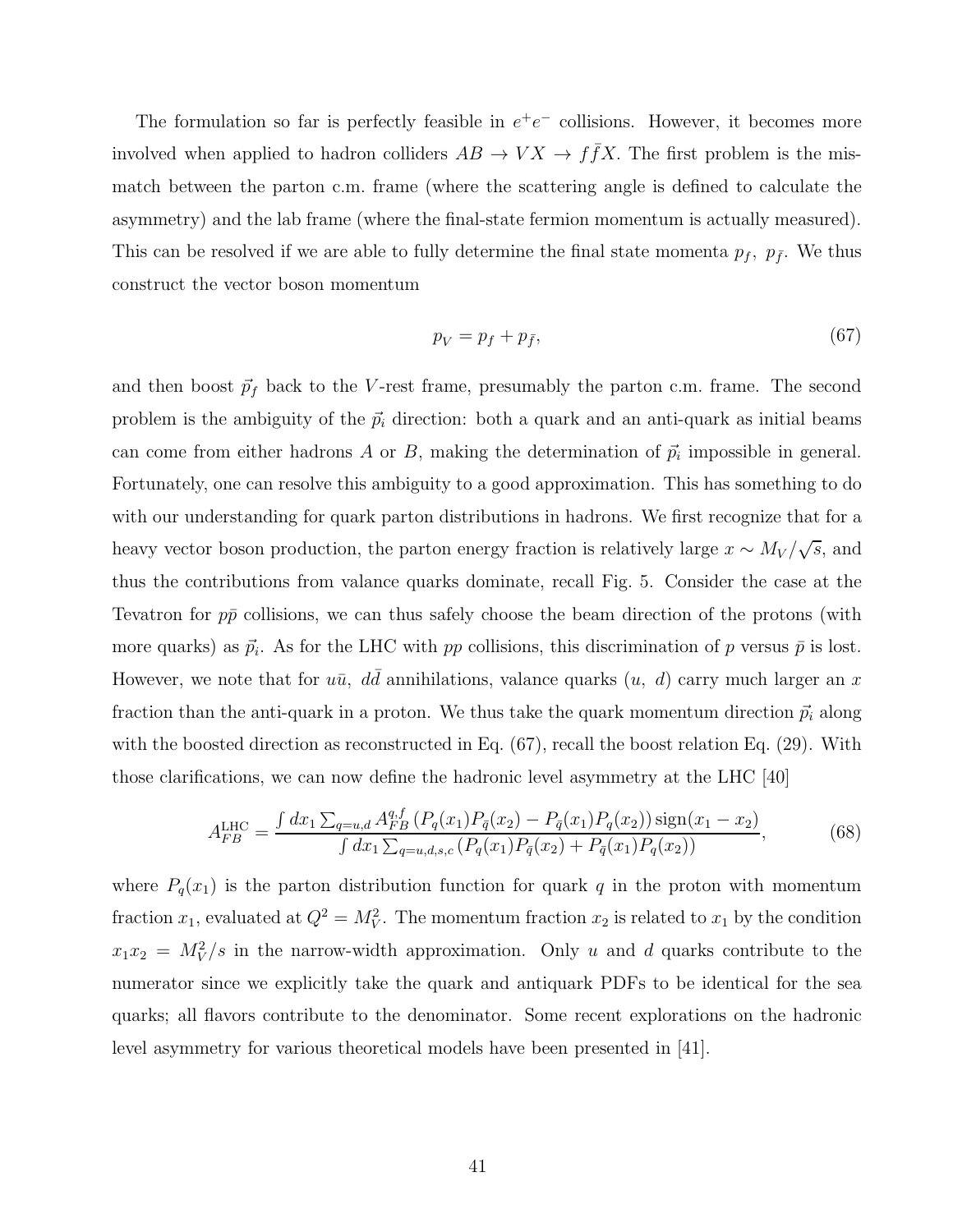### F. Spin Correlations

Top-quark spin correlation to uncover the chiral dynamics.

### G. CP-odd Variables at Colliders

Triple products as genuine T (or CP) violating variables.

### H. Be Prepared for More Involved Inclusive Signatures

The previous sections presented some basic techniques and general considerations for seeking for new particles and interactions. They are applicable to many new physics searches. Prominent examples include:

• Drell-Yan type of new particle production in s-channel [41–47]:

$$
Z' \to \ell^+ \ell^-, W^+ W^-; W' \to \ell \nu, W^{\pm} Z;
$$
  
\n
$$
Z_H \to ZH; W_H \to W^{\pm} H;
$$
  
\n
$$
\rho_{TC}^{0,\pm} \to t\bar{t}, W^+ W^-; t\bar{b}, W^{\pm} Z;
$$
  
\nheavy KK gravitons  $\to \ell^+ \ell^-, \gamma \gamma, ...;$   
\nsingle  $\tilde{q}, \tilde{\ell}$  via R parity violation.

• *t*-channel gauge boson fusion processes [41, 44, 48–50]:

$$
W^+W^-
$$
, ZZ,  $W^{\pm}Z \rightarrow H$ ,  $\rho_{TC}^{0,\pm}$ , light SUSY partners;  
 $W^+W^+ \rightarrow H^{++}$ ;  
 $W^+b \rightarrow T$ .

However, Nature may be trickier to us. Certain class of experimental signals for new physics at hadron collider environments may be way more complex than the simple examples illustrated above. The following possible scenarios may make the new physics identification difficult:

• A new heavy particle may undergo a complicated cascade decay, so that it is impossible to reconstruct its mass, charge etc. For example, think about a typical gluino decay [51]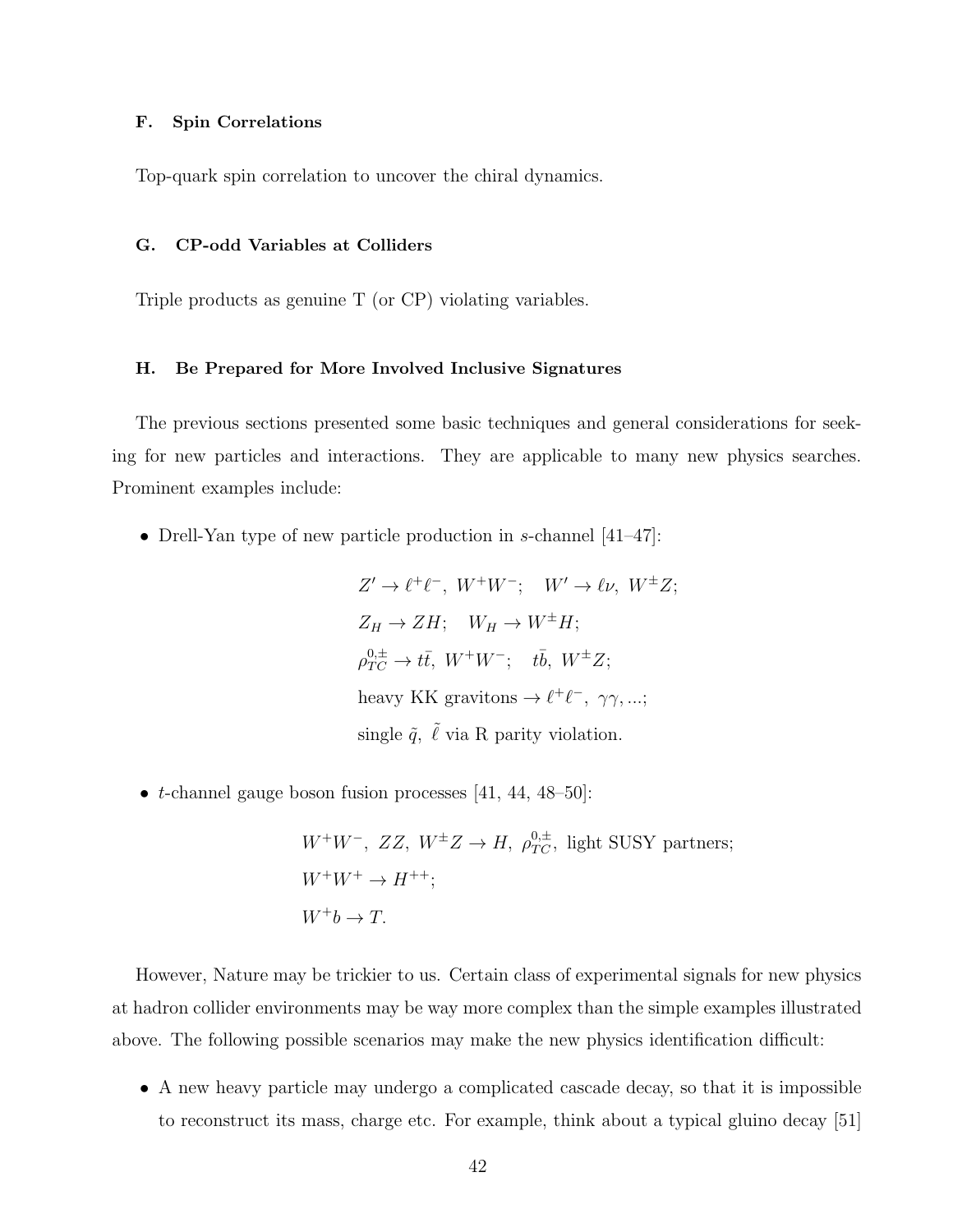in SUSY theories

$$
\tilde{g} \to \bar{q} \; \tilde{q} \to \bar{q} \; q' \tilde{\chi}^+ \to \bar{q} \; q' \; \tilde{\chi}^0 W^+ \to \bar{q} \; q' \; \tilde{\chi}^0 \; e^+ \nu.
$$

- New particles involving electroweak interactions often yield weakly coupled particles in the final state, resulting in missing transverse momentum or energy, making it difficult for reconstructing the kinematics. Examples of resulting in missing energies include neutrinos in the SM, neutralino LSP in SUSY theories [52], light Kaluza-Klein gravitons in large extra dimension models [53], and the lightest stable particles in other theories like in universal extra dimensions (UED) [54] and little Higgs (LH) model with a T-parity [55] etc.
- Many new particles may be produced only in pair due to a conserved quantum number, such as the R-parity in SUSY, KK-parity in UED, and T-parity in LH, leading to a smaller production rate due to phase space suppression and more involved kinematics. For the same reason, their decays will most commonly yield a final state with missing energy. The signal production and the decay products are lack of characteristics.

On the other hand, one may consider to take the advantage of those less common situations when identifying new physics signatures beyond the standard model. Possible considerations include:

- Substantial missing transverse energy is an important hint for new physics beyond the SM, since  $\not\!\!E_T$  in the SM mainly comes from the limited and predictable sources of  $W, Z, t$ decays, along with potential poor measurements of jets.
- High multiplicity of isolated high  $p_T$  particles, such as multiple charged leptons and jets, may indicate the production and decay of new heavy particles, rather than from higher order SM processes.
- Heavy flavor enrichment is again another important feature for new physics, since many classes of new physics have enhanced couplings with heavy flavor fermions, such as  $H \rightarrow$  $, b\bar{b}, \tau^+\tau^-; H^+ \to t\bar{b}, \tau^+\nu; \tilde{H} \to \tilde{\chi}H; \tilde{t} \to \tilde{\chi}^+b, \tilde{\chi}^0t; \rho_{TC}, \eta_t \to t\bar{t}$  etc.

Clever kinematical variables may still be utilized, such as the lepton momentum and invariant mass endpoints as a result of certain unique kinematics in SUSY decays [56]. We are always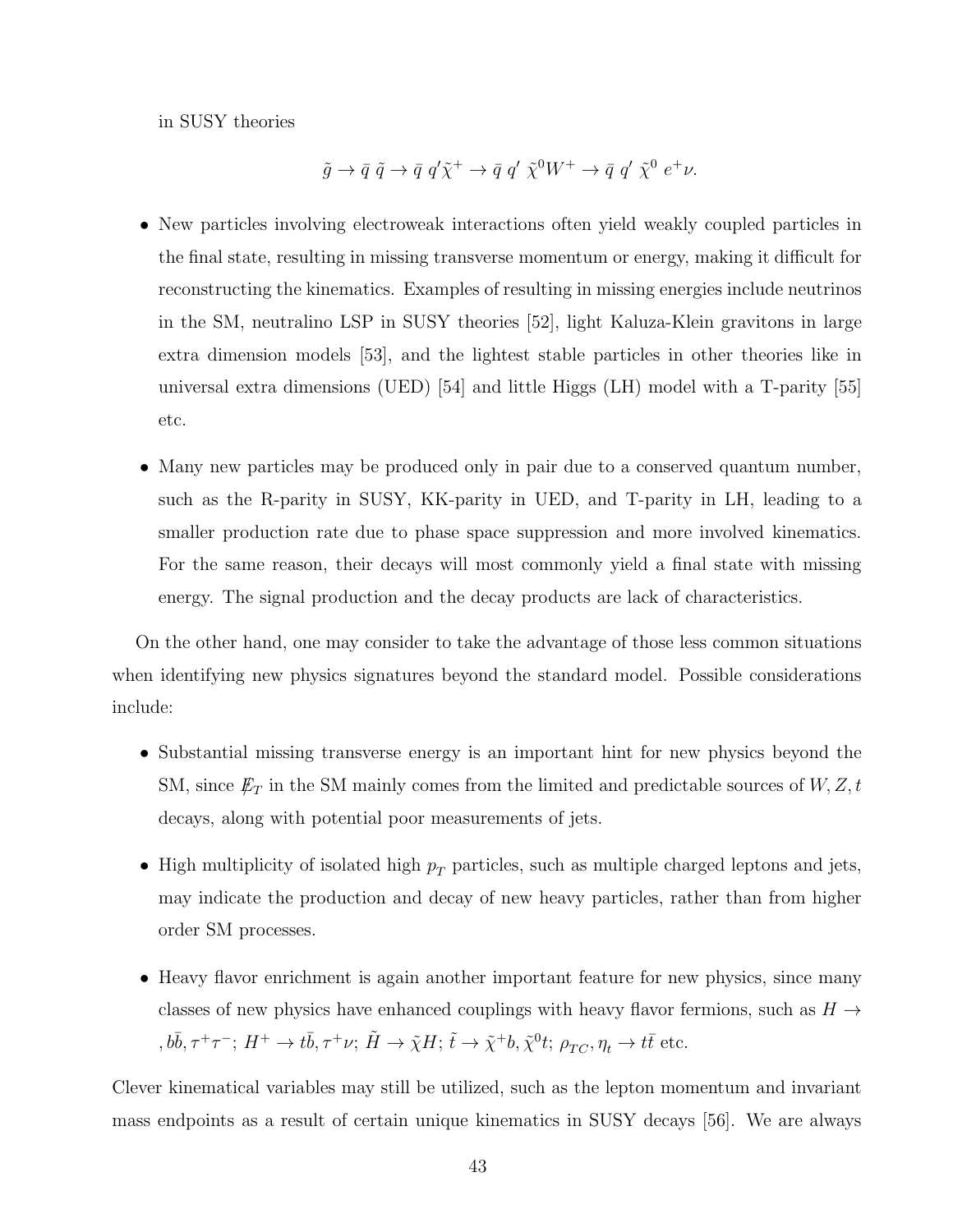encouraged to invent more effective observables for new signal searches and measurements of the model parameters.

When searching for these difficult signals in hadron collider environments, it is likely that we have to mainly deal with event-counting above the SM expectation, without "smoking gun" signatures. Thus it is of foremost importance to fully understand the SM background processes, both for total production rates and for the shapes of kinematical distributions. This should be recognized as a serious challenge to theorists working on collider phenomenology, in order to be in a good position for discovering new physics in hadron collider experiments.

To conclude these lectures, I would like to say that it is highly anticipated that the next generation of collider experiments at the LHC and ILC will reveal exciting new physics beyond the currently successful standard model. Young physicists should be well prepared for understanding the rich but complex data from the experiments in connection to our theoretical expectation and imagination, and thus contributing to the major discovery.

### Acknowledgments

I would like to thank the TASI-2004 organizers, John Terning, Carlos Wagner, and Dieter Zeppenfeld for inviting me to lecture, K.T. Mahanthappa for his arrangements and hospitality, and the participating students for stimulating discussions. I would also like to express my gratitude to Yongsheng Gao, Yibin Pan, Heidi Schellman, Wesley Smith, Weimin Yao, for their help in preparing the sections related to the experimental issues. This work was supported in part by the U. S. Department of Energy under contract No. DE-FG02-95ER40896, and by the Wisconsin Alumni Research Foundation.

### Appendix A: Relativistic Kinematics and Phase Space

### 1. Relativistic Kinematics

Consider a particle of rest mass m and momenta  $\vec{p}$  moving in a frame  $\mathcal{O}$ . We denote its four-momentum  $p \equiv p^{\mu} = (E, \vec{p})$ . The Lorentz invariant  $m^2$  defines the on-mass-shell condition

$$
p^{\mu}p_{\mu} = E^2 - \vec{p} \cdot \vec{p} = m^2. \tag{A1}
$$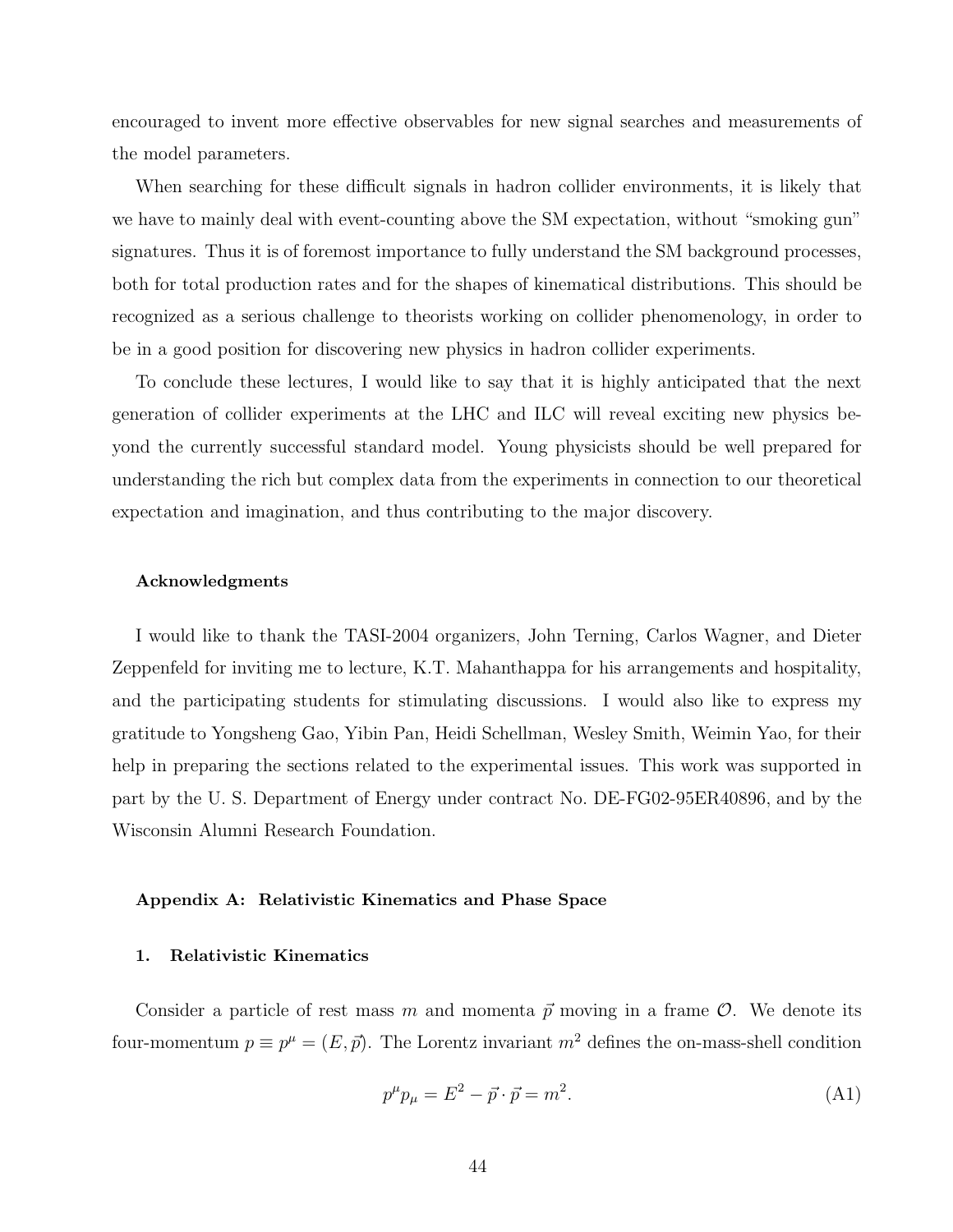Its *velocity* in units of  $c$  is

$$
\vec{\beta} \equiv \frac{\vec{v}}{c} = \frac{\vec{p}}{E} \quad (-1 \le \beta \le 1); \quad \text{and} \quad \gamma \equiv (1 - \beta^2)^{-\frac{1}{2}} = \frac{E}{m}.
$$
 (A2)

Consider another frame  $\mathcal{O}'$  that is moving with respect to  $\mathcal O$  along the  $\vec{z}$  direction (without losing generality). It is sufficient to specify the Lorentz transformation between the two frames by either the relative velocity  $(\beta_0)$  of the moving  $\mathcal{O}'$  or its rapidity

$$
y_0 = \frac{1}{2} \ln \frac{1 + \beta_0}{1 - \beta_0} \quad (-\infty < y_0 < \infty). \tag{A3}
$$

For instance, for the four-momentum vector

$$
\begin{pmatrix}\nE' \\
p'_z\n\end{pmatrix} = \begin{pmatrix}\n\gamma_0 & -\gamma_0 \beta_0 \\
-\gamma_0 \beta_0 & \gamma_0\n\end{pmatrix} \begin{pmatrix}\nE \\
p_z\n\end{pmatrix} \\
= \begin{pmatrix}\n\cosh y_0 & -\sinh y_0 \\
-\sinh y_0 & \cosh y_0\n\end{pmatrix} \begin{pmatrix}\nE \\
p_z\n\end{pmatrix},
$$
\n(A4)

These transformations are particularly useful when we need to boost the momentum of a decay product from the parent rest frame  $(\mathcal{O}')$  to the parent moving frame  $(\mathcal{O})$ . In this case, the relative velocity is given by the velocity of the decaying particle  $\vec{\beta} = \vec{p}^{parent}/E^{parent}$ .

The Lorentz-invariant phase space element for an  $n$ -particle final state can be written as

$$
dPS_n \equiv (2\pi)^4 \ \delta^4 \left( P - \sum_{i=1}^n p_i \right) \Pi_{i=1}^n \frac{1}{(2\pi)^3} \frac{d^3 \vec{p}_i}{2E_i}.
$$
 (A5)

The  $\delta^4$  imposes the constraint on the phase space by the four-momentum conservation of the initial state total momentum P. Each final state particle satisfies an on-shell condition  $p_i^2 = m_i^2$ , and the total c.m. energy squared is  $s = P^2 = (\sum_{i=1}^n p_i)^2$ .

### 2. One-particle Final State

Most straightforwardly, we have the phase space element for one-particle final state

$$
dPS_1 \equiv (2\pi) \frac{d^3 \vec{p}_1}{2E_1} \delta^4 (P - p_1) \doteq \pi |\vec{p}_1| d\Omega_1 \delta^3 (\vec{P} - \vec{p}_1), \tag{A6}
$$

here and henceforth, we adopt a notation " $\div$ " to indicate that certain less-concerned variables have been integrated out at this stage. For instance, the variable  $E_1$  has been integrated out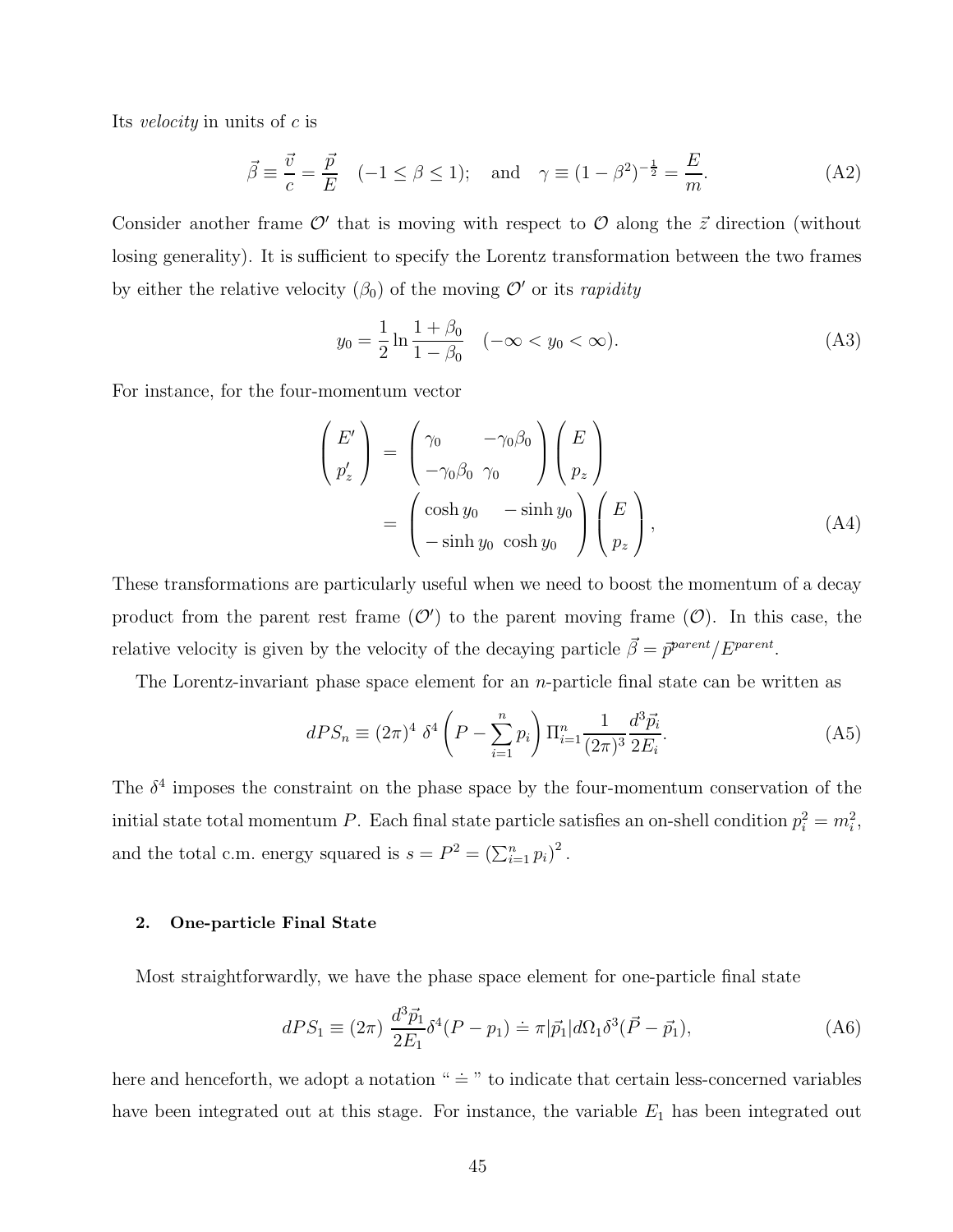in the last step of Eq. (A6), which leads to a trivial (but important) relation  $E_1^{cm} = \sqrt{s}$  in the c.m. frame.

Making use of the identity

$$
\frac{d^3\vec{p}}{2E} = \int d^4p \ \delta(p^2 - m^2),\tag{A7}
$$

we can rewrite the phase space element as

$$
dPS_1 = 2\pi \ \delta(s - m_1^2) = \frac{\pi}{s} \ \delta(1 - \frac{m_1}{\sqrt{s}}). \tag{A8}
$$

We will call the coefficient of the phase-space element "phase-space volume", after integrating out all the variables. Here it is  $2\pi$  for one-particle final state in our convention.

### 3. Two-body Kinematics

For a two-particle final state with the momenta  $\vec{p}_1$ ,  $\vec{p}_2$  respectively, the Lorentz-invariant phase space element is given by

$$
dPS_2 \equiv \frac{1}{(2\pi)^2} \delta^4 (P - p_1 - p_2) \frac{d^3 \vec{p}_1}{2E_1} \frac{d^3 \vec{p}_2}{2E_2}
$$
  

$$
\doteq \frac{1}{(4\pi)^2} \frac{|\vec{p}_1^{cm}|}{\sqrt{s}} d\Omega_1 = \frac{1}{(4\pi)^2} \frac{|\vec{p}_1^{cm}|}{\sqrt{s}} d\cos\theta_1 d\phi_1.
$$
 (A9)

Two-body phase space element is dimensionless, and thus no dimensionful variables unfixed. That is to say that the two-body phase space weight is constant and the magnitudes of the energy-momentum of the two particles are fully determined by the four-momentum conservation. It is important to note that the particle energy spectrum is monochromatic. Specifically, in the c.m. frame

$$
|\bar{p}_1^{cm}| = |\bar{p}_2^{cm}| = \frac{\lambda^{1/2}(s,m_1^2,m_2^2)}{2\sqrt{s}}, E_1^{cm} = \frac{s+m_1^2-m_2^2}{2\sqrt{s}}, E_2^{cm} = \frac{s+m_2^2-m_1^2}{2\sqrt{s}},
$$

where  $\lambda$  is the "basic three-particle kinematic function" [57], defined as

$$
\lambda(x, y, z) = (x - y - z)^2 - 4yz = x^2 + y^2 + z^2 - 2xy - 2xz - 2yz,
$$
\n(A10)

which is symmetric under interchange of any two variables<sup>3</sup>.

<sup>&</sup>lt;sup>3</sup> It is also called the "triangle function" since  $\sqrt{-\lambda(x, y, z)}/4$  is equal to the area of a triangle with the sides  $\sqrt{x}, \sqrt{y}, \sqrt{x}.$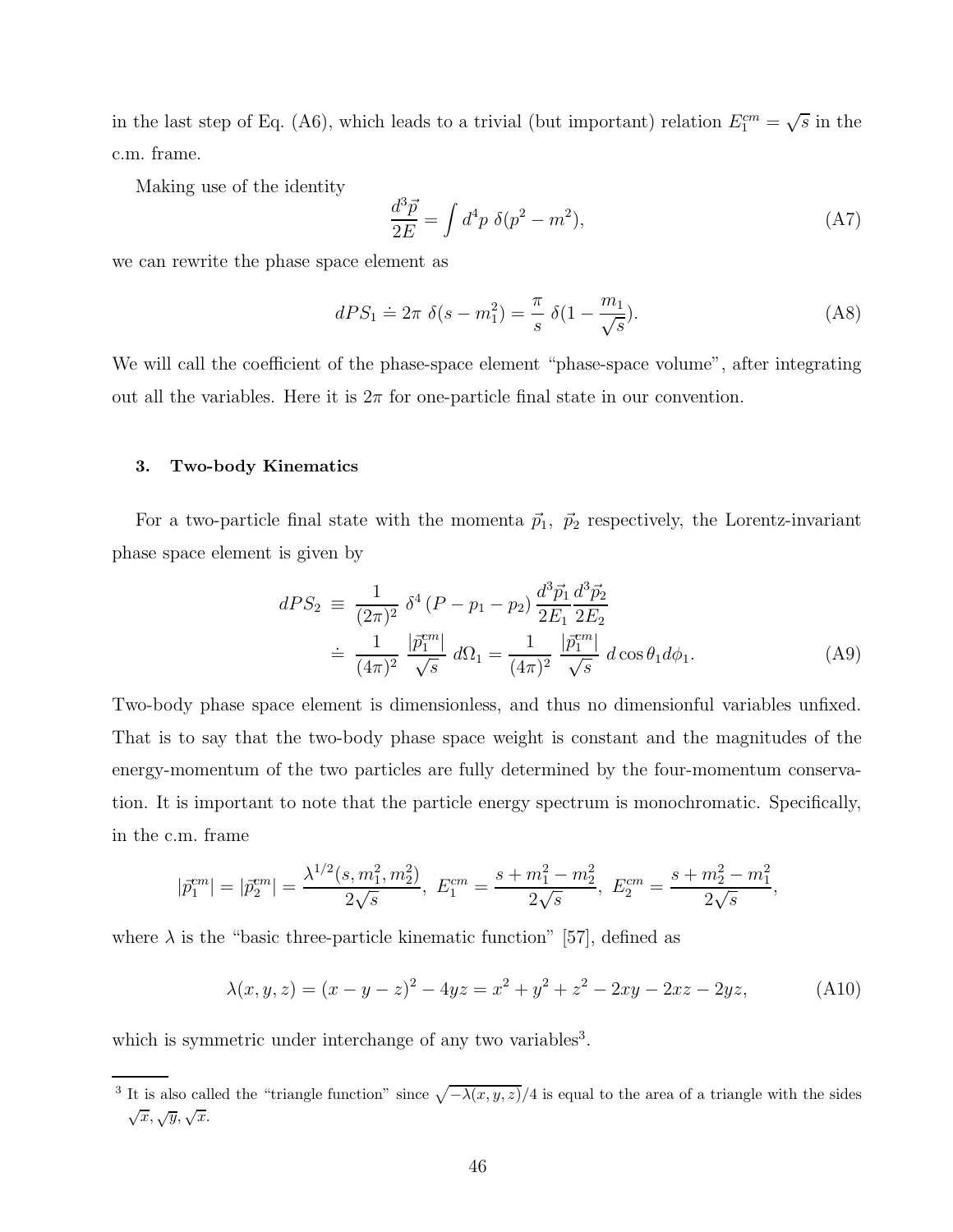While the momentum magnitude is the same for the two daughter particles in the parent-rest frame, the more massive the particle is, the larger its energy is.

The only variables are the angles for the momentum orientation. We rescale the integration variables  $d \cos \theta_1 = 2dx_1$  and  $d\phi_1 = 2\pi dx_2$  to the range  $0 \le x_1, x_2 \le 1$ , and thus

$$
dPS_2 = \frac{1}{4\pi} \frac{1}{2} \lambda^{1/2} \left( 1, \frac{m_1^2}{s}, \frac{m_2^2}{s} \right) dx_1 dx_2.
$$
 (A11)

It is convenient to do so in order to see the phase-space volume and to implement Monte Carlo simulations.

The phase-space volume of the two-body is scaled down with respect to that of the oneparticle by a factor

$$
\frac{dPS_2}{s\;dPS_1} \approx \frac{1}{(4\pi)^2}.\tag{A12}
$$

Roughly speaking, the phase-space volume with each additional final state particle (properly normalized by the dimensonful unit s) scales down by this similar factor. It is interesting to note that it is just like the scaling factor with each additional loop integral.

It is quite useful to express the two-body kinematics by a set of Lorentz-invariant variables. Consider a 2  $\rightarrow$  2 scattering process  $p_a + p_b \rightarrow p_1 + p_2$ , the Mandelstam variables are defined as

$$
s = (p_a + p_b)^2 = (p_1 + p_2)^2 = E_{cm}^2,
$$
  
\n
$$
t = (p_a - p_1)^2 = (p_b - p_2)^2 = m_a^2 + m_1^2 - 2(E_a E_1 - p_a p_1 \cos \theta_{a1}),
$$
  
\n
$$
u = (p_a - p_2)^2 = (p_b - p_1)^2 = m_a^2 + m_2^2 - 2(E_a E_2 - p_a p_2 \cos \theta_{a2}).
$$
\n(A13)

The two-body phase space can be thus written as

$$
dPS_2 = \frac{1}{(4\pi)^2} \frac{dt \ d\phi_1}{s \ \lambda^{1/2} \ (1, m_a^2/s, m_b^2/s)}.
$$
 (A14)

Exercise: Assume that  $m_a = m_1$  and  $m_b = m_2$ . Show that

$$
t = -2p_{cm}^2(1 - \cos \theta_{a1}^*),
$$
  

$$
u = -2p_{cm}^2(1 + \cos \theta_{a1}^*) + \frac{(m_1^2 - m_2^2)^2}{s},
$$

where  $p_{cm}=\lambda^{1/2}(s,m_1^2,m_2^2)/2\sqrt{s}$  is the momentum magnitude in the c.m. frame. This leads to  $t \to 0$  in the collinear limit.

Exercise: A particle of mass  $M$  decays to two particles isotropically in its rest frame. What does the momentum distribution look like in a frame in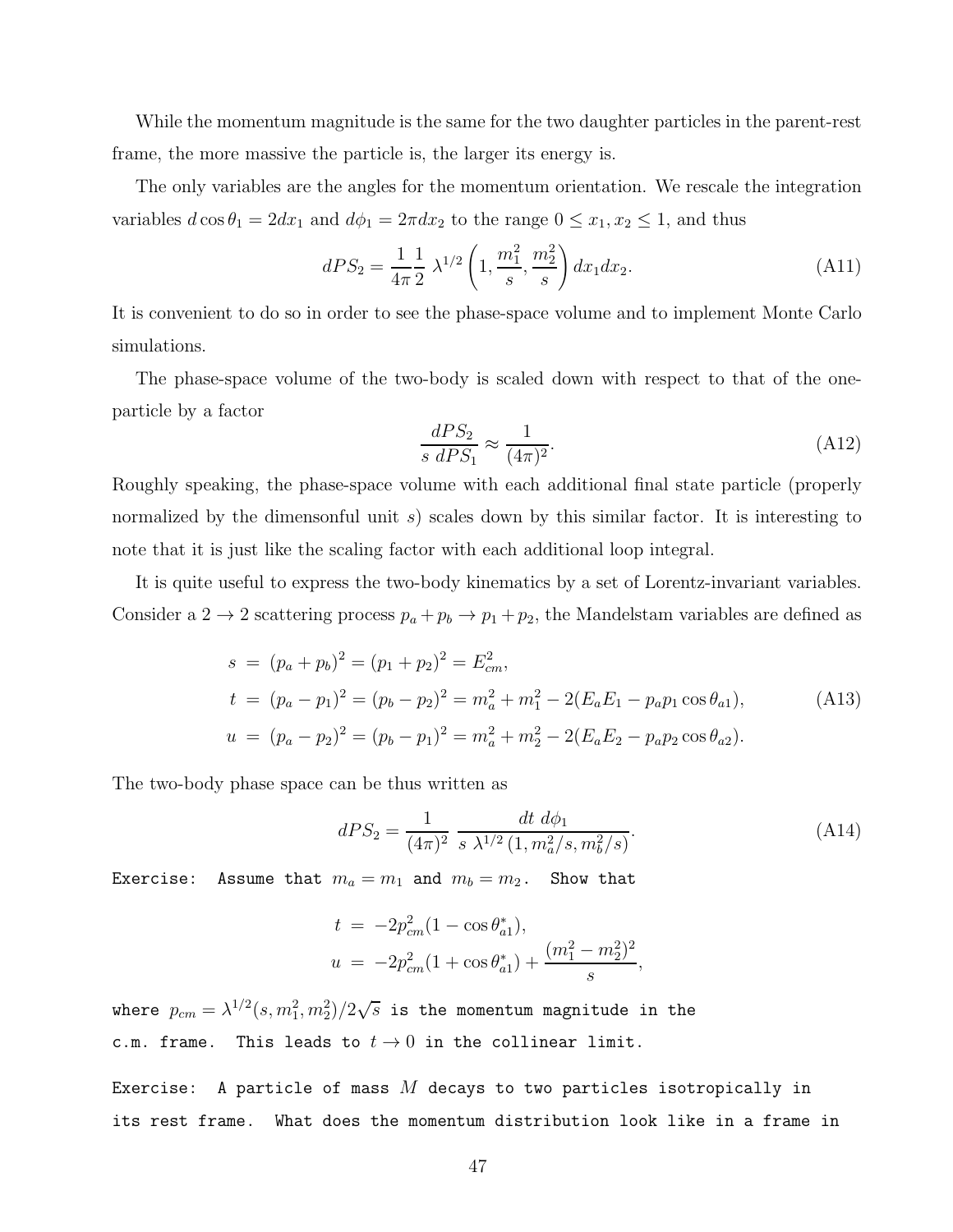

FIG. 15: Three-body phase space weight as a function of  $E_i$   $(i = 1, 2, 3)$  for  $\sqrt{s} = 100 \text{ GeV}, m_{1,2,3} =$ 10, 20, 30 GeV, respectively.

which the particle is moving with a speed  $\beta_z$ ? Compare the result with your expectation for the shape change for a basket ball.

### 4. Three-body Kinematics

For a three-particle final state with the momenta  $\vec{p}_1$ ,  $\vec{p}_2$ ,  $\vec{p}_3$  respectively, the Lorentzinvariant phase space element is given by

$$
dPS_3 \equiv \frac{1}{(2\pi)^5} \delta^4 (P - p_1 - p_2 - p_3) \frac{d^3 \vec{p}_1}{2E_1} \frac{d^3 \vec{p}_2}{2E_2} \frac{d^3 \vec{p}_3}{2E_3}
$$
  

$$
\doteq \frac{|\vec{p}_1|^2 d|\vec{p}_1| d\Omega_1}{(2\pi)^3 2E_1} \frac{1}{(4\pi)^2} \frac{|\vec{p}_2^{(23)}|}{m_{23}} d\Omega_2
$$
(A15)

$$
= \frac{1}{(4\pi)^3} \; \lambda^{1/2} \left( 1, \frac{m_2^2}{m_{23}^2}, \frac{m_3^2}{m_{23}^2} \right) \; 2|\vec{p}_1| \; dE_1 \; dx_2 dx_3 dx_4 dx_5. \tag{A16}
$$

The angular scaling variables are  $d \cos \theta_{1,2} = 2dx_{2,4}$ , and  $d\phi_{1,2} = 2\pi dx_{3,5}$  in the range  $0 \leq x_{2,3,4,5} \leq 1$ . Unlike the two-body phase space, the particle energy spectrum is not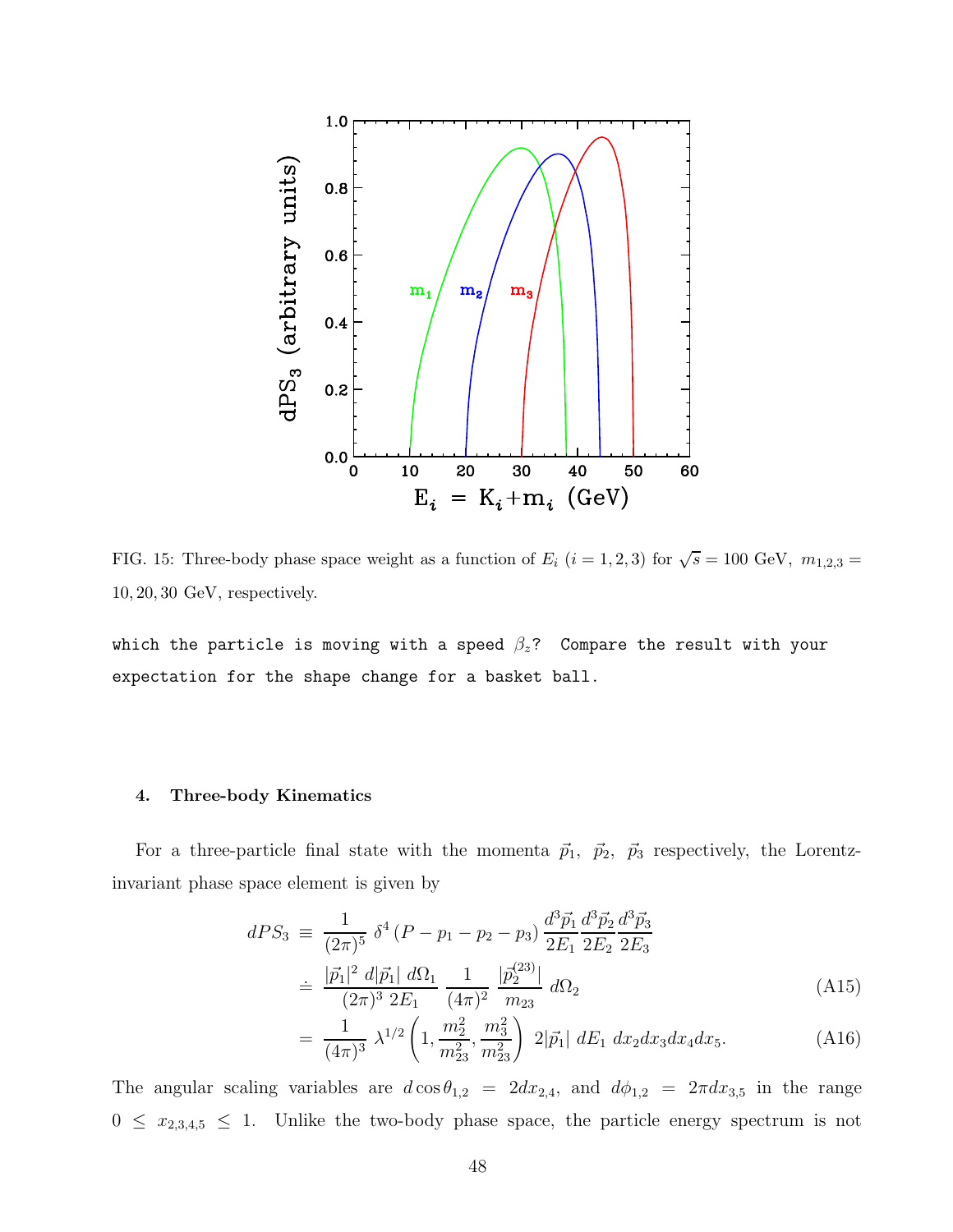monochromatic. The maximum value (the end-point) for particle 1 in the c.m. frame is

$$
E_1^{max} = \frac{s + m_1^2 - (m_2 + m_3)^2}{2\sqrt{s}}, \text{ or } |\vec{p}_1^{max}| = \frac{\lambda^{1/2}(s, m_1^2, (m_2 + m_3)^2)}{2\sqrt{s}}.
$$
 (A17)

It is in fact more intuitive to work out the end-point for the kinetic energy instead – recall that this is how a direct neutrino mass bound is obtained by examining  $\beta$ -decay processes [4],

$$
K_1^{max} = E_1^{max} - m_1 = \frac{(\sqrt{s} - m_1 - m_2 - m_3)(\sqrt{s} - m_1 + m_2 + m_3)}{2\sqrt{s}}.
$$
 (A18)

Practically in Monte Carlo simulations, once  $E_1^{cm}$  is generated between  $m_1$  to  $E_1^{max}$ , then all the other variables are determined

$$
\begin{aligned} |\vec p_1^{cm}|^2 &= |\vec p_2^{cm} + \vec p_3^{cm}|^2 = (E_1^{cm})^2 - m_1^2, \\ m_{23}^2 &= s - 2\sqrt{s}E_1^{cm} + m_1^2, \quad |\vec p_2^{23}| = |\vec p_3^{23}| = \frac{\lambda^{1/2}(m_{23}^2, m_2^2, m_3^2)}{2m_{23}}, \end{aligned}
$$

along with the four randomly generated angular variables.

To see the non-monochromaticity of the energies in three-body kinematics, in Fig. 15, we plot the three-body phase space weight  $dPS_3$  as a function of  $E_i$   $(i = 1, 2, 3)$ . For definiteness, we choose  $\sqrt{s} = 100 \text{ GeV}$  and  $m_{1,2,3} = 10$ , 20, 30 GeV, respectively. It is in arbitrary units, but scaled to dimensionless by dividing  $E_i^{max}\sqrt{s}$ . We see broad spectra for energy distributions. Naturally, the more massive a particle is, the more energetic (energy and momentum) it is, but narrower for the energy spread. However, its kinetic energy  $K_i = E_i - m_i$  is smaller for larger  $m_i$ .

### 5. Recursion Relation for the Phase Space Element

$$
dPS_n(P; p_1, ..., p_n) = dPS_{n-1}(P; p_1, ..., p_{n-1,n})
$$

$$
dPS_2(p_{n-1,n}; p_{n-1}, p_n) \frac{dm_{n-1,n}^2}{2\pi}.
$$
(A19)

This recursion relation is particularly useful when we can write the intermediate mass integral for a resonant state.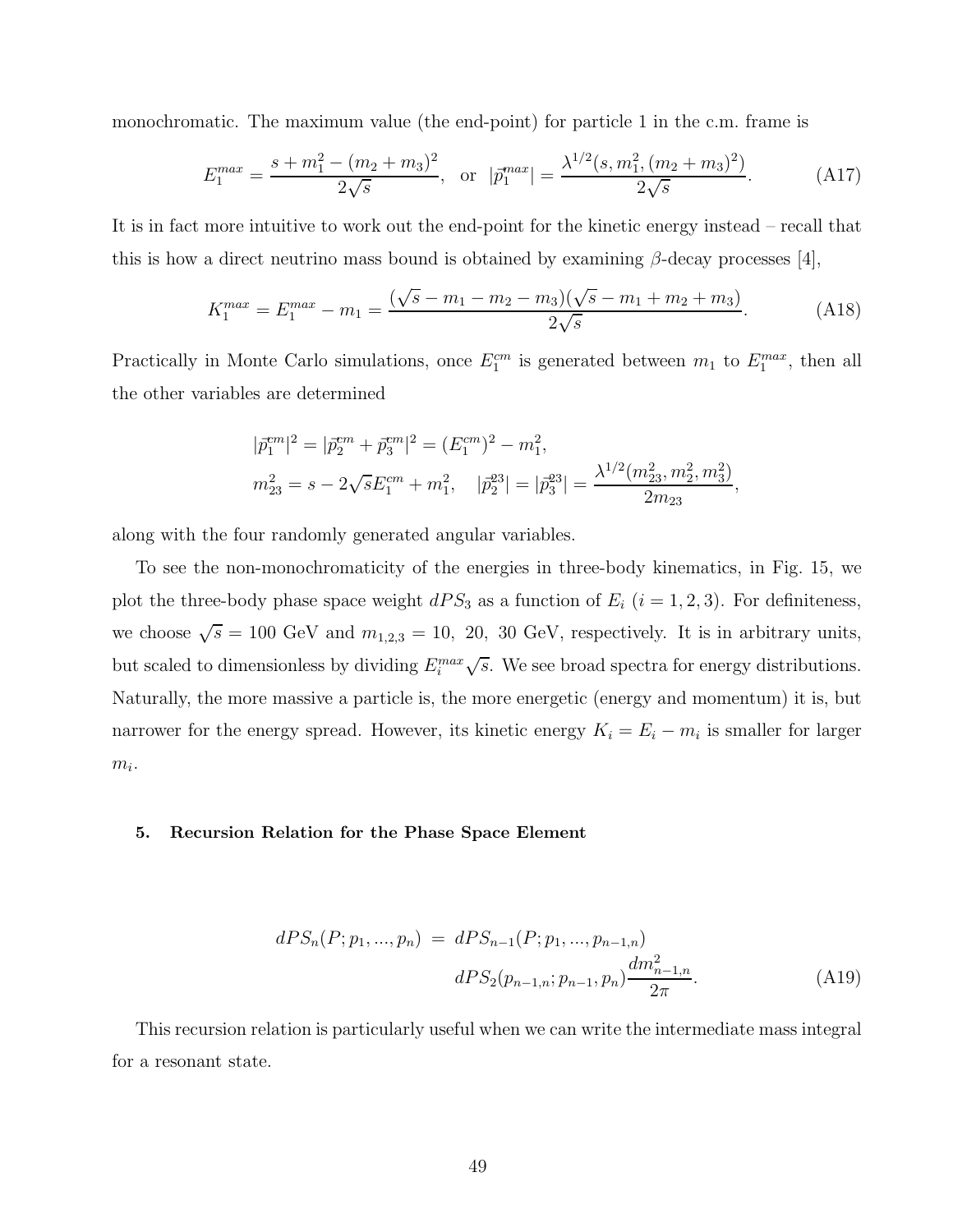

FIG. 16: Illustration for the recursion relation for an n-body kinematics.

### Appendix B: Breit-Wigner Resonance and the Narrow Width Approximation

The propagator contribution of an unstable particle of mass M and total width  $\Gamma_V$  is written as

$$
R(s) = \frac{1}{(s - M_V^2)^2 + \Gamma_V^2 M_V^2},\tag{B1}
$$

This is the Breit-Wigner Resonance.

Consider a very general case of a virtual particle  $V^*$  in an intermediate state,

$$
a \to bV^* \to b \, p_1 p_2. \tag{B2}
$$

An integral over the virtual mass can be obtained by the reduction formula in the last section. Together with kinematical considerations, the resonant integral reads

$$
\int_{(m_*^{min})^2 = (m_1 + m_2)^2}^{(m_*^{max})^2 = (m_a - m_b)^2} dm_*^2.
$$
\n(B3)

The integral is rather singular near the resonance. Thus a variable change is effective for the practical purpose,

$$
\tan \theta = \frac{m_*^2 - M_V^2}{\Gamma_V M_V},\tag{B4}
$$

resulting in a flat integrand over  $\theta$ 

$$
\int_{(m_{*}^{min})^2}^{(m_{*}^{max})^2} \frac{dm_{*}^2}{(m_{*}^2 - M_V^2)^2 + \Gamma_V^2 M_V^2} = \int_{\theta^{min}}^{\theta^{max}} \frac{d\theta}{\Gamma_V M_V},
$$
(B5)

where  $\theta = \tan^{-1}(m_{*}^{2} - M_{V}^{2})/\Gamma_{V}M_{V}$ . In the limit

 $(m_1 + m_2) + \Gamma_V \ll M_V \ll m_a - m_b - \Gamma_V,$  (B6)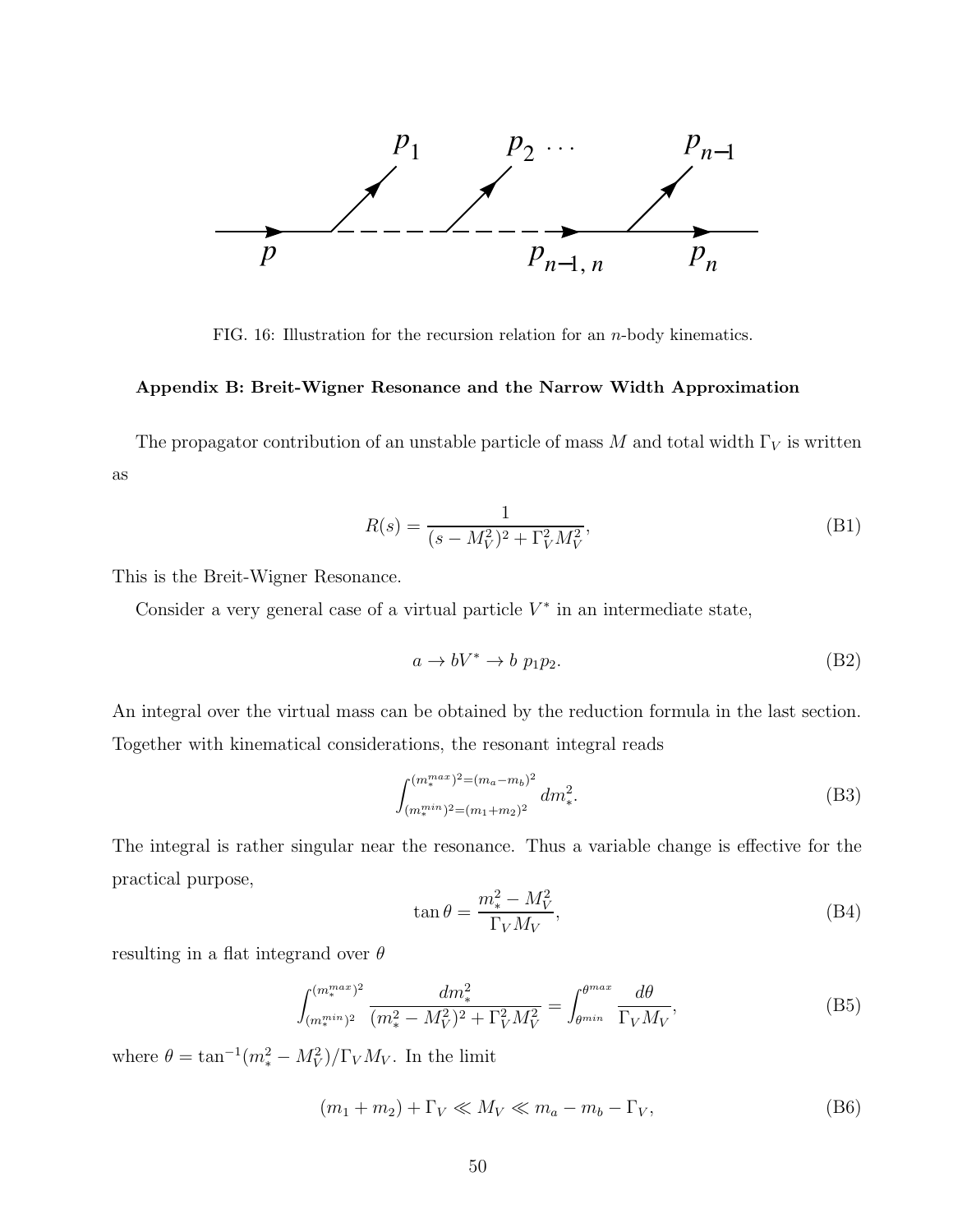then  $\theta^{min} \to -\pi/2$ ,  $\theta^{max} \to \pi/2$ . This is the condition for the narrow-width approximation:

$$
\frac{1}{(m_{*}^{2} - M_{V}^{2})^{2} + \Gamma_{V}^{2} M_{V}^{2}} \approx \frac{\pi}{\Gamma_{V} M_{V}} \delta(m_{*}^{2} - M_{V}^{2}).
$$
 (B7)

Exercise: Consider a three-body decay of a top quark,  $t \to bW^* \to b \text{ }ev$ . Making use of the phase space recursion relation and the narrow width approximation for the intermediate  $W$  boson, show that the partial decay width of the top quark can be expressed as

$$
\Gamma(t \to bW^* \to b \, e\nu) \approx \Gamma(t \to bW) \cdot BR(W \to e\nu). \tag{B8}
$$

### Appendix C: Basic Kinematic Functions and Physical Regions

The previous discussions of the phase space treatment are particularly suitable for Monte Carlo simulations. We now present some analytical properties [57].

### 1. The Gram Determinant

For given 4-vectors of  $p_1, p_2, ..., p_n$  and  $q_1, q_2, ..., q_n$ , the Gram determinant is defined as

$$
G\left(\begin{array}{cccc}\np_1, p_2, ..., p_n \\
q_1, q_2, ..., q_n\n\end{array}\right) = \begin{vmatrix}\np_1 \cdot q_1 & p_1 \cdot q_2 & \dots & p_1 \cdot q_n \\
p_2 \cdot q_1 & p_2 \cdot q_2 & \dots & p_2 \cdot q_n \\
\vdots & \vdots & \vdots & \vdots \\
p_n \cdot q_1 & p_n \cdot q_2 & \dots & p_n \cdot q_n\n\end{vmatrix}.
$$
\n(C1)

The symmetric Gram determinant is defined as

$$
\Delta_n(p_1, p_2, ..., p_n) \equiv G \begin{pmatrix} p_1, p_2, ..., p_n \\ p_1, p_2, ..., p_n \end{pmatrix} = \begin{pmatrix} p_1^2 & p_1 \cdot p_2 & ... & p_1 \cdot p_n \\ p_2 \cdot p_1 & p_2^2 & ... & p_2 \cdot p_n \\ \vdots & \vdots & \vdots & \vdots \\ p_n \cdot p_1 & p_n \cdot p_2 & ... & p_n^2 \end{pmatrix} .
$$
 (C2)

Algebraic properties:

$$
G\left(\begin{array}{cccc} \lambda p_1, & p_2, & \dots \\ q_1, & q_2, & \dots \end{array}\right) = G\left(\begin{array}{cccc} p_1, & p_2, & \dots \\ \lambda q_1, & q_2, & \dots \end{array}\right) = \lambda G\left(\begin{array}{cccc} p_1, & p_2, & \dots \\ q_1, & q_2, & \dots \end{array}\right),
$$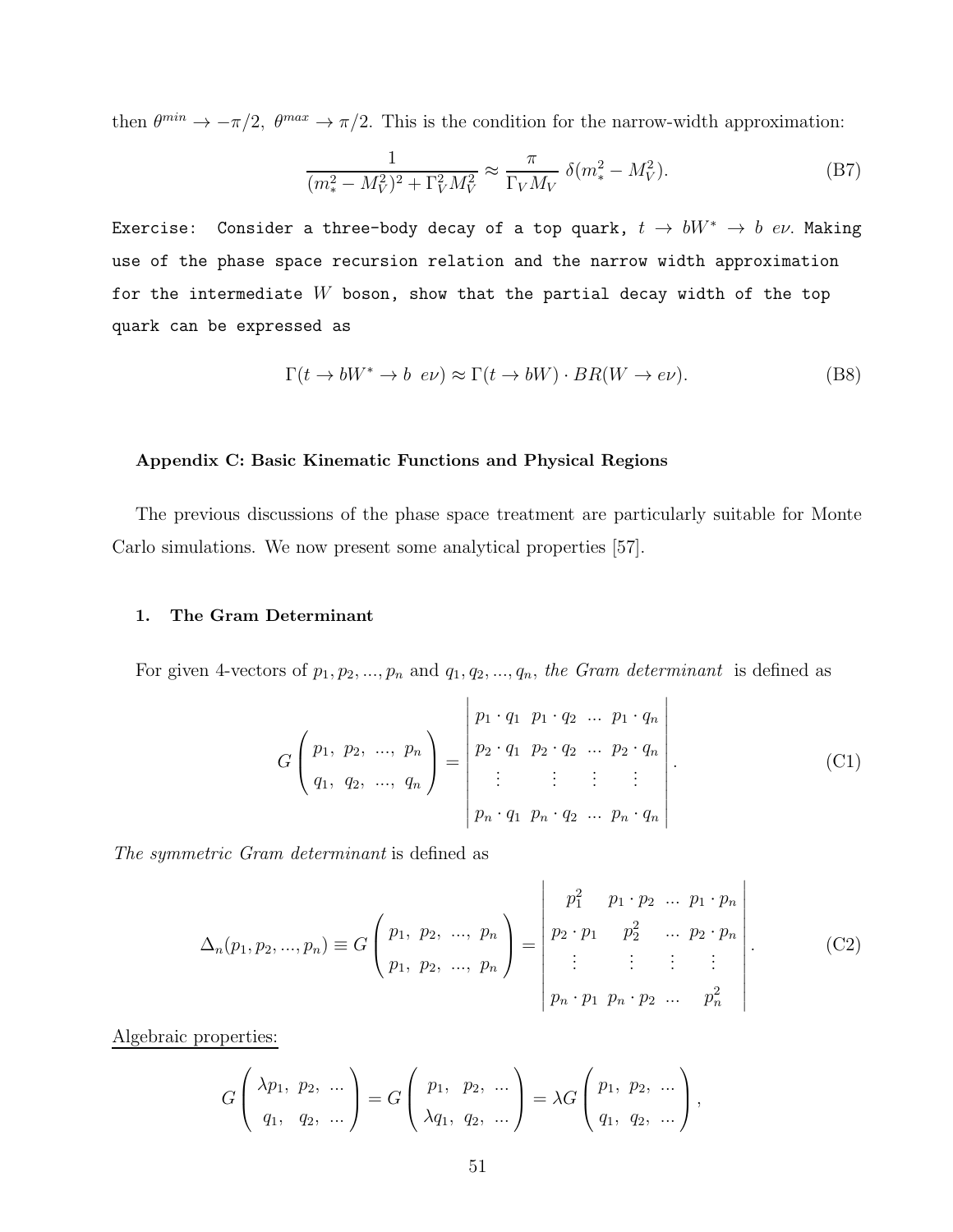$$
\Delta_n(\lambda p_1, p_2, \dots) = \lambda^2 \Delta_n(p_1, p_2, \dots),
$$
\n
$$
G\begin{pmatrix} p_1, p_2, \dots \\ q_1, q_2, \dots \end{pmatrix} = G\begin{pmatrix} p_1 + \lambda p_2, p_2, \dots \\ q_1, q_2, \dots \end{pmatrix} = G\begin{pmatrix} p_1, p_2, \dots \\ q_1 + \lambda q_2, q_2, \dots \end{pmatrix},
$$
\n
$$
\Delta_n(p_1, p_2, \dots) = \Delta_n(p_1 + \lambda p_2, p_2, \dots),
$$
\n
$$
G\begin{pmatrix} p_1, p_2, \dots \\ q_1, q_2, \dots \end{pmatrix} = -G\begin{pmatrix} p_2, p_1, \dots \\ q_1, q_2, \dots \end{pmatrix} = -G\begin{pmatrix} p_1, p_2, \dots \\ q_2, q_1, \dots \end{pmatrix},
$$
\n
$$
\Delta_n(p_1, p_2, \dots, p_n) = \Delta_n(p_1, p_1 + p_2, \dots, p_1 + p_2 + p_3 + \dots + p_n).
$$
\n(C5)

If the 4-vectors  $p_1, p_2, ..., p_n$  or  $q_1, q_2, ..., q_n$  are linealy dependent, e.g.  $\sum_i^n \alpha_i p_j = 0$  for  $\alpha_i \neq 0$ , then G vanishes. With those properties, we may rewrite the symmetric Gram determinant as the Cayley determinant of  $(n + 2)$ -dimensions

$$
\Delta_n(p_1, p_2, ..., p_n) = \frac{(-1)^{n+1}}{2^n} \begin{vmatrix} 0 & 1 & 1 & 1 & ... & 1 \\ 1 & 0 & s_1 & s_{12} & ... & s_{12...n} \\ 1 & s_1 & 0 & s_2 & ... & s_{23...n} \\ 1 & s_{12} & s_2 & 0 & ... & s_{34...n} \\ \vdots & \vdots & \vdots & \vdots & \vdots & \vdots \\ 1 & s_{12...n} & s_{23...n} & s_{34...n} & ... & 0 \end{vmatrix},
$$
 (C6)

where  $s_{12...n} = (p_1 + p_2 + ... + p_n)^2$ .

Physical region: If  $p_1, p_2, ..., p_n$  are external momenta, then the physical region is given by

$$
(-1)^{n+1} \Delta_n \ge 0. \tag{C7}
$$

Geometrical property: The quantity  $\sqrt{(-1)^{n+1} \Delta_n}$  is proportional to the volume of  $(n-1)$ dimensional parallellopiped in the 123-plane for  $p_1^2 > 0$ .

### 2.  $\Delta_2$  and the basic three-particle kinematic function

It is easy to verify that

$$
\Delta_2(p_1, p_2) = \begin{vmatrix} p_1^2 & p_1 \cdot p_2 \\ p_2 \cdot p_1 & p_2^2 \end{vmatrix} = -\frac{1}{4}\lambda(s_{12}, p_1^2, p_2^2).
$$
 (C8)

where  $\lambda$  is the *basic three-particle kinematic function* as introduced in Eq. (A10)

 $\lambda(x, y, z) = (x - y - z)^2 - 4yz = x^2 + y^2 + z^2 - 2xy - 2xz - 2yz$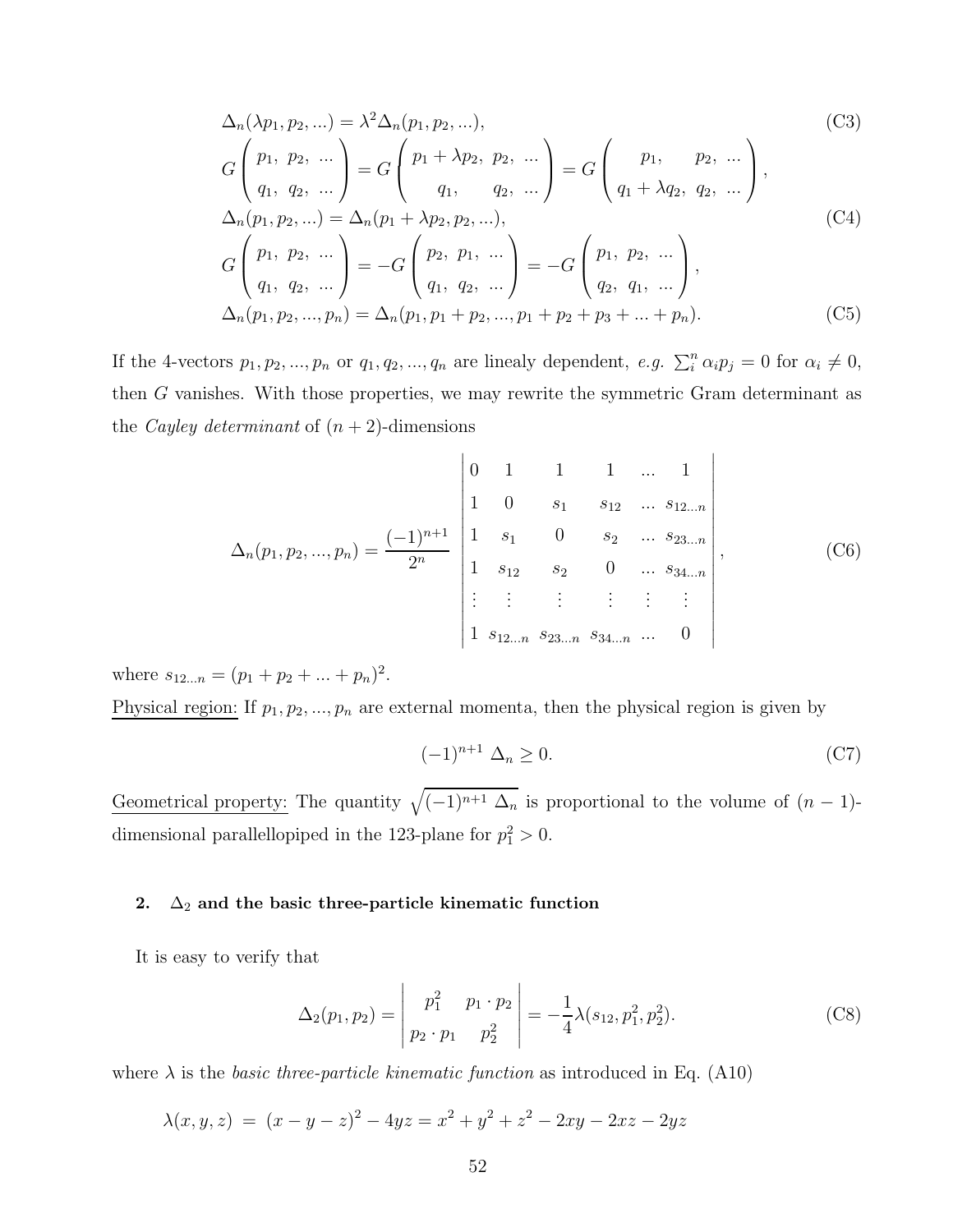$$
= x2 - 2x(y + z) + (y - z)2 = [x - (\sqrt{y} - \sqrt{z})2][x - (\sqrt{y} + \sqrt{z})2]= (\sqrt{x} + \sqrt{y} + \sqrt{z})(\sqrt{x} + \sqrt{y} - \sqrt{z})(\sqrt{x} - \sqrt{y} + \sqrt{z})(\sqrt{x} - \sqrt{y} - \sqrt{z}).
$$

Physical region for  $p_i \rightarrow p_1 + p_2$ : According to Eq. (C7),

$$
-\Delta_2 \ge 0 \Rightarrow \lambda(p_i^2, p_1^2, p_2^2) \ge 0 \Rightarrow \sqrt{p_i^2} \ge m_1 + m_2.
$$
 (C9)

This is just the threshold condition.

Geometrical interpretation: The quantity  $\sqrt{-\lambda(x, y, z)}/4$  is the area of a triangle with the sides  $\sqrt{x}, \sqrt{y}, \sqrt{z}$ . Thus  $\lambda$  is also called the triangle function.

### 3.  $\Delta_3$  and the basic four-particle kinematic ffunction

From Eq. (C6), we write

$$
\Delta_3(p_1, p_2, p_3) = \frac{1}{8} \begin{vmatrix} 0 & 1 & 1 & 1 & 1 \\ 1 & 0 & s_1 & s_{12} & s_{123} \\ 1 & s_1 & 0 & s_2 & s_{23} \\ 1 & s_{12} & s_2 & 0 & s_3 \\ 1 & s_{123} & s_{23} & s_3 & 0 \end{vmatrix} = -\frac{1}{4} \begin{cases} G(s_{12}, s_{23}, s_{123}, s_2, s_1, s_3) \\ G(s_{12}, s_{13}, s_{123}, s_1, s_2, s_3) \end{cases}
$$
(C10)

where G is called the basic four-particle kinematic function, directly analogous to  $\lambda$  for the three-particle case. Algebraically, it is given by

$$
G(x, y, z, u, v, w) = -\frac{1}{2} \begin{vmatrix} 0 & 1 & 1 & 1 & 1 \\ 1 & 0 & v & x & z \\ 1 & v & 0 & u & y \\ 1 & x & u & 0 & w \\ 1 & z & y & w & 0 \end{vmatrix}
$$
  
=  $x^2y + xy^2 + z^2u + zu^2 + v^2w + vw^2 + xzw + xuv + yzv + yuw$   
=  $xy(z + u + v + w) - zu(x + y + v + w) - vw(x + y + z + u).$ 

Geometrical interpretation: The quantity  $\sqrt{-G(x, y, z, u, v, w)}/12$  is the volume of a tetrahedron with pair-wise opposite sides  $\sqrt{x}, \sqrt{y}$ ;  $\sqrt{z}, \sqrt{u}$ ;  $\sqrt{v}, \sqrt{w}$ . Thus G is also called the tetrahedron function.

Symmetry properties: With the three groups,  $xy$ ,  $zu$ ,  $vw$ , corresponding to the opposite sides of the tetrahedron, the G function is invariant under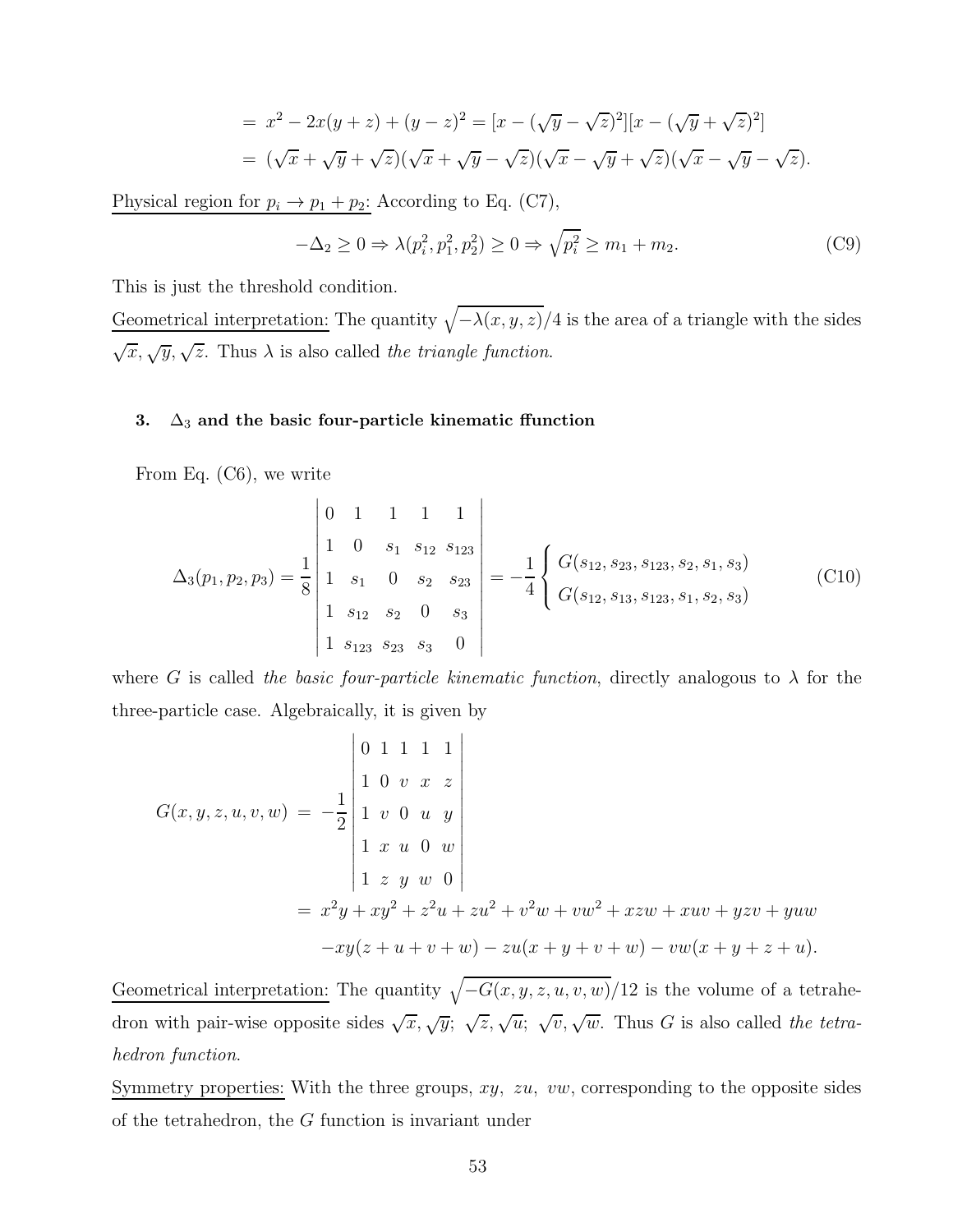- any permutation of the three groups;
- any simultaneous interchange of the two variables inside two groups.

Algebraic properties: Often in practice, the G function is needed with two variables, such as s and t. Due to the symmetry properties, there are essentially only two distinctive cases, in which the two variables can be taken to be  $x, y$  or  $x, z$ . In terms the roots, we write the G function as

$$
G(x, y, z, u, v, w) = x(y - y^{+})(y - y^{-}) = y(x - x^{+})(x - x^{-}) = u(z - z^{+})(z - z^{-}),
$$
 (C11)

where the roots for  $G = 0$  are

$$
x^{\pm} = z + w - \frac{1}{2y} [(y + z - v)(y + w - u) \mp \lambda^{1/2} (y, z, v) \lambda^{1/2} (y, u, w)]
$$
  
\n
$$
= u + v - \frac{1}{2y} [(y - z + v)(y - w + u) \mp \lambda^{1/2} (y, z, v) \lambda^{1/2} (y, u, w)],
$$
  
\n
$$
y^{\pm} = u + w - \frac{1}{2x} [(x + u - v)(x + w - z) \mp \lambda^{1/2} (x, u, v) \lambda^{1/2} (x, w, z)],
$$
  
\n
$$
z^{\pm} = x + w - \frac{1}{2u} [(u + x - v)(u + w - y) \pm \lambda^{1/2} (u, x, v) \lambda^{1/2} (u, w, y)].
$$

Physical region for  $p_i \to p_1 + p_2 + p_3$  and the Dalitz plot: According to Eq. (C10),

$$
\Delta_3 \ge 0 \Rightarrow G(s_{12}, s_{23}, s, m_2^2, m_1^2, m_3^2) \le 0. \tag{C12}
$$

The physical region for this three-body final state in the  $s_{12} - s_{23}$  plane as given in the above equation is called the Dalitz plot. The limits are easy to find

$$
(m_1 + m_2)^2 \le s_{12} \le (\sqrt{s} - m_3)^2, \quad (m_2 + m_3)^2 \le s_{23} \le (\sqrt{s} - m_1)^2,
$$
 (C13)

but the actual boundary is generally a cubic curve [57], and we will not discuss more details here.

Exercise: Consider a 2  $\rightarrow$  2 scattering process  $p_a + p_b \rightarrow p_1 + p_2$ . Start from the three-body kinematics, by appropriate crossing for the momenta, obtain the condition for the physical region, based on Eq. (C10), as

$$
G(s, t, m_2^2, m_a^2, m_b^2, m_1^2) \le 0. \tag{C14}
$$

Thus derive the variable limits

$$
t^{\pm} = m_a^2 + m_1^2 - \frac{1}{2s} [(s + m_a^2 - m_b^2)(s + m_1^2 - m_2^2) \mp \lambda^{1/2} (s, m_a^2, m_b^2) \lambda^{1/2} (s, m_1^2, m_2^2)]. \tag{C15}
$$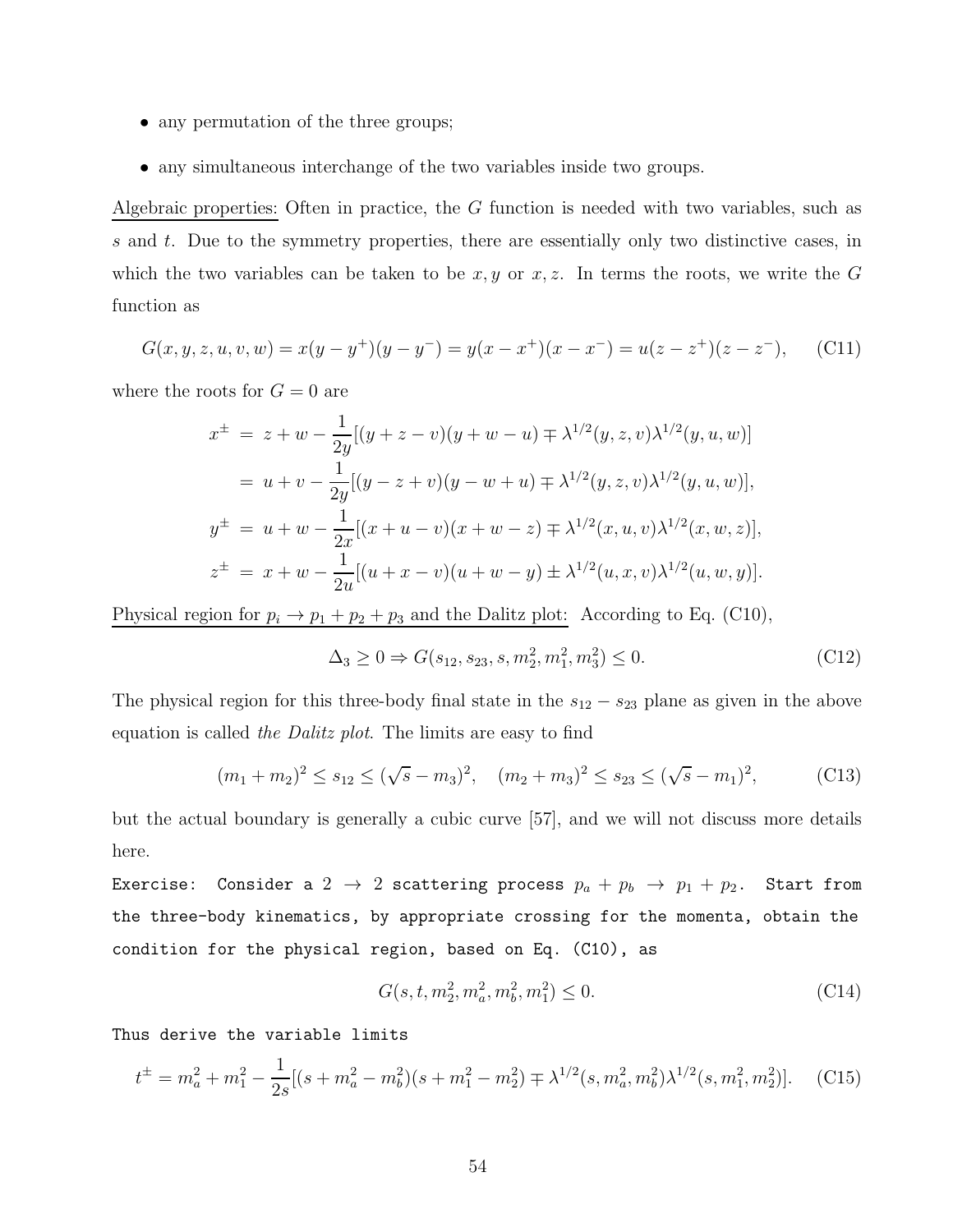### Appendix D: Explicit Representations for Wave Functions in Momentum Space

### 1. Spin-1/2 fields

It is conventional to use the helicity basis, in which the spin quantization axis is the direction of motion of the fermion  $\hat{p}$ . We introduce two-component helicity eigenstates  $\chi_{\lambda}$ , for which

$$
\sigma \cdot \hat{\mathbf{p}} \ \chi_{\lambda}(\hat{\mathbf{p}}) = \lambda \chi_{\lambda}(\hat{\mathbf{p}}). \tag{D1}
$$

where the eigenvalues  $\lambda = \pm 1$  are twice the helicity. In terms of the fermion 4-momentum,

$$
p^{\mu} = (E, |\vec{p}| \sin \theta \cos \phi, |\vec{p}| \sin \theta \sin \phi, |\vec{p}| \cos \theta), \tag{D2}
$$

we have

$$
\chi_{+}(\hat{\mathbf{p}}) = [2|\vec{p}|(|\vec{p}| + p_z)]^{-1/2} \begin{pmatrix} |\vec{p}| + p_z \\ p_x + ip_y \end{pmatrix} = \begin{pmatrix} \cos\frac{\theta}{2} \\ e^{i\phi}\sin\frac{\theta}{2} \end{pmatrix}
$$
(D3)

$$
\chi_{-}(\hat{\mathbf{p}}) = [2|\vec{p}|(|\vec{p}| + p_z)]^{-1/2} \begin{pmatrix} -p_x + ip_y \\ |\vec{p}| + p_z \end{pmatrix} = \begin{pmatrix} -e^{-i\phi}\sin\frac{\theta}{2} \\ \cos\frac{\theta}{2} \end{pmatrix}
$$
(D4)

$$
\chi_{\lambda}(-\hat{\mathbf{p}}) = -\lambda e^{i\lambda \phi} \chi_{-\lambda}(\hat{\mathbf{p}})
$$
 (D5)

We follow the convention for a fermion moving along or against a fixed direction  $\hat{z} = \pm \hat{p}$ ,

$$
\chi_{+}(\hat{\mathbf{z}}) = \begin{pmatrix} 1 \\ 0 \end{pmatrix}, \quad \chi_{-}(\hat{\mathbf{z}}) = \begin{pmatrix} 0 \\ 1 \end{pmatrix}; \quad \chi_{+}(-\hat{\mathbf{z}}) = \begin{pmatrix} 0 \\ 1 \end{pmatrix}, \quad \chi_{-}(-\hat{\mathbf{z}}) = \begin{pmatrix} -1 \\ 0 \end{pmatrix}.
$$
 (D6)

In general, we have  $\chi_{\lambda}(\hat{\mathbf{p}}) \to \chi_{\lambda}(-\hat{\mathbf{p}})$  by setting  $\theta \to \pi - \theta$ ,  $\phi \to \pi + \phi$ .

The 4-component free fermion field may be decomposed into states of definite fourmomentum,

$$
\psi(x) = \int \frac{d^3p}{(2\pi)^3 \sqrt{2E}} \sum_{\lambda = \pm} (a_p^{\lambda} u_{\lambda}(p) e^{-ip \cdot x} + b_p^{\lambda \dagger} v_{\lambda}(p) e^{ip \cdot x}), \tag{D7}
$$

where the sum is over positive and negative helicity,  $a_p^{\lambda}$  and  $b_p^{\lambda\dagger}$  are the annihilation and creation operators for a fermion and an antifermion, and  $u_{\lambda}(p)$  and  $v_{\lambda}(p)$  are the momentum-space spinors for a fermion and an antifermion. We thus can give the explicit form in terms of the 2-component spinors

$$
u_{\lambda}(p) \equiv \begin{pmatrix} u_{-} \\ u_{+} \end{pmatrix} = \begin{pmatrix} \sqrt{E - \lambda |\vec{p}|} \ \chi_{\lambda}(\hat{\mathbf{p}}) \\ \sqrt{E + \lambda |\vec{p}|} \ \chi_{\lambda}(\hat{\mathbf{p}}) \end{pmatrix},\tag{D8}
$$

$$
v_{\lambda}(p) \equiv \begin{pmatrix} v_{-} \\ v_{+} \end{pmatrix} = \begin{pmatrix} -\lambda \sqrt{E + \lambda |\vec{p}|} \ \chi_{-\lambda}(\hat{\mathbf{p}}) \\ \lambda \sqrt{E - \lambda |\vec{p}|} \ \chi_{-\lambda}(\hat{\mathbf{p}}) \end{pmatrix},\tag{D9}
$$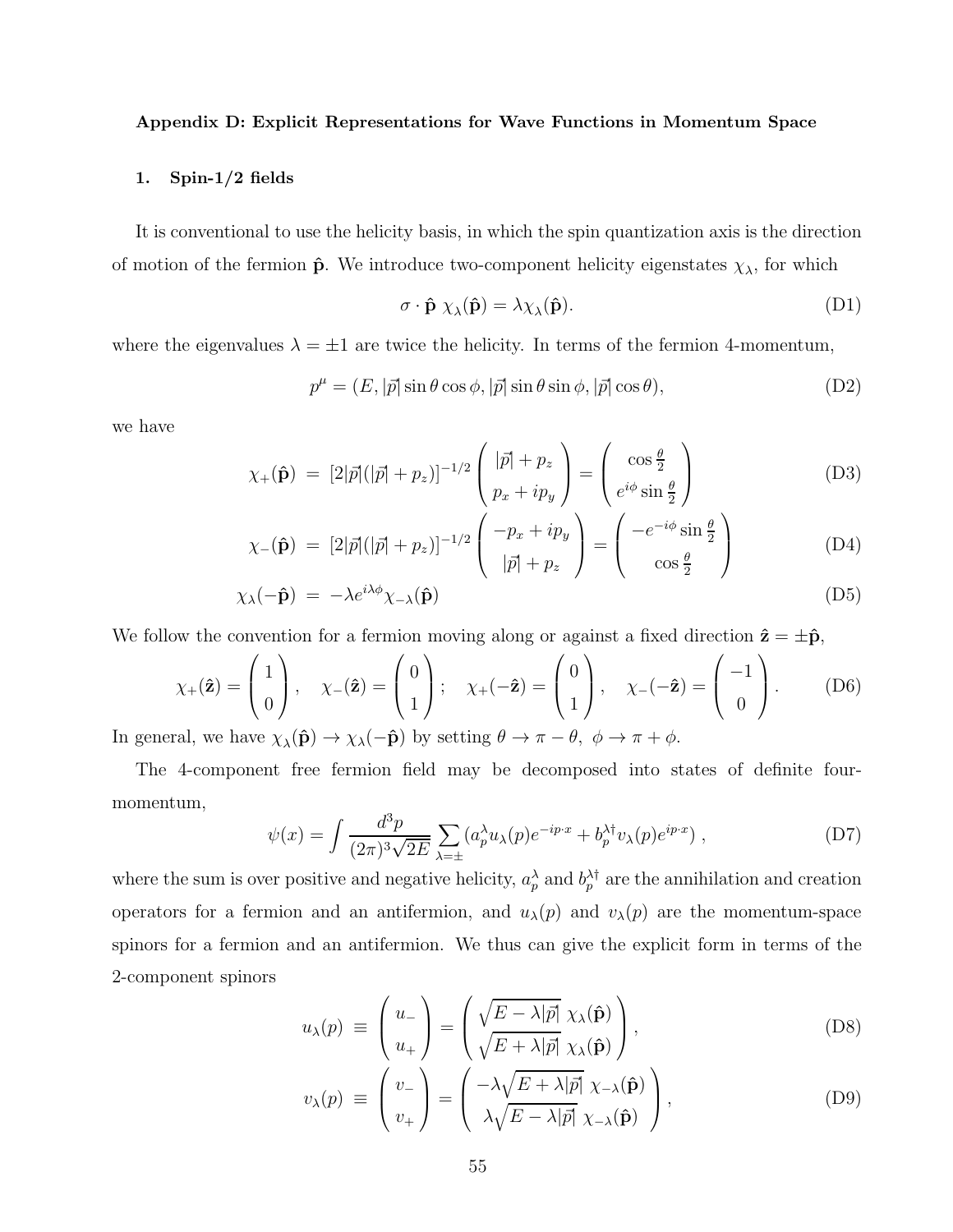In the Chiral representation where the Dirac matrices are

$$
\gamma^0 = \begin{pmatrix} 0 & 1 \\ 1 & 0 \end{pmatrix} \quad \gamma^i = \begin{pmatrix} 0 & \sigma^i \\ -\sigma^i & 0 \end{pmatrix} \quad \gamma_5 = \begin{pmatrix} -1 & 0 \\ 0 & 1 \end{pmatrix} \quad , \tag{D10}
$$

where each entry in the above matrices is itself a  $2 \times 2$  matrix.

We used the concept of chirality when formulating the standard model or many other modelbuilding, In this representation,

$$
\psi_L \equiv \frac{1 - \gamma_5}{2} \psi = \begin{pmatrix} 1 & 0 \\ 0 & 0 \end{pmatrix} \psi \tag{D11}
$$

$$
\psi_R \equiv \frac{1+\gamma_5}{2} \psi = \begin{pmatrix} 0 & 0 \\ 0 & 1 \end{pmatrix} \psi \tag{D12}
$$

so a left-chiral spinor has nonzero upper components and a right-chiral spinor has nonzero lower components. Chirality is conserved in gauge interactions because the matter Lagrangian connects fields of the same chirality. In the massless limit, helicity and chirality are related, because the factor  $\sqrt{E - p}$  vanishes in the expressions for the spinors, causing either the upper or lower components to vanish:

$$
u_{+}(p) = u_{R}(p) \t u_{-}(p) = u_{L}(p)
$$
  

$$
v_{+}(p) = v_{L}(p) \t v_{-}(p) = v_{R}(p)
$$
 (D13)

Note that the relationship between helicity and chirality is reversed for fermions and antifermions.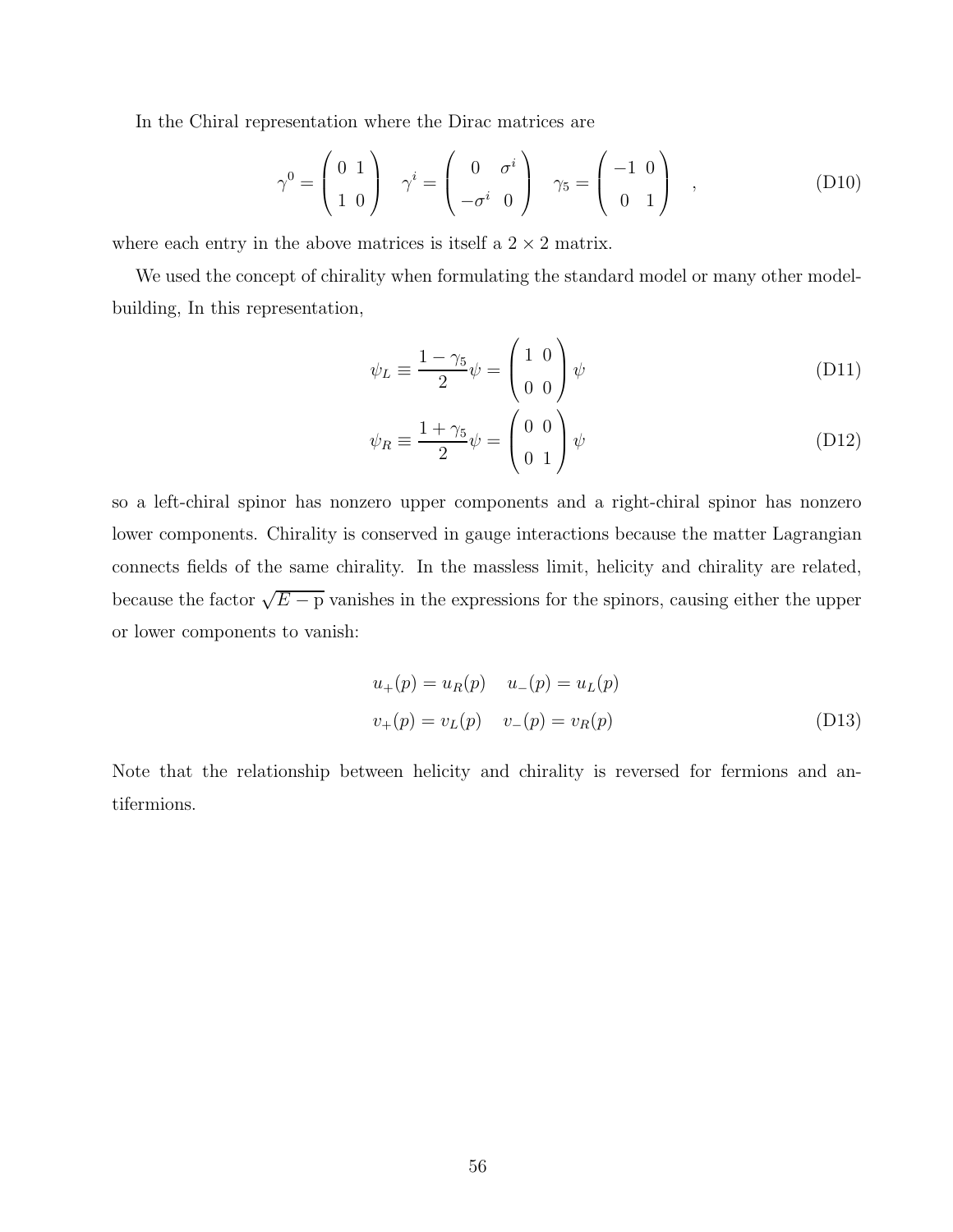### 2. Spin-1 fields

For a vector boson of mass M and 4-momentum  $Q^{\mu} = (E, Q_x, Q_y, Q_z)$ , the polarization vectors with the quantization with respect to the momentum direction can be defined as

$$
\epsilon^{\mu}(Q, x) = (|\mathbf{Q}|Q_T)^{-1}(0, Q_x Q_z, Q_y Q_z, -Q_T^2), \tag{D14}
$$

$$
\epsilon^{\mu}(Q, y) = Q_T^{-1}(0, -Q_y, Q_x, 0), \tag{D15}
$$

$$
\epsilon^{\mu}(Q, z) = \frac{E}{m|\mathbf{Q}|}(|\mathbf{Q}|^2 / E, Q_x, Q_y, Q_z), \tag{D16}
$$

where  $Q_T = \sqrt{Q_x^2 + Q_y^2}$ ,  $E = \sqrt{|\mathbf{Q}|^2 + M^2}$ .

It is easy to verify the transversity and orthogonality relations

$$
Q_{\mu}\epsilon^{\mu}(Q,\lambda) = 0,\tag{D17}
$$

$$
\epsilon^{\mu}(Q,\lambda)\epsilon_{\mu}(Q,\lambda') = -\delta_{\lambda\lambda'}.\tag{D18}
$$

One can form the helicity states with transverse polarization  $\lambda = \pm 1$  and longitudinal polarization  $\lambda = 0$ 

$$
\epsilon^{\mu}(Q, \lambda = \pm) = \frac{1}{\sqrt{2}} [\mp \epsilon^{\mu}(Q, x) - i\epsilon^{\mu}(Q, y)], \qquad (D19)
$$

$$
\epsilon^{\mu}(Q,0) = \epsilon^{\mu}(Q,z). \tag{D20}
$$

In fact, this relation is generically applicable even for helicity amplitudes involving a vector boson. Note that for a massless vector boson, there are only two polarization states, either taken to be  $\epsilon^{\mu}(Q, x)$ ,  $\epsilon^{\mu}(Q, y)$  or  $\epsilon^{\mu}(Q, \pm)$ .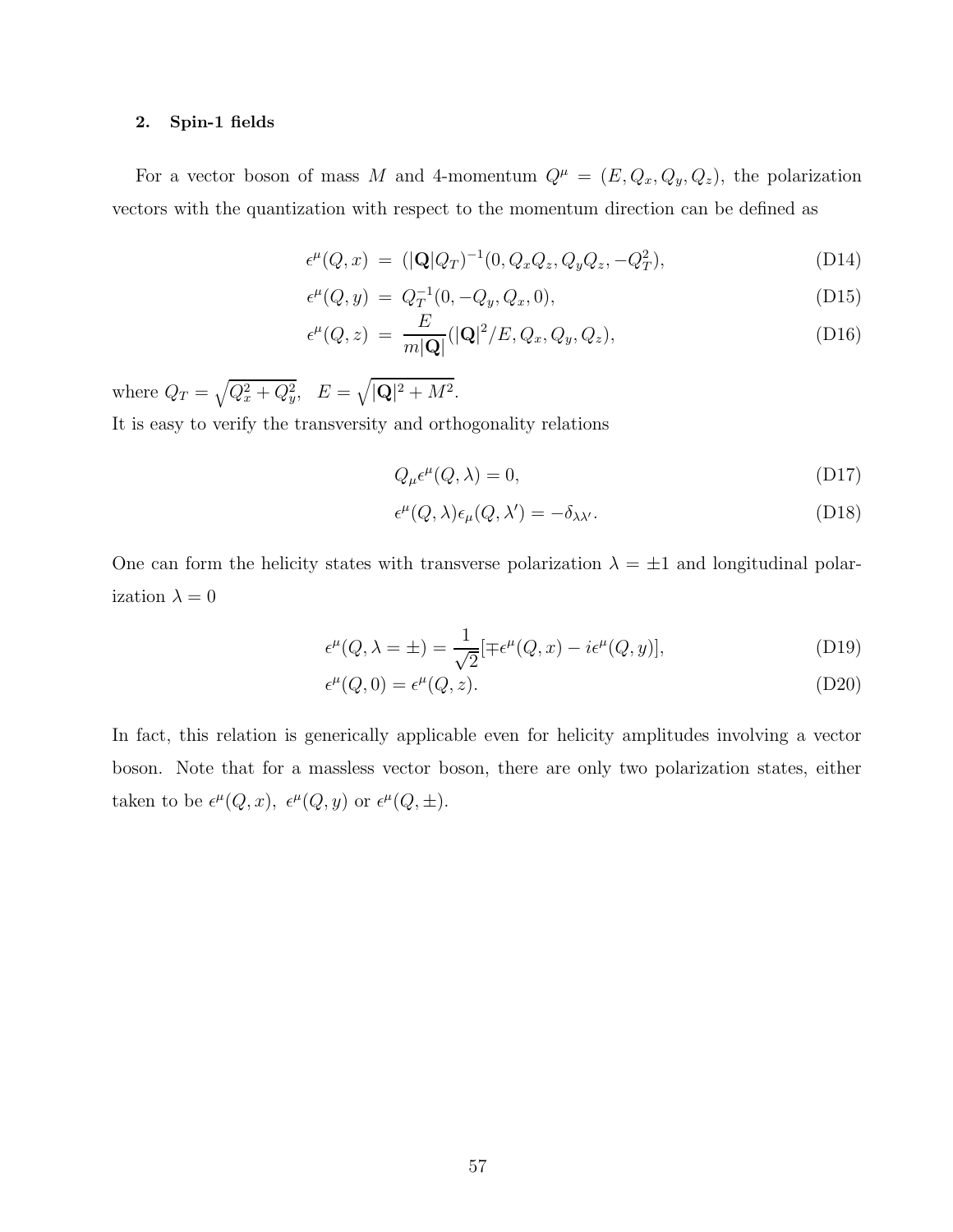### Appendix E: Partial-wave Expansion and Total Cross Section

### 1. Properties of scattering amplitudes

- Analyticity: A scattering amplitude is analytical except: simple poles (corresponding to single particle states, bound states etc.); branch cuts (corresponding to thresholds).
- Crossing symmetry: A scattering amplitude for a  $2 \rightarrow 2$  process is symmetric among the  $s$ -,  $t$ -,  $u$ -channels.
- Unitarity:

S-matrix unitarity leads to :

$$
-i(T - T^{\dagger}) = TT^{\dagger}
$$
 (E1)

Partial wave expansion for  $a + b \rightarrow 1 + 2$ :

$$
\mathcal{M}(s,t) = 16\pi \sum_{J=M}^{\infty} (2J+1)a_J(s)d_{\mu\mu'}^J(\cos\theta)
$$
 (E2)

$$
a_J(s) = \frac{1}{32\pi} \int_{-1}^1 \mathcal{M}(s, t) d^J_{\mu\mu'}(\cos\theta) d\cos\theta.
$$
 (E3)

where  $\mu = s_a - s_b$ ,  $\mu' = s_1 - s_2$ ,  $M = \max(|\mu|, |\mu'|)$ .

The partial wave amplitude have the properties:

(a). partial wave unitarity:

$$
\operatorname{Im}(a_J) \ge |a_J|^2, \quad \text{or} \quad |\operatorname{Re}(a_J)| \le \frac{1}{2};\tag{E4}
$$

(b). kinematical thresholds:

$$
a_J(s) \propto \beta_i^{l_i} \beta_f^{l_f} \quad (J = L + S). \tag{E5}
$$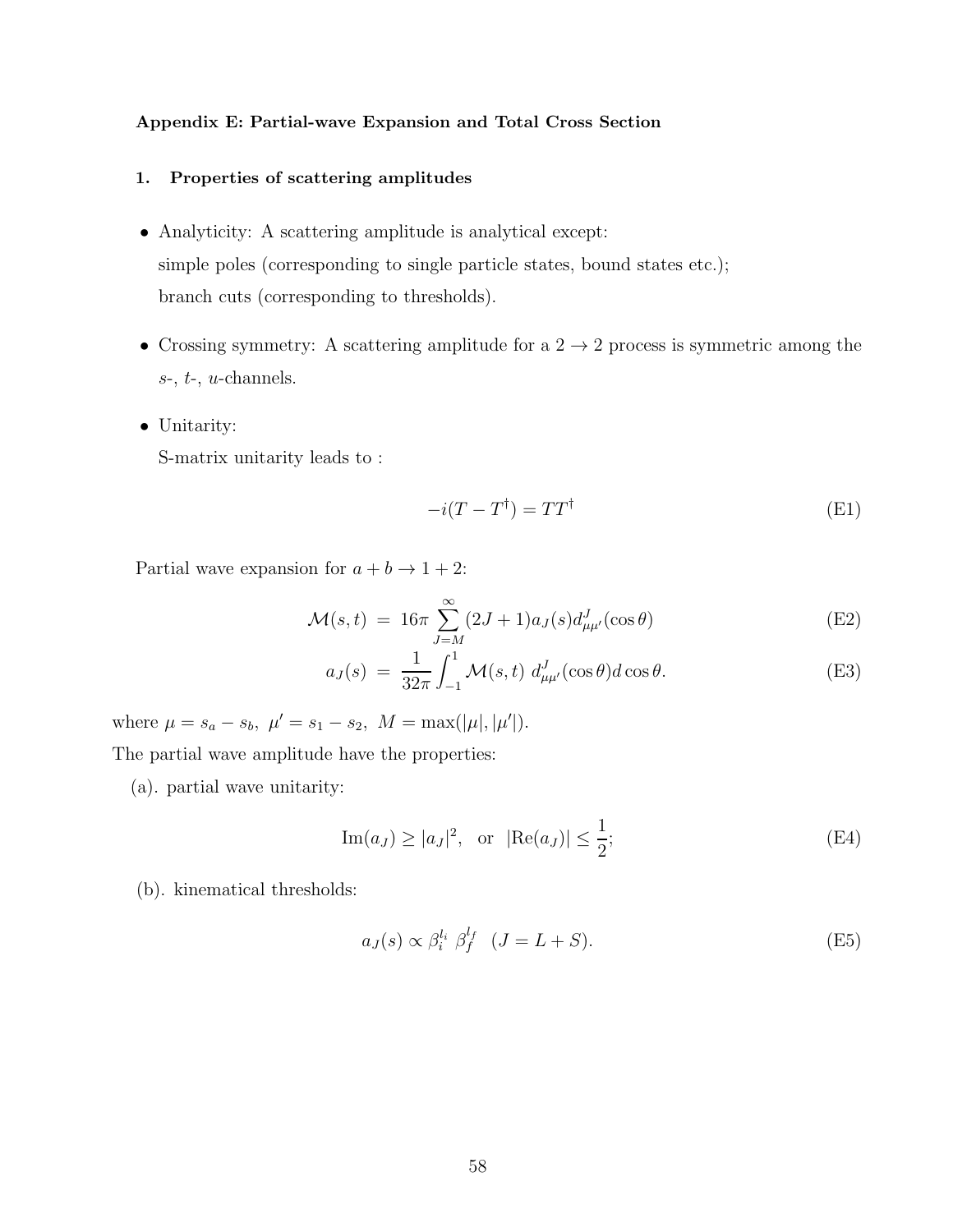- [1] S. Willenbrock, Symmetries of the Standard Model, these TASI lectures,  $arXiv:hep-ph/0410370$ , and references therein.
- [2] C. Quigg, Gauge Theories of the Strong, Weak, and Electromagnetic Interactions, Addison-Wesley Publishing Company, Inc. (1983); T.-P. Cheng and L.-F. Li, Gauge Theory of Elementary Particle Physics, Oxford University press (1984); J. Donoghue, E. Golowich, B.R. Holstein, Dynamics of the Standard Model, Cambridge University Press (1992).
- [3] H. Haber, Practical Supersymmetry, these TASI lectures. Also see his review in Reference [4].
- [4] Particle Data Group, Review of Particle Physics, Phys. Lett. B592, 1 (2004).
- [5] M. Drees, R. M. Godbole, and Theory and Phenomenology of Sparticles, World Scientific Publisher (2004).
- [6] R. Sundrum, Introduction to Extra Dimensions, these TASI lectures.
- [7] C. Csaki, Higgsless Electroweak Symmetry Breaking, these TASI lectures. Also, see his previous TASI lectures, arXiv:hep-ph/0404096.
- [8] H. Schellman, these TASI lectures.
- [9] V.D. Barger and R.J.N. Phillips, Collider Physics, Addision-Wesley Publishing Company (1987).
- [10] R.K. Ellis, W.J. Stirling, and B.R. Webber, QCD and Collider Physics, Cambridge University Press (1996).
- [11] R. Fernow, Introduction to Experimental Particle Physics, Cambridge University Press (1990).
- [12] ATLAS Technical Design Report, CERN-LHCC-94-43.
- [13] CMS Technical Design Report, CERN-LHCC-94-38.
- [14] J.A. Aguilar-Saavedra et al., ECFA/DESY LC Physics Working Group Collaboration, DESY 2001-011 and arXiv:hep-ph/0106315; T. Abe et al., American LC Working Group Collaboration, arXiv:hep-ex/0106055; K. Abe et al., ACFA LC Working Group Collaboration, arXiv:hep-ex/0109166.
- [15] CLIC Working Group, *Physics at the CLIC Multi-TeV Linear Collider*,  $arXiv:hep-ph/0412251$ .
- [16] M. Blaskiewicz et al.. VLHC Accelerator Physics, FERMILAB-TM-2158.
- [17] V.D. Barger, M.S. Berger, J.F. Gunion, and T. Han, Phys. Rept. 286, 1 (1997).
- [18] I.F. Ginzburg, G.L. Kotkin, S.L. Panfil, V.G. Serbo, and V.I. Telnov, Nucl. Instr. and Methods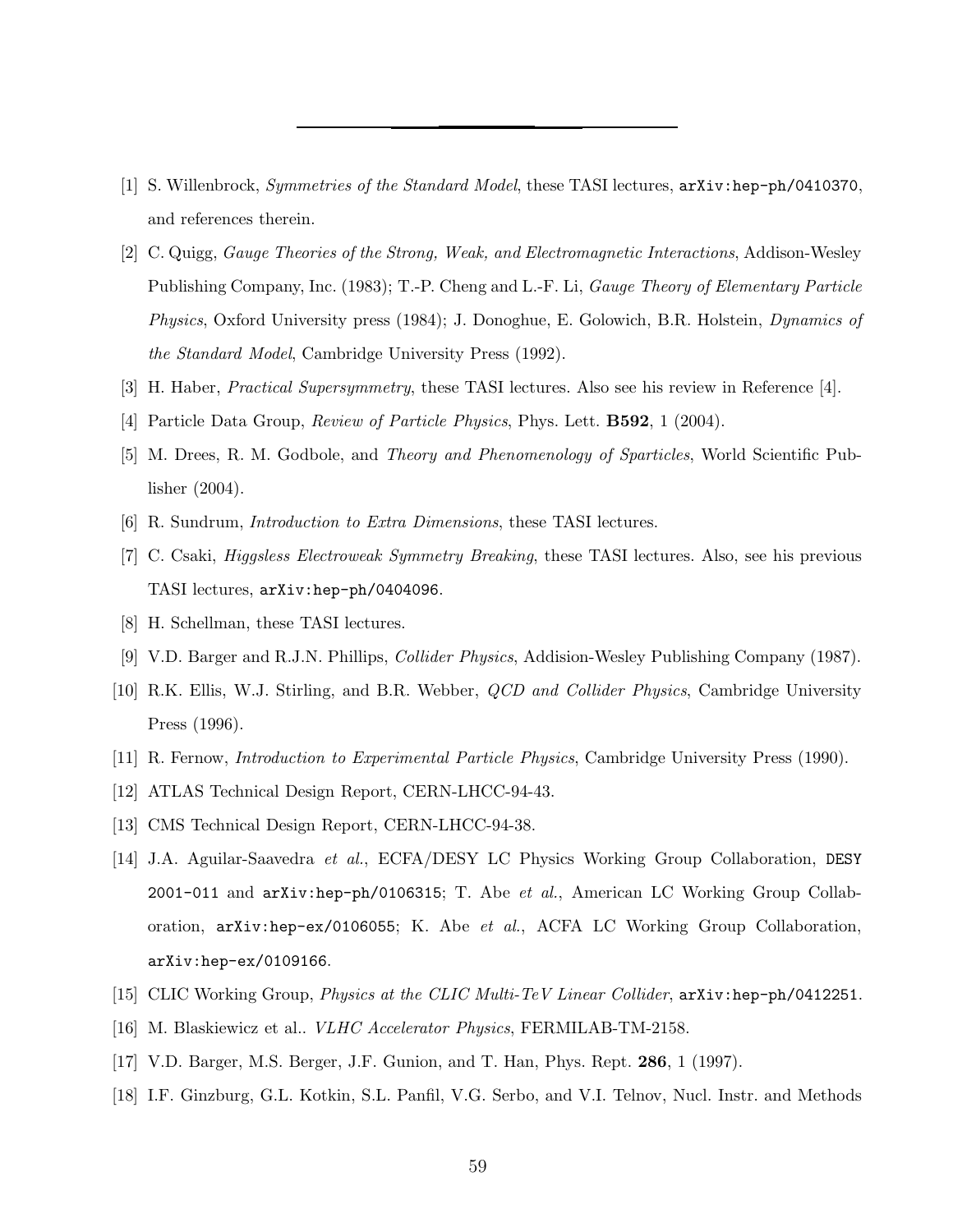in Phys. Res. 219, 5 (1984).

- [19] S. Dawson, Nucl. Phys. B249, 42 (1985); M. Chanowitz and M.K. Gailard, Phys. Lett. B142, 85 (1984).
- [20] G. Kane, W.W. Repko, and W.B. Rolnick, Phys. Lett. B148, 367 (1984).
- [21] K. Hagawara and D. Zeppenfeld, Nucl. Phys. B313, 560 (1989).
- [22] G. Moortgat-Pick et al.. arXiv:hep-ph/0507011.
- [23] G. Sterman, *QCD and Jets*, these TASI lectures. arxive:hep-ph/0412013.
- [24] H. L. Lai et al. [CTEQ Collaboration], Eur. Phys. J. **C12**, 375 (2000).
- [25] H. Cheng and T.T. Wu, Phys. Rev. Lett. 24, 1456 (1970).
- [26] E. Laenen, J. Smith, and W.L. van Neerven, Phys. Lett. B321, 254 (1994); E.L. Berger and H. Contopanagos, Phys. Lett. B361, 115 (1995); S. Catani, M.L. Mangano, P. Nason, and L. Trentadue, Phys. Lett. B378, 329 (1996).
- [27] R.V. Harlander and W.B. Kilgore, Phys. Rev. Lett. 88, 201801 (2002); C. Anastasiou and K. Melnikov, Nucl. Phys. B646, 220 (2002); V. Ravindran, J. Smith and W. L. van Neerven, Nucl. Phys. B 665, 325 (2003).
- [28] T. Han, G. Valencia, and S. Willenbrock, Phys. Rev. Lett. 69, 3274 (1992); T. Figy, C. Oleari, and D. Zeppenfeld, Phys. Rev. D68, 073005 (2003); E.L. Berger and J. Campbell, Phys. Rev. D70, 073011 (2004).
- [29] K.T. Pitts for the CDF and D0 Collaborations, arXiv:hep-ex/0102010.
- [30] V. Barger, A.D. Martin, and R.J.N. Phillips, Z. Phys. C21, 99 (1983).
- [31] D. Acosta et al., CDF II Collaboration, Phys. Rev. Lett. 94, 091803 (2005).
- [32] V. Barger, T. Han, and R.J. Phillips, Phys. Rev. **D36**, 295 (1987); *ibid.*, **D37**, 2005 (1988).
- [33] V. Barger, T. Han, and J. Ohnemus, Phys. Rev. D37, 1174 (1988).
- [34] M. Dittmar and H. K. Dreiner, Phys. Rev. **D55**, 167 (1997).
- [35] T. Han and R.-J. Zhang, Phys. Rev. Lett. 82, 25 (1999); T. Han, A. S. Turcot, and R.-J. Zhang, Phys. Rev. D59, 093001 (1999).
- [36] R.N. Cahn,, S.D. Ellis, R. Kleiss, and W.James Stirling, Phys.Rev. D35, 1626 (1987); V.D. Barger, T. Han, and R.J.N. Phillips, Phys. Rev. D37, 2005 (1988); R. Kleiss and W.James Stirling, Phys.Lett. B200, 193 (1988).
- [37] V. Barger, K. Cheung, T. Han, and R.J. Phillips, Phys. Rev. D42, 3052 (1990).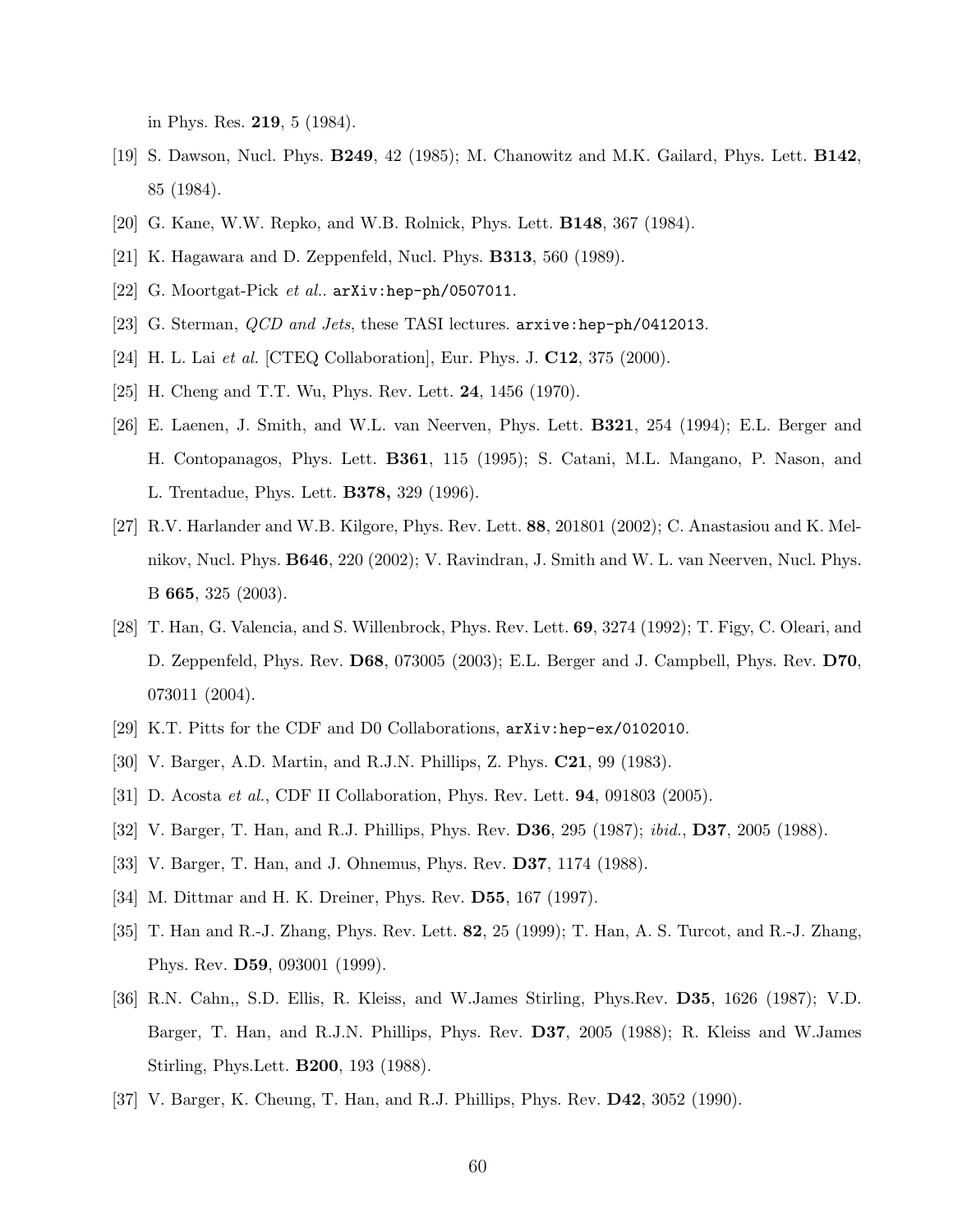- [38] J. Bagger, V. Barger, K. Cheung, J. Gunion, T. Han, G. Ladinsky, R. Rosenfeld, and C.-P. Yuan, Phys. Rev. D49, 1246 (1994); ibid, D52, 3878 (1995).
- [39] V. Barger, R.J.N. Phillips, and D. Zeppenfeld, Phys. Lett. B346, 106 (1995); D. Rainwater, D. Zeppenfeld, and K. Hagiwara, Phys. Rev. D59, 014037 (1999).
- [40] P. Langacker, R. W. Robinett and J. L. Rosner, Phys. Rev. D30, 1470 (1984); V. D. Barger, N. G. Deshpande, J. L. Rosner and K. Whisnant, Phys. Rev. D35, 2893 (1987); J. L. Rosner, Phys. Rev. D54, 1078 (1996).
- [41] T. Han, H.E. Logan, and L.-T. Wang,  $arXiv:hep-ph/0506313$ .
- [42] J. L. Hewett and T. G. Rizzo, Phys. Rept. 183, 193 (1989); M. Cvetic and P. Langacker, Phys. Rev. D42, 1797 (1990).
- [43] G. Burdman, M. Perelstein and A. Pierce, Phys. Rev. Lett. 90, 241802 (2003) [Erratum-ibid. 92, 049903 (2004)].
- [44] T. Han, H. E. Logan, B. McElrath and L. T. Wang, Phys. Rev. D67, 095004 (2003).
- [45] E. Eichten, K. D. Lane and J. Womersley, Phys. Lett. B405, 305 (1997).
- [46] H. Davoudiasl, J. L. Hewett and T. G. Rizzo, Phys. Rev. D63, 075004 (2001); B. C. Allanach, K. Odagiri, M. J. Palmer, M. A. Parker, A. Sabetfakhri and B. R. Webber, JHEP 0212, 039 (2002).
- [47] H. K. Dreiner and G. G. Ross, Nucl. Phys. B365, 597 (1991); E. L. Berger, B. W. Harris and Z. Sullivan, Phys. Rev. Lett. 83, 4472 (1999); T. Plehn, Phys. Lett. B488, 359 (2000).
- [48] D. Choudhury, A. Datta, K. Huitu, P. Konar, S. Moretti and B. Mukhopadhyaya, Phys. Rev. D68, 075007 (2003); P. Konar and B. Mukhopadhyaya, Phys. Rev. D70, 115011 (2004).
- [49] R. Vega and D. A. Dicus, Nucl. Phys. B329, 533 (1990).
- [50] M. Perelstein, M. E. Peskin and A. Pierce, Phys. Rev. D69, 075002 (2004).
- [51] H. Baer, X. Tata, and J. Woodside, Phys. Rev. Lett. 63, 352 (1989).
- [52] H.E. Haber and G.L. Kane, Phys. Rept. 117, 75 (1985).
- [53] G. F. Giudice, R. Rattazzi and J. D. Wells, Nucl. Phys. B544, 3 (1999); T. Han, J. D. Lykken and R. J. Zhang, Phys. Rev. D59, 105006 (1999); E. A. Mirabelli, M. Perelstein and M. E. Peskin, Phys. Rev. Lett. 82, 2236 (1999).
- [54] T. Appelquist, H. C. Cheng and B. A. Dobrescu, Phys. Rev. D64, 035002 (2001); H. C. Cheng, K. T. Matchev and M. Schmaltz, Phys. Rev. D66, 056006 (2002).